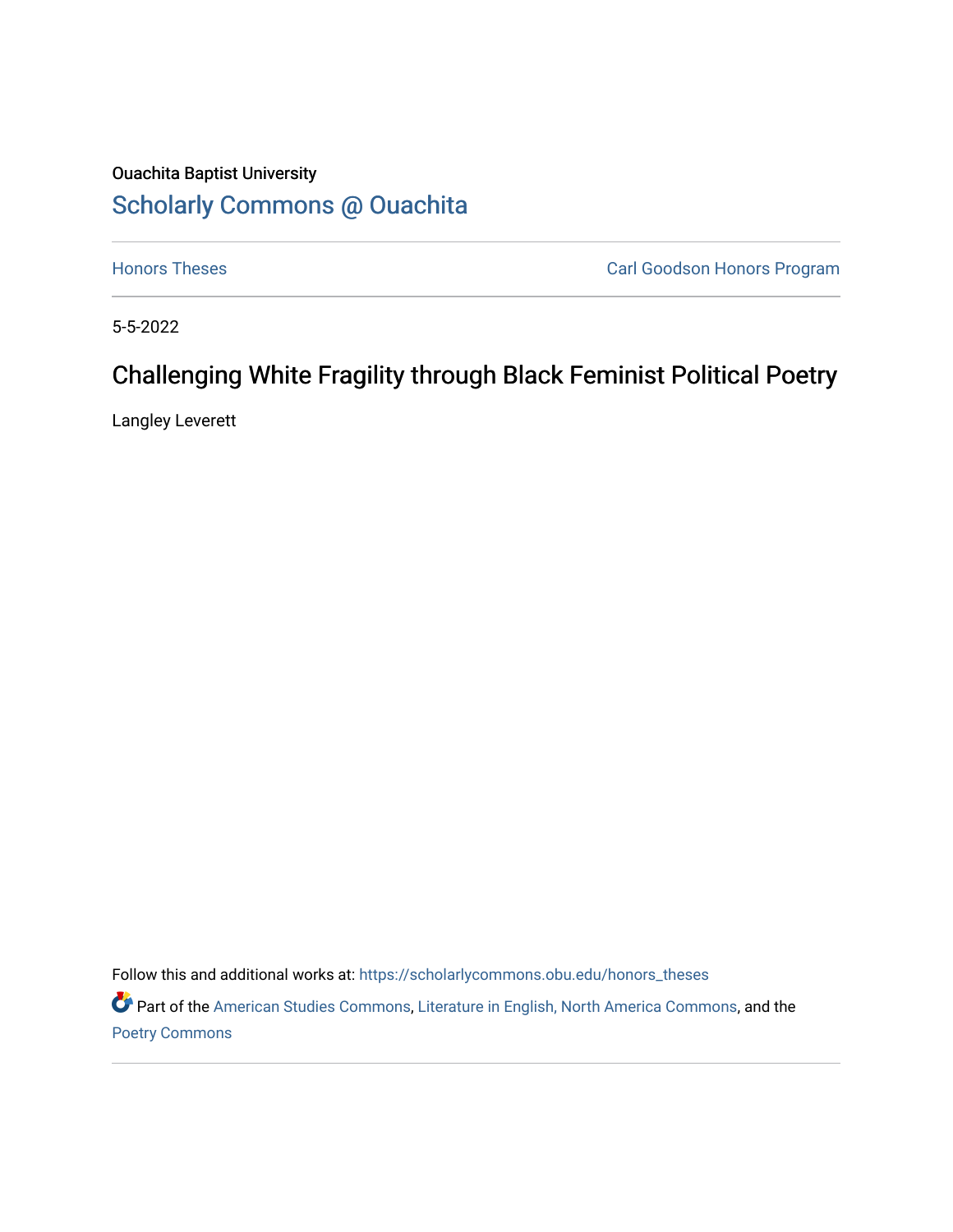# **SENIOR THESIS APPROVAL**

This Honors thesis entitled **"Challenging White Fragility through Black Feminist Political Poetry"** written by Langley Leverett

and submitted in partial fulfillment of the requirements for completion of the Carl Goodson Honors Program meets the criteria for acceptance and has been approved by the undersigned readers.

\_\_\_\_\_\_\_\_\_\_\_\_\_\_\_\_\_\_\_\_\_\_\_\_\_\_\_\_\_\_\_\_\_\_ Professor Jennifer Pittman, thesis director

\_\_\_\_\_\_\_\_\_\_\_\_\_\_\_\_\_\_\_\_\_\_\_\_\_\_\_\_\_\_\_\_\_\_ Dr. Amy Sonheim, second reader

\_\_\_\_\_\_\_\_\_\_\_\_\_\_\_\_\_\_\_\_\_\_\_\_\_\_\_\_\_\_\_\_\_\_ Dr. Kevin Motl, third reader

\_\_\_\_\_\_\_\_\_\_\_\_\_\_\_\_\_\_\_\_\_\_\_\_\_\_\_\_\_\_\_\_\_\_ Dr. Barbara Pemberton, Honors Program director

Wednesday, April 20, 2022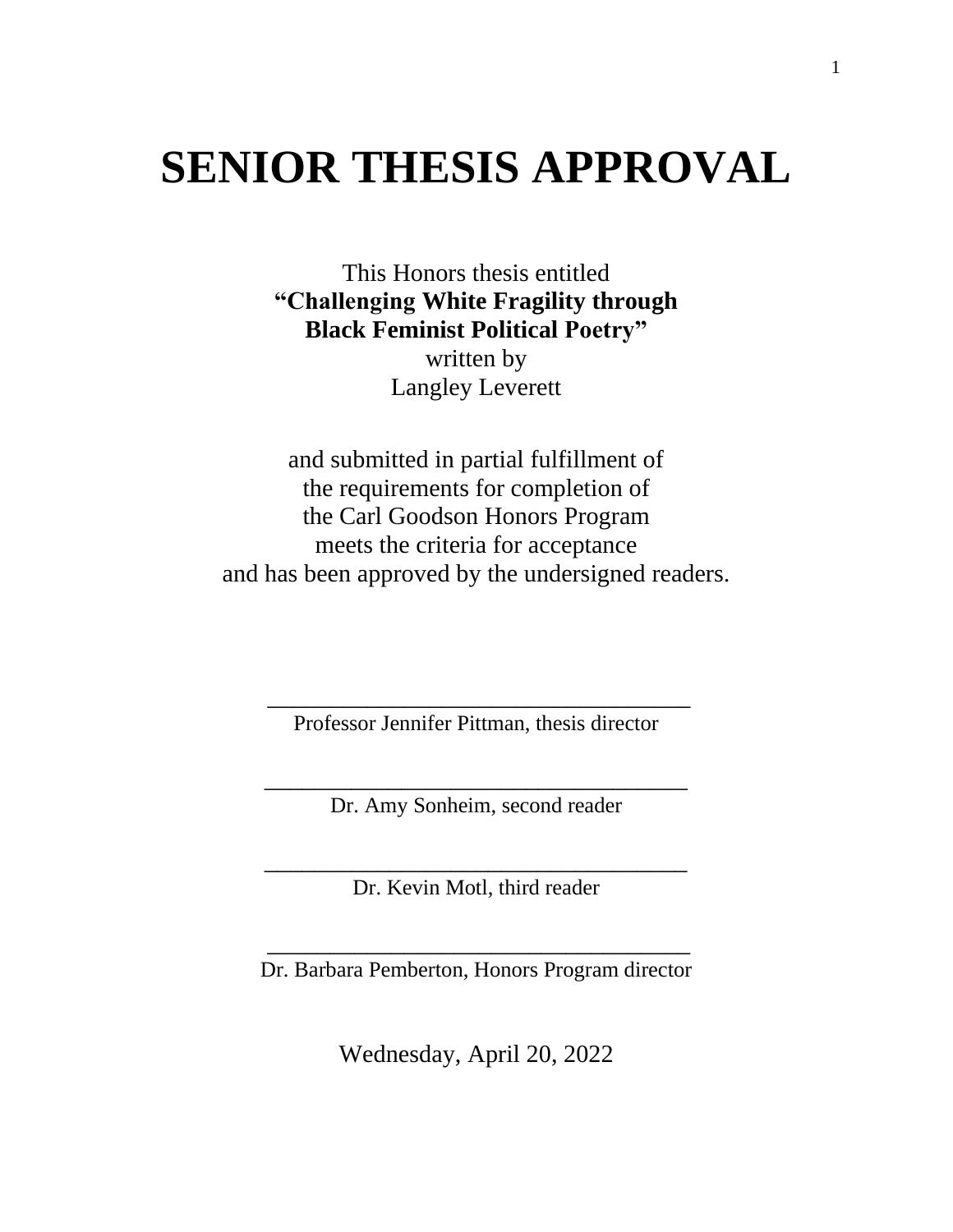"And now I hope that this will be the last battle that will be in the world. Let us finish up so that there will be no more fighting. I have faith in God and there is truth in humanity. Be strong women! Blush not! Tremble not! I want you to keep a good faith and good courage." — Sojourner Truth, "When Woman Gets Her Rights Man Will Be Right" (1867)

> I have a voice Started out a whisper, turned into a scream Made a beautiful noise Shoulder to shoulder, marching in the street When you're all alone, it's a quiet breeze But when you band together, it's a choir Of thunder and rain Now we have a choice 'Cause I have a voice — Alicia Keys and Brandi Carlisle, "A Beautiful Noise" (2020)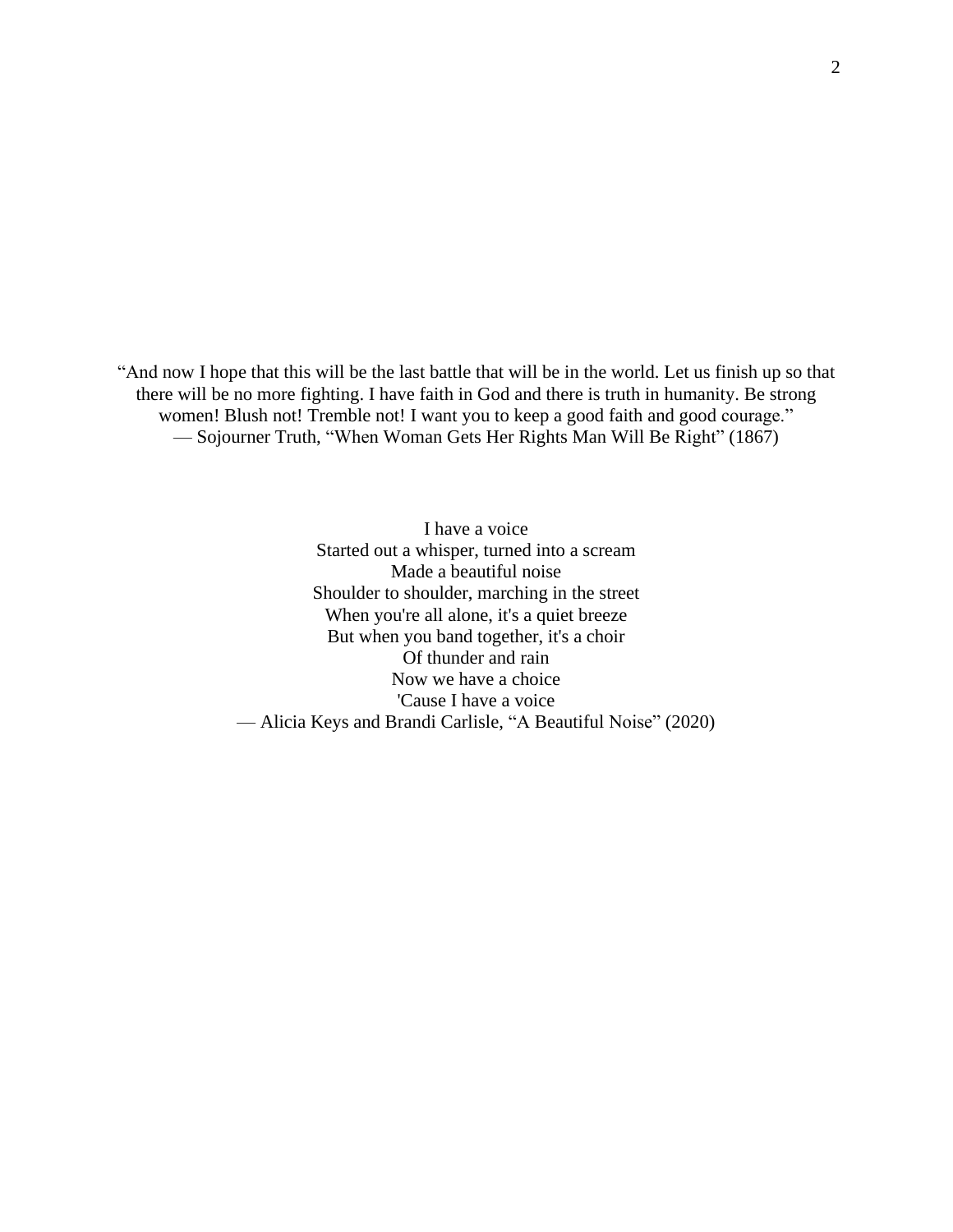## **INTRODUCTION**

In the vein of Audre Lorde, poetry is the only flexible mode of providing tangibility to the nameless. Poetry crashes through boundaries of numbness and pain to unearth the yearning within to find something worthwhile. For many women writers, poetry acts as an intersectional blend of experience and opinion. Their words not only aim to move through the dominant consciousness, but they also aim to strike, to jolt the reader out of submission. For many Black women feminist writers, moving readers from a state of indifference is their sole intention. These writers labor to force the reader into action, to shake up their notions of what they believe is true, and to show a perspective not yet acknowledged. This purpose is the reality of a Black woman's poetical pressure; for the Black woman, poetry is not just an art form to be enjoyed with leisure. It is a burning burden of eagerness to achieve, to make someone listen and understand the plight of both racial and gender oppression. From this uneven weight, feminist theory has struggled to prevail over class, race, age, and gender expression. Due to overwhelming patriarchal hegemonies that women – white women, rich women, young women, and  $cis<sup>1</sup>$  women – continue to uphold, feminism struggles to serve all women justly. To combat this negligence in feminism's fourth wave movement, I will use this thesis to highlight ways that Black<sup>2</sup> feminist poets have not only shaped feminist theory through their own contributions, but also have prolonged and saved the livelihood of both gender and racial equality. With a strong emphasis on

<sup>&</sup>lt;sup>1</sup> Stemming from the term "cisgender," cis describes a person whose gender identity is the same as their assigned sex at birth.

<sup>&</sup>lt;sup>2</sup> In accordance with the Associated Press, when referring to the community of Black people or Black women in particular, "Black" is capitalized. This capitalization change occurred following the murder of George Floyd in 2020: "AP's style is now to capitalize Black in a racial, ethnic or cultural sense, conveying an essential and shared sense of history, identity and community among people who identify as Black, including those in the African diaspora and within Africa. The lowercase black is a color, not a person. AP style will continue to lowercase the term white in racial, ethnic and cultural senses" ("Explaining Ap Style").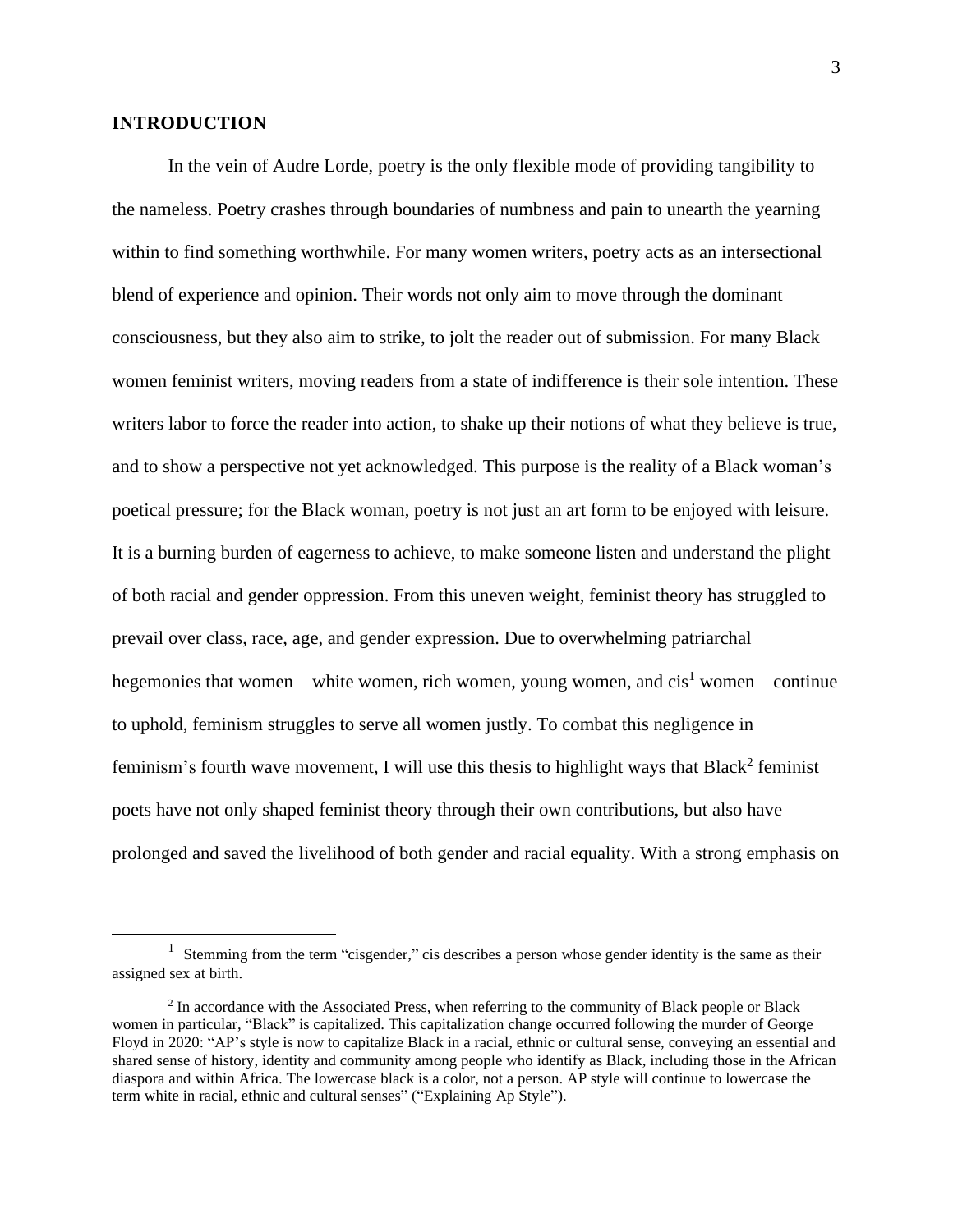Intersectional Feminism,<sup>3</sup> I will explore the ways in which women can be united against tokenistic power, beginning with the inspiration from three voices: Gwendolyn Brooks (1917 – 2000), Maya Angelou (1928 – 2014), and Audre Lorde (1934 – 1992). These poets' canons span the duration of a century and trace the highs and lows of the Women's Liberation movement, Gay Rights movement, and the Civil Rights movement. While mainly utilizing two theories — Robin DiAngelo's idea of white fragility and Patricia Hill Collins' focused thoughts surrounding articulation — I will analyze a portion of each author's poetry, identifying key rhetorical devices and central themes that underscore the power of Black Feminist Thought and the progression of clarity. Reviewing select poems, I will demonstrate how each author responded to and articulated her era's societal oppression through (but not limited to) poetic diction, various modes of imagery, and metaphor to create momentous change within her community and the communities that followed.

#### **THEORETICAL FRAMEWORK**

Although the term *White Fragility* is recently coined, the idea comes with a very long history. Antiracist educator and author Robin DiAngelo wrote *White Fragility: Why It's So Hard for White People to Talk About Racism* (2018) to examine the patterns of behavior white people use to continue racial inequality. In her author's note, she firmly states that her book is intended primarily for a white audience so that the white collective "can practice building … stamina for the critical examination of white identity — a necessary antidote to white fragility" (DiAngelo xiv). DiAngelo, while far from the first person to claim that racism is an institution, spends the entirety of the book explaining ways that white people can take responsibility for their whiteness

<sup>&</sup>lt;sup>3</sup> Intersectional Feminism focuses on those who experience various and overlapping forms of oppression and works to understand how those forms relate to one another.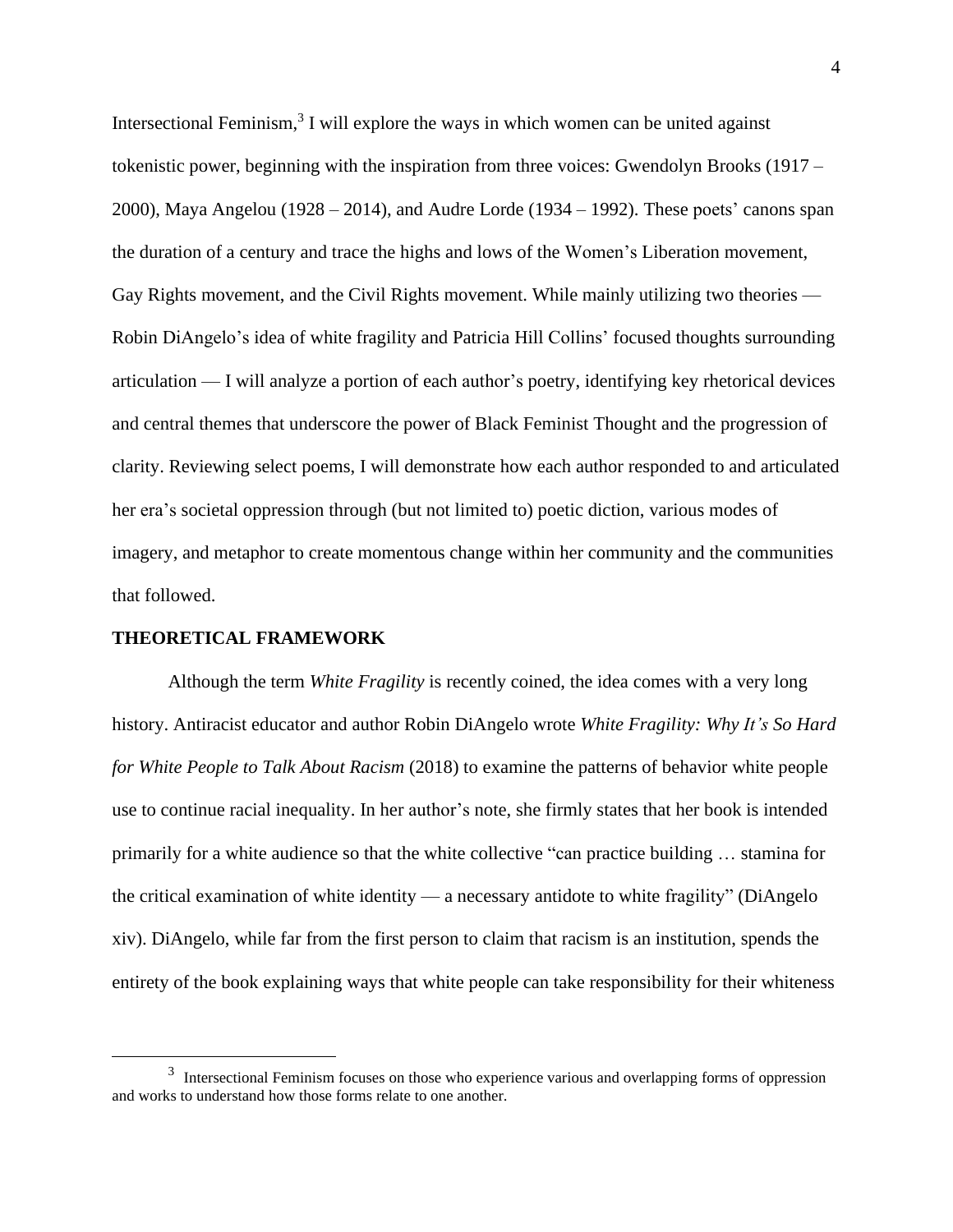and begin to work toward racial equilibrium. She explains how Western society has conditioned white people to uphold racial superiority (regardless of moral positioning), analyzes the emotions behind the white collective's response to racism, and ultimately outlines how white fragility continues to perpetuate harmful social conditions despite legislation and centuries of activism. Basing her conclusions on anthropologist Pierre Bourdieu's concept of *habitus,* which refers to the specific repetitive actions, norms, values, and attitudes of a specific social group, DiAngelo ultimately argues that white fragility is not a conscious state white people choose to enter, but rather an unavoidable experience, or state of being that white people must accept as reality and then choose to dismantle. Her findings and descriptions of white fragility behaviors are not new to people of color but certainly have, and continue, to shock and render white readers uncomfortable. Her book records many people of color describing instances in which white people can and will do anything to avoid conversations about race, including crying, deflecting, gas-lighting, becoming defensive, shutting down the topic, denying an experience, or physically leaving. She explores the emotions white people tend to feel when the topic of race is brought up, which often range from anger, guilt, fear, or even feelings of being called out, attacked, insulted, or shamed*.* DiAngelo breaks down the characteristics of white fragility in order to show how this pattern of behavior from white people is ultimately a form of bullying and an active way "to protect, maintain, and reproduce white supremacy" (DiAngelo 113). DiAngelo writes to persuade white readers to start building their racial stamina – their ability to make space for uncomfortable conversations and to recognize that there is an interlocking system of oppression (which has existed for centuries) that has socialized white people into believing they are meant to be superior over other cultures and groups of people. She makes it clear that this goal is not an individual attack on personal identity, but rather an attack on a particular social system, which is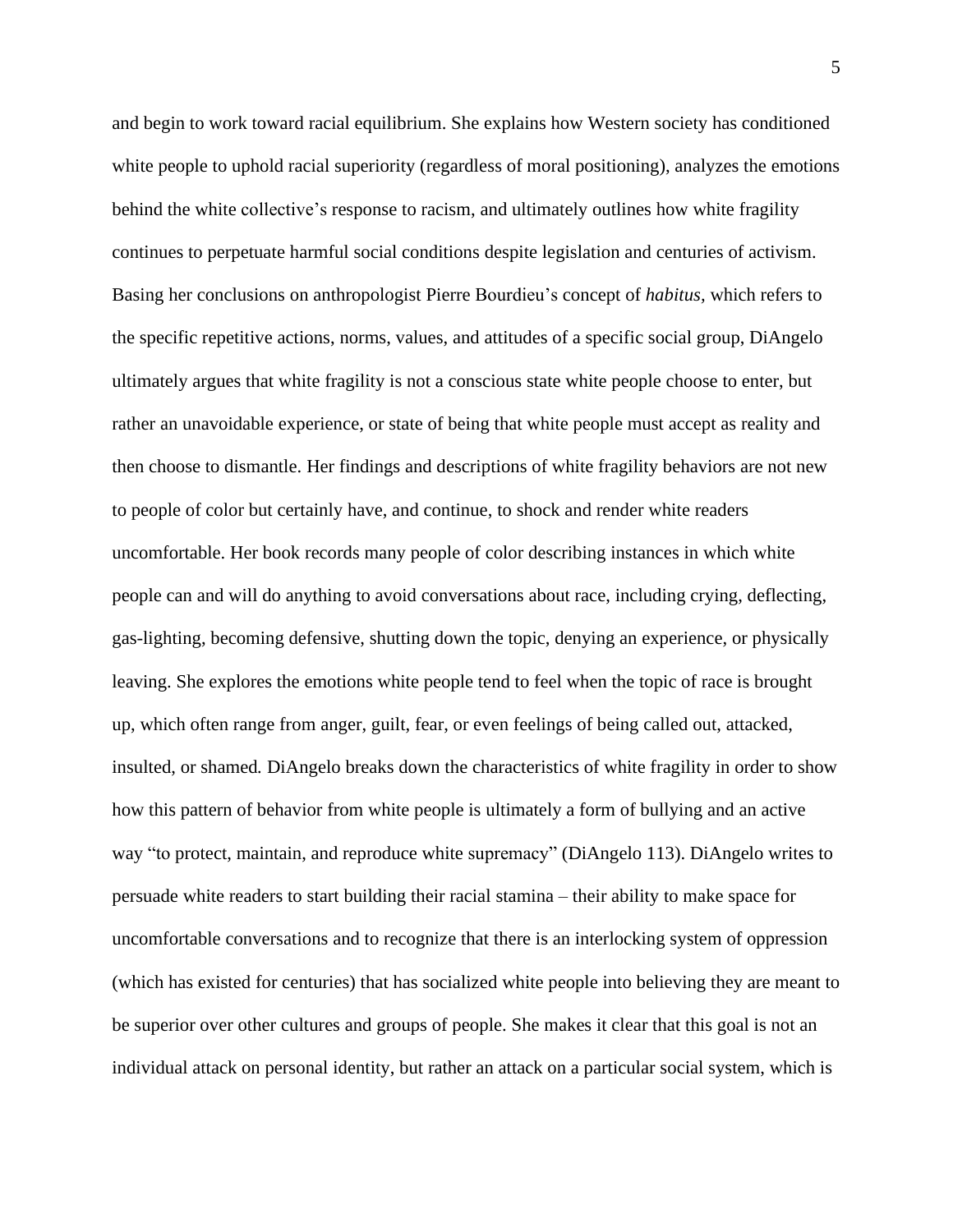racism: "When a racial group's collective prejudice is backed by the power of legal authority and institutional control, it is transformed into racism, a far-reaching system that functions independently from the intentions or self-images of individual actors" (DiAngelo 20). DiAngelo also acknowledges that while, yes, *racism* and being a *racist* certainly have a negative connotation and direction, she clarifies the differences between *prejudice<sup>4</sup>* , *discrimination<sup>5</sup>* , *and racism*, outlining the exact definitions of each, showing that a conversation about racism does not mean that one person is *bad* and the other *good.* By relieving readers of such binaries, DiAngelo coaxes white readers to see themselves and others truthfully, encouraging them to develop deeper cross-racial connections by learning how to tune into racial sensitivities.

As Black women who experienced the full brute force of racism and sexism, Brooks, Angelou, and Lorde share many perspectives on the topic of their oppression. These varying perspectives appear as main themes throughout their poetry, which holds a special intersectional space that Patricia Hill Collins, a groundbreaking sociologist and Black Feminist, explains in her essay "The Social Construction of Black Feminist Thought."<sup>6</sup> In this essay, she affirms the idea that subordinate groups of people have valid interpretations and opinions of their oppression and that they are capable of articulating their own perspective on the conditions in which they reside. Collins is one of the first theorists to specialize in Black Feminist Thought and to research in an academic setting how Black women have used their status as *outsiders* to create forms of

<sup>4</sup> DiAngelo defines prejudice as having pre-judgements about another person or body of people without any firsthand experience.

<sup>&</sup>lt;sup>5</sup> Discrimination is the action someone takes against the person to whom they have assigned prejudgements or opinions.

<sup>6</sup> Collins' essay appeared in the 1989 edition of *Signs*, a major publication of Black Feminist writing in the 1970s and 1980's and is considered one of the first pieces of writing that specifically outlines Black Feminist Thought, helping give voice to the meaning of intersectionality and the unique viewpoint and history Black women carry.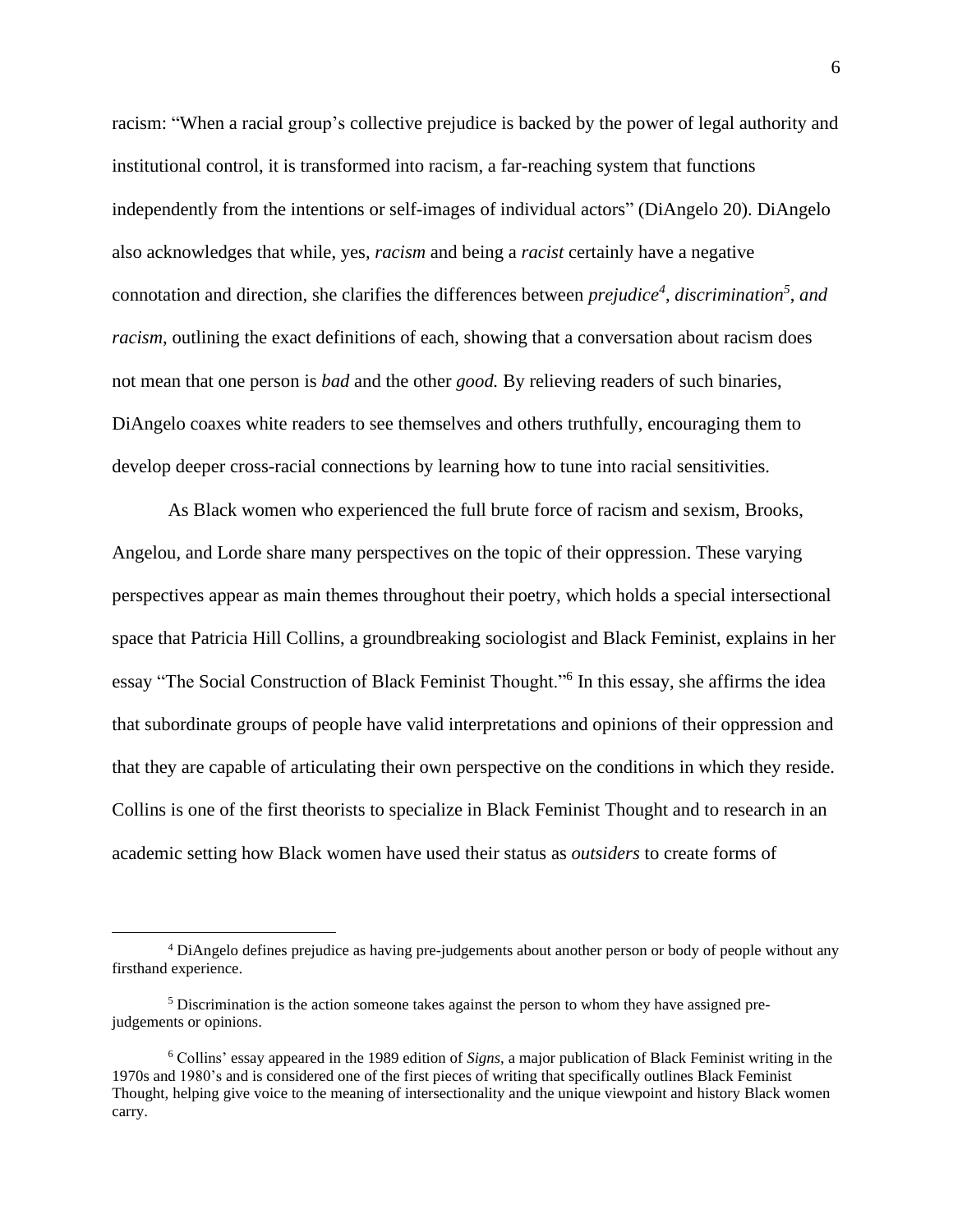resistance. Collins clarifies that an oppressed group's position in society not often, if ever, allows them to voice their opinions freely, that the dominant ideological hegemony of the time "makes the articulation of their self-defined standpoint difficult" (340). She also states that the main reason voices from oppressed groups are discredited is because reception can often "can stimulate oppressed groups to resist their domination" (Collins 340). Essentially, the subordinate group's voice is silenced because the oppressor does not want to give power, mobility, or the freedom to the subordinate group so that they may resist their status as inferior. This thought alone highlights the power of the poetry that Black women produced in the decades prior to the Civil Rights Movement; poetry, for Black women writers, has acted as a form of "rearticulated consciousness [that] gives African American women another tool of resistance to all forms of their subordination" (Collins 341). By writing about the collective Black women's lived experience, the poets I discuss have succeeded in using new techniques — differentiated poetic form — in order to reach a different audience reaction, one of understanding and receptivity, even if that desired reaction was not provoked immediately.

These writers were all too well acquainted with the reality of white fragility. However, despite powerful white backlash in the forms of economical, physical, emotional, and mental abuse, these women succeeded in giving a voice to the masses who needed it the most – those within their community and outside their community. While these writers spoke specifically for the Black community, they also carried the torch so that future groups of people would have a chance to exist in a space freely.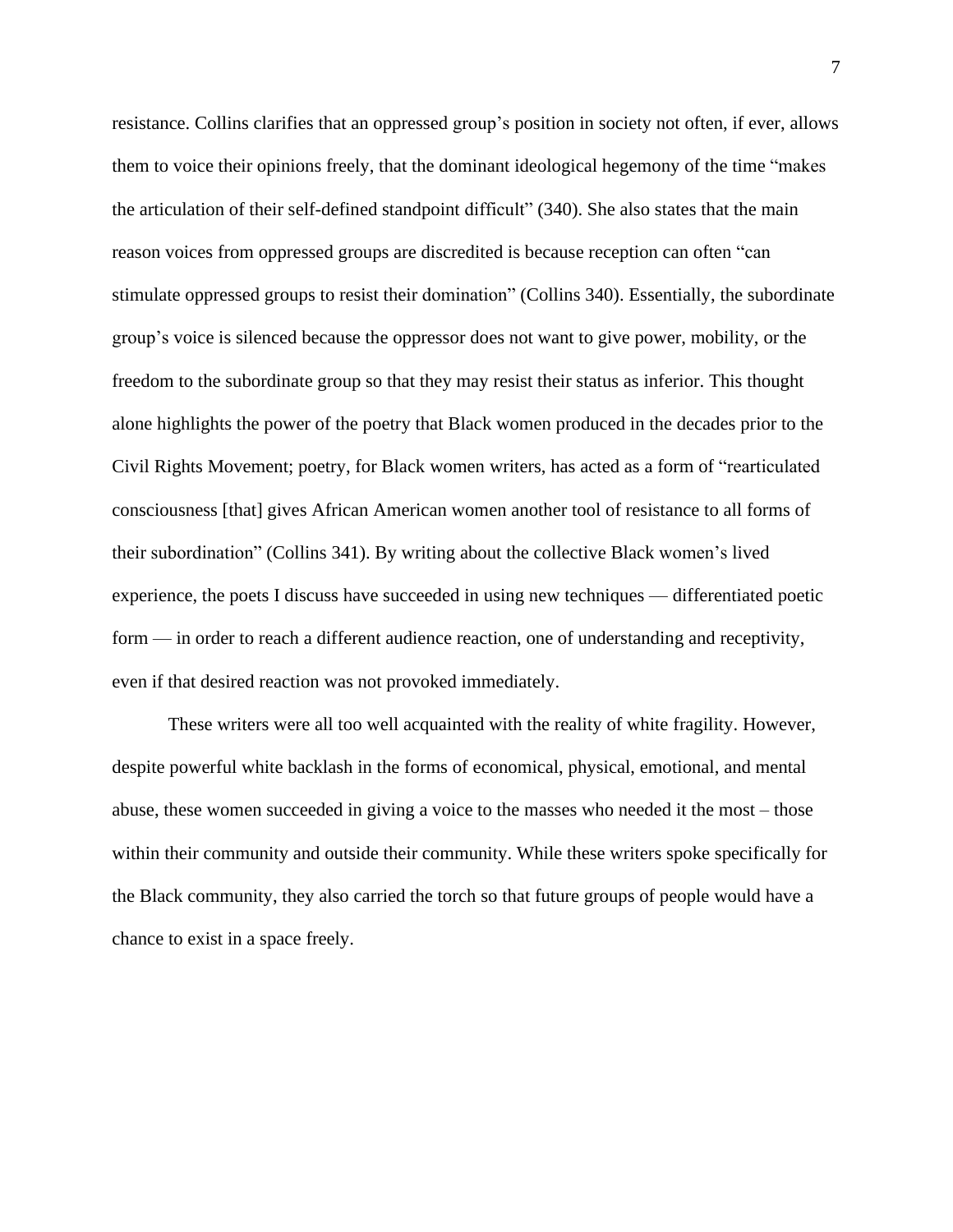## **Gwendolyn Brooks: Articulating Oppression through Community-Minded Lines**

Gwendolyn Brooks is considered by many critics and readers to be one of the chief poets of her time, not only due to her extensive literary accomplishment, but also because her poetry captured the essence of a far-reaching, international community. While she was born in Topeka, Kansas in 1917, she was raised on the South side of Chicago and lived there for the majority of her life. Her canon covers the realities of the Black urban poor, the harsh demands of womanhood, and the brutalities of the American South, while also reflecting a deep active and sub-conscious understanding of what it means to be Black in an environment that has been and continues to be unforgiving. Her poetry is multidimensional in that it works to express individual emotion and grit and to also elevate the raw power of the collective's resilience. She is the first Black author to win a Pulitzer Prize, for any category, in 1950, the first Black woman to stand as the poetry consultant to the Library of Congress, the first Black poet laureate for the state of Illinois, and she was also a receiver of the 1995 National Medal of Arts. Brooks is something of a watershed poet: she carries the academic Black writing of her predecessors Zora Neale Hurston and Langston Hughes into the militancy of the social activists of the sixties. Her metamorphosis from a writer to a poet activist is not a sudden shift, but rather a slow flood; she helps sets the stage so that activists like Angela Davis, Alice Walker, and bell hooks could thrive and bloom in Black Feminist Thought.

For her entire life, Brooks had a love of writing; she had her first nationally published poem at thirteen in 1930 and was a ground-breaking success by the age of twenty-five. She was "ever observant," and quickly "settled in to learn the ways of her people, the geography and genius of Afro-America" (Jackson 2). Her observations of her family and surroundings led to a deep appreciation of her culture and roots, as she had "early on fallen in love with her own color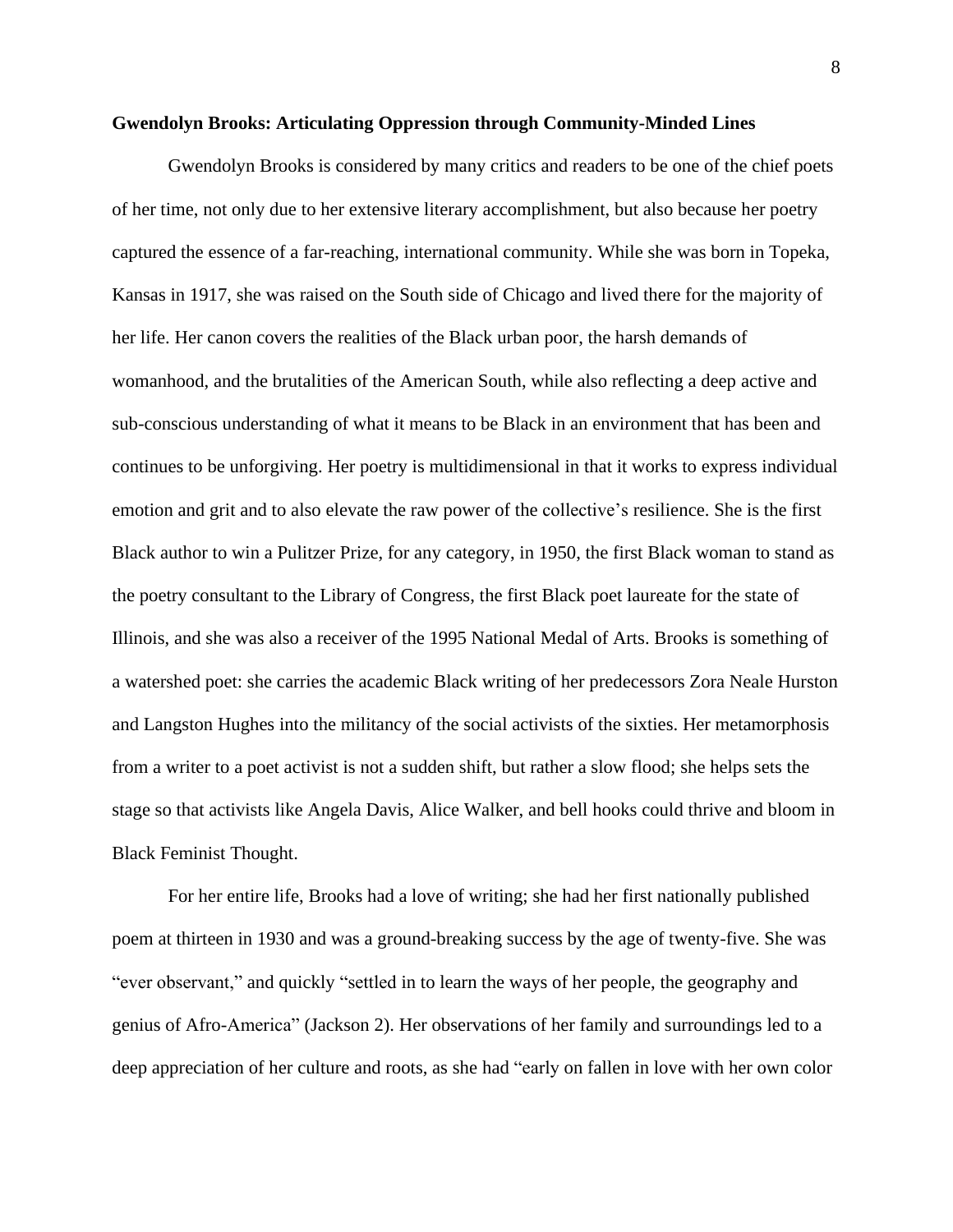because her parents, by their love of her and her brother, had taught her to love the totality of herself" (Jackson 4). Brooks respected herself and where she came from, which enabled her to write clearly about the circumstances she witnessed, without shame or reserve. Although Brooks' poetry does experience a radical shift in the sixties due to the Civil Rights movement, her early work is equally important as it paved the way for her later works to be recognized as moving political pieces rather than mere recollection.

While her life consistently reflects a concern and passion for her surroundings and the Black community as a whole, it isn't until her later years that critics and admirers alike begin to see her power as an activist emerge. Throughout the 1960s, organized protests such as the March on Washington (1963) and the sit-in movements began to overwhelm the public's idea of what society should look like. During this time, Brooks created many relationships within the Black Arts movement, the Black Power movement, and with many Black publishers.<sup>7</sup> In these defining moments of the Civil Rights movement, Brooks finally began to see herself as a voice for a cultural entity — an entity not only worthy of recognition, but one that does not have to assimilate any longer. Researchers like to note that this change is marked officially with her transferring her work from the major publisher Harper & Row to a Black-owned and operated publisher, Broadside Press, with Dudley Randall at the helm.<sup>8</sup> For Brooks, this shift is especially noticeable in her poetry collections *In the Mecca* (1968) and *Riot* (1969), but in order to show that Brooks' articulation of her community's oppression was a long-enduring endeavor, I will

 $<sup>7</sup>$  Brooks had literary connections and friendships with Richard Wright, Langston Hughes, James Weldon</sup> Johnson, and Etheridge Knight, among others.

<sup>&</sup>lt;sup>8</sup> Brooks would become lifelong friends with Dudley Randall, who was deeply committed to publishing Black poets and carving out a space where Black poets could thrive.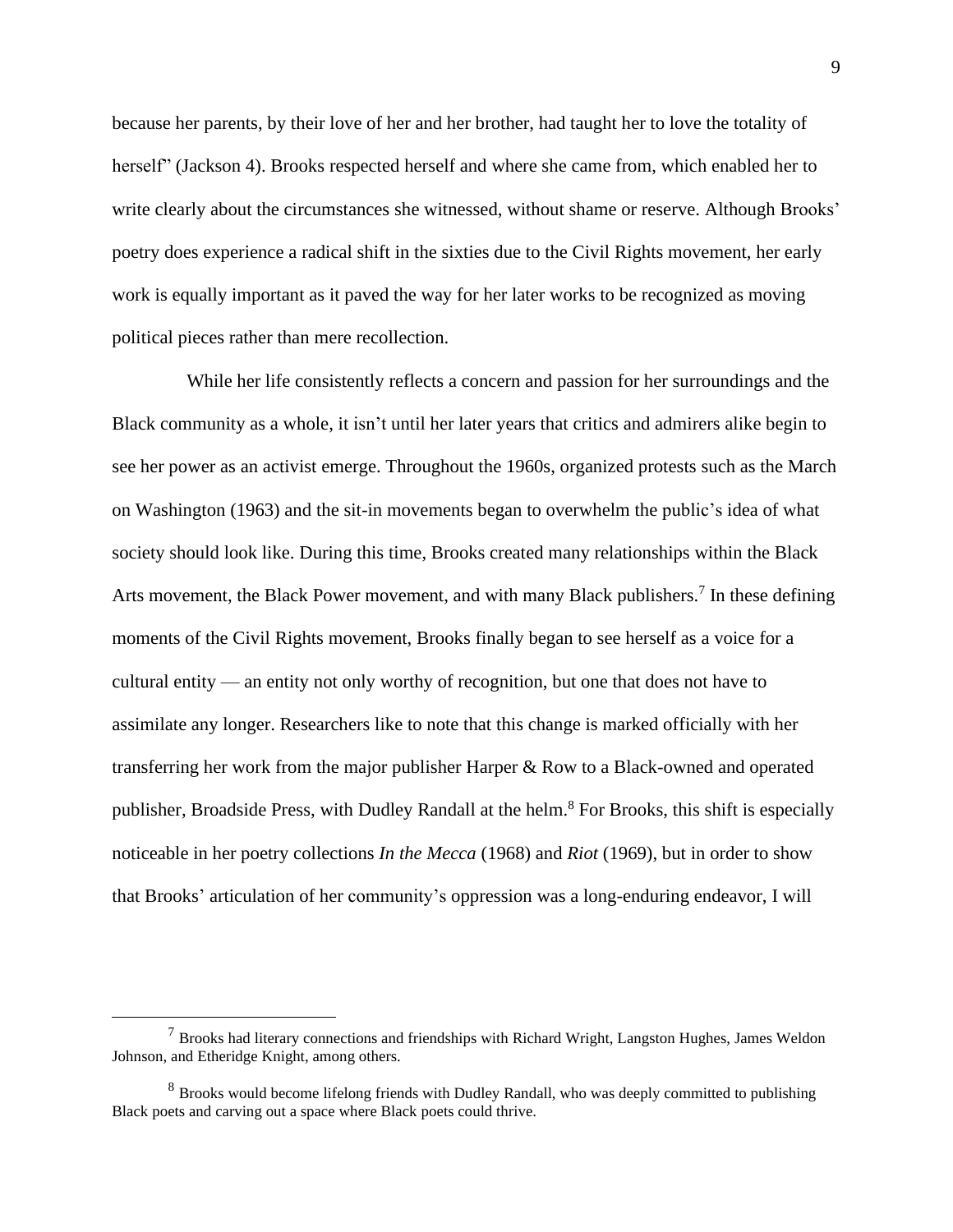discuss a range of poems such as "kitchenette building" (1945), "We Real Cool" (1963), and "RIOT" (1970).

Writing frankly about her surroundings, Brooks was a voice for an entire community, for both women and men, the elderly, and children. She was able to reveal several challenges the Black communities in the 1940s and 1950s faced simply because she was at once a wife, a sister, a daughter, and a mother, and while she doesn't fit the so-called *angry-outspoken feminist* stereotype of today, she most certainly was a feminist in that she fought for the equality for both women and men. She saw the iniquity of the day and used the material to propel a national fight



Photo: Gwendolyn Brooks sitting at her typewriter, with a copy of *Annie Allen* (1949) on the table (Bettman).

for equality. She once wrote: "If you wanted a poem, you had only to look out of a window. There was material always, walking or running, fighting or screaming or singing" (qtd. in Jackson 25). Her poetry, from the collections first written in *A Street in Bronzeville* (1945) to *Annie Allen* (1949), to *Bean Eaters* (1960), articulates an acute level

of observation of lived Black experience that carries a higher level of storytelling and wisdom not easily found. According to Collins:

> This distinction between knowledge and wisdom, and the use of experience as the cutting edge dividing them, has been key to black women's survival. In the context of race, gender, and class oppression, the distinction is essential since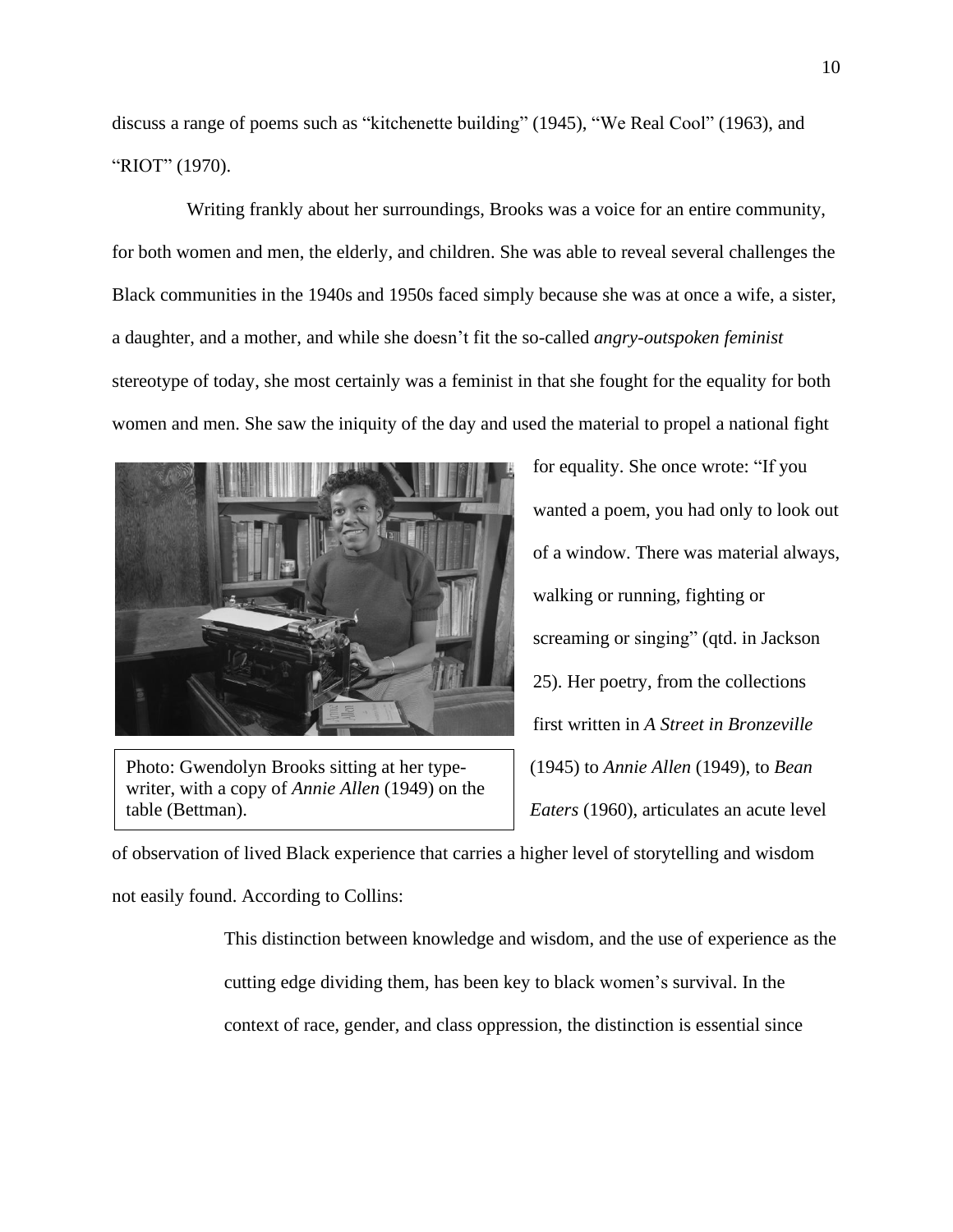knowledge without wisdom is adequate for the powerful, but wisdom is essential to the survival of the subordinate. (346)

In other words, Black women have historically had to rely on their own wisdom, on the grounds of un-stated rules and perceptions, in order to survive both private and public spaces without being ridiculed or shamed. Black women have had to try harder, be smarter, and move quicker, so that their basic emotional and physical needs are met, and sometimes, even that is not enough. This phenomenon is affirmed by Black women across the board; whether it's through poetry, music, or art, this theme crops up repeatedly.

A chief example of this wisdom appears in one of Brooks' earlier poems, "kitchenette building."<sup>9</sup> This poem reflects her difficult experience of living in run-down urban kitchenettes, which were often mice-ridden and lacking private bath facilities. Brooks contrasts ideas of work and fantasy, arguing that those who are burdened with every-day chores, like cooking, cleaning, or paying bills, cannot afford to dream. The poet describes this experience as being colorless and trapping. She writes, "We are things of dry hours and the involuntary plan, / Grayed in, and gray" (1-2) not only to demonstrate that her community is suffering and losing vitality, but also to show the people's lack of autonomy. In the middle of line two, Brooks gives agency to the word "dream," which acts as the subject: "'Dream,' makes a giddy sound, not strong / Like "rent," "feeding a wife," "satisfying a man" (2-3). Although the poet focuses brief attention on the subject, the audience and the speaker both know the real energy belongs to the everyday responsibilities: paying bills, providing provision for one's family, and taking care of loved-ones. In the first stanza of this poem Brooks draws the picture clearly: the people in this poem are not able to dream wildly about maintaining social status or networking their way through careers,

<sup>&</sup>lt;sup>9</sup> For full poem, see Appendix A.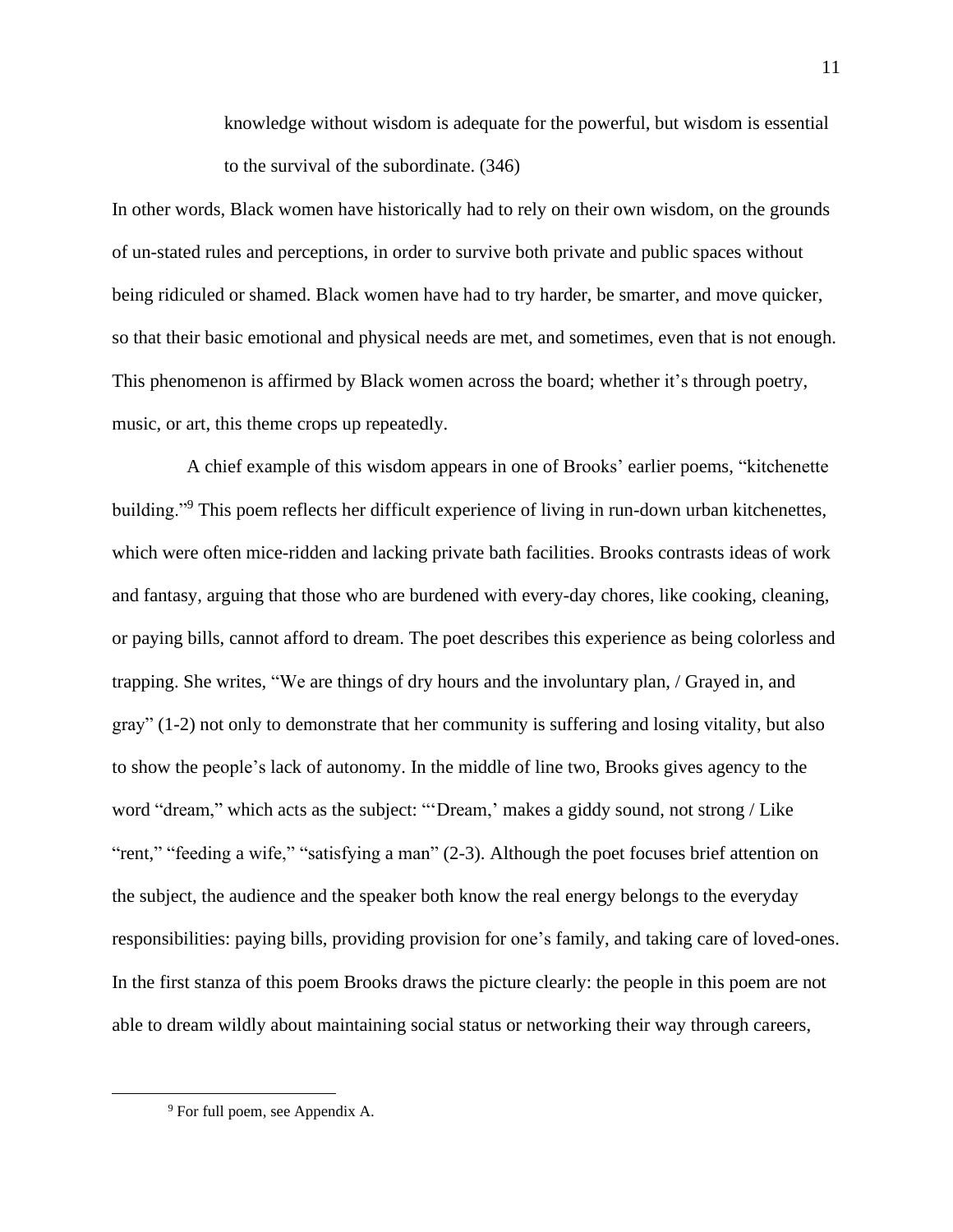and not because they do not desire to, but because they are not given the option. This poem is one of the first examples of Brooks' activism, as she isn't only concerned with aesthetic qualities of her community, she's concerned with their literal livelihoods. She begins the poem with the collective pronoun "we," to both show solidarity with her community while also demonstrating a lack of autonomy. She avoids the personal pronoun "I" to show that the descriptions she is about to share is and has been endured by many. Due to the devastation of the Great Depression, the economic pressure of World War II, and the booming population growth of the 1950's, many in Black communities struggled to find jobs and adequate housing, and consequentially faced exploitation.

Brooks' poetry not only reflects wisdom gained from lived experience, but it also reflects wisdom that is supported and affirmed by other writers. In many ways, this poem acts as the preface to Langston Hughes' popular poem "Harlem," more commonly recognized as "A Dream Deferred," which was published in 1951. Both writers fixate on the idea of a dream, <sup>10</sup> using visual and olfactory imagery to stimulate the reader's nose and eyes to situate the audience in a position of understanding on why realities of achieving a dream outside of the household are near impossible. Many Black communities' primary concerns were feeding children, making sure the electricity was on, and staying warm in the winter months. Brooks describes "dream" using the adjective "giddy," which means to have a sensation of whirling or falling, to feel dizzy with overpowering emotion. She chooses this word to show how precarious it is for Black women and men to be focused on an uncertain dream instead of the fixed realities that she later

<sup>10</sup> The idea of an *American Dream* extends far back into American history and appears in numerous literary works like *The Great Gatsby* by F. Scott Fitzgerald and *The Grapes of Wrath* by John Steinbeck; however, the term holds different connotations for different groups of people. Many Black writers, like Gwendolyn Brooks, Langston Hughes, Ralph Ellison, and Martin Luther King, Jr., discuss the *American Dream* in terms of longing for racial equality, justice under the law, and the abolishment of police brutality, rather than economic riches or social mobility. These themes are clear through works such as Hughes' "I, too," King's "I Have A Dream" speech, and Ellison's *Invisible Man.*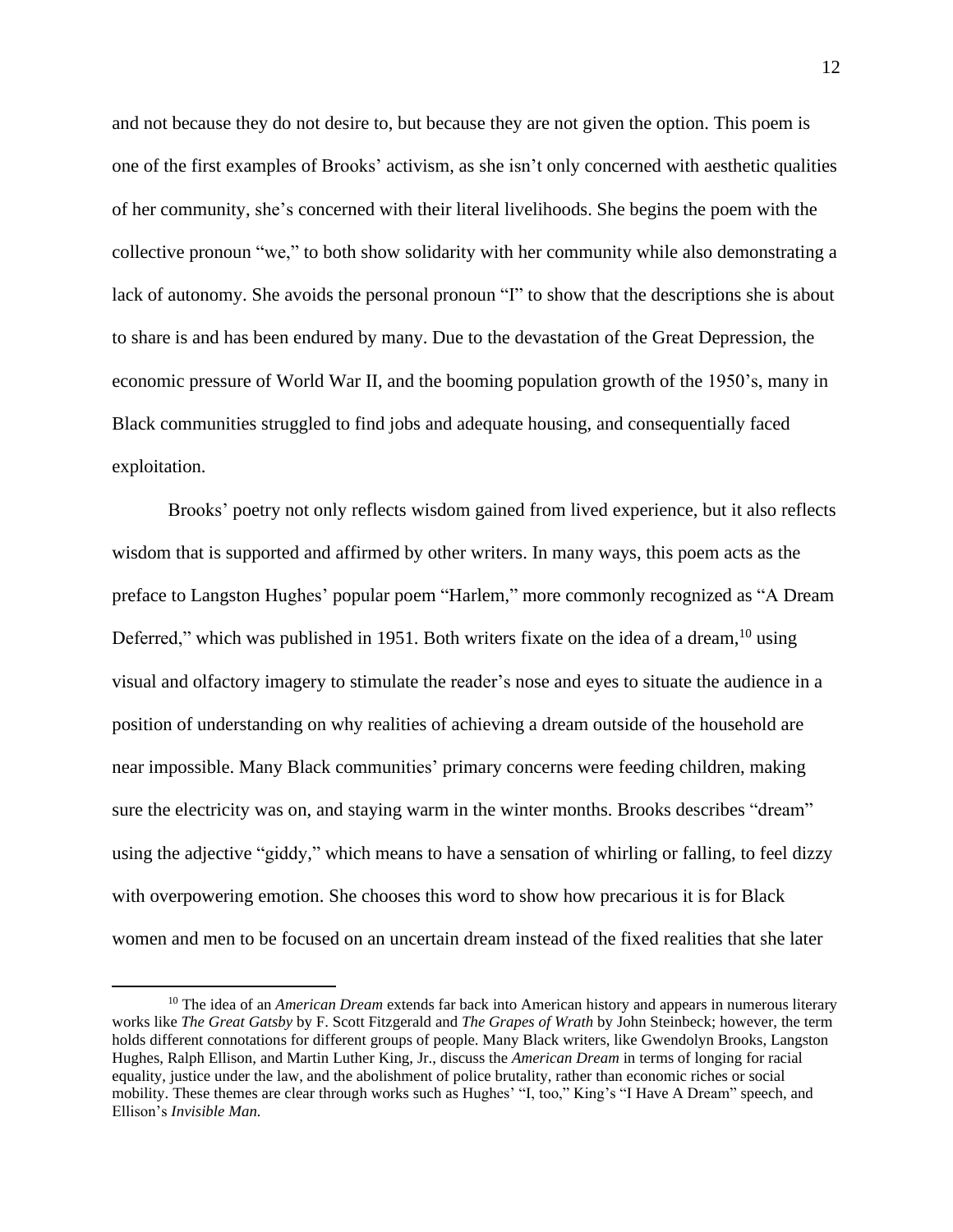describes like wafting the "onion fumes" out of the apartment, or "yesterday's garbage ripening in the hall" (lines 4, 6). While her pessimistic longing is evident as she pens "even if we were willing to let it in, / Had time to warm it, keep it very clean, / Anticipate a message, let it begin?" (8-10) hearing or thinking of a dream would not last "for a minute!" (11). With these concluding lines, Brooks makes it clear that the overwhelming message of this poem is communal endurance; Black women and men could not afford to think of dreams because their survival depended on it.

After more than a decade passed in Brooks' career, the poet maintained concern for community, reflecting her own observations through one of her most recognized poems: "We Real Cool."<sup>11</sup> Published in her collection *The Bean Eaters* (1960), this poem is to the point and startlingly clear, representing a "model of compression, economy, and rhythm" while poignantly illustrating an "unforgettable portrait of lost young men of color whose lives are over far too soon" (Jackson 84). As a mother herself that wanted a better life for her son, Brooks wrote these lines with a personal motivation, for she was determined to protect her children. Using a simple rhyme scheme and a structured meter, Brooks formulates this poem in the style of the blues, a music genre created by Black people during the 1800s in the midst of slavery and persecution. The blues is rooted in historical and cultural meaning and often appeared in every layer of African American society. Black people would sing and repeat spirituals, prayers, chants, and work songs, to express their hardship and to find companionship in others who sang along. With this tradition in mind, Brooks intentionally models this poem after the blues because she knows the piece will reverberate as a "protest poem, as powerful as [Richard] Wright's *Native Son* or an

<sup>&</sup>lt;sup>11</sup> For full poem, see Appendix B.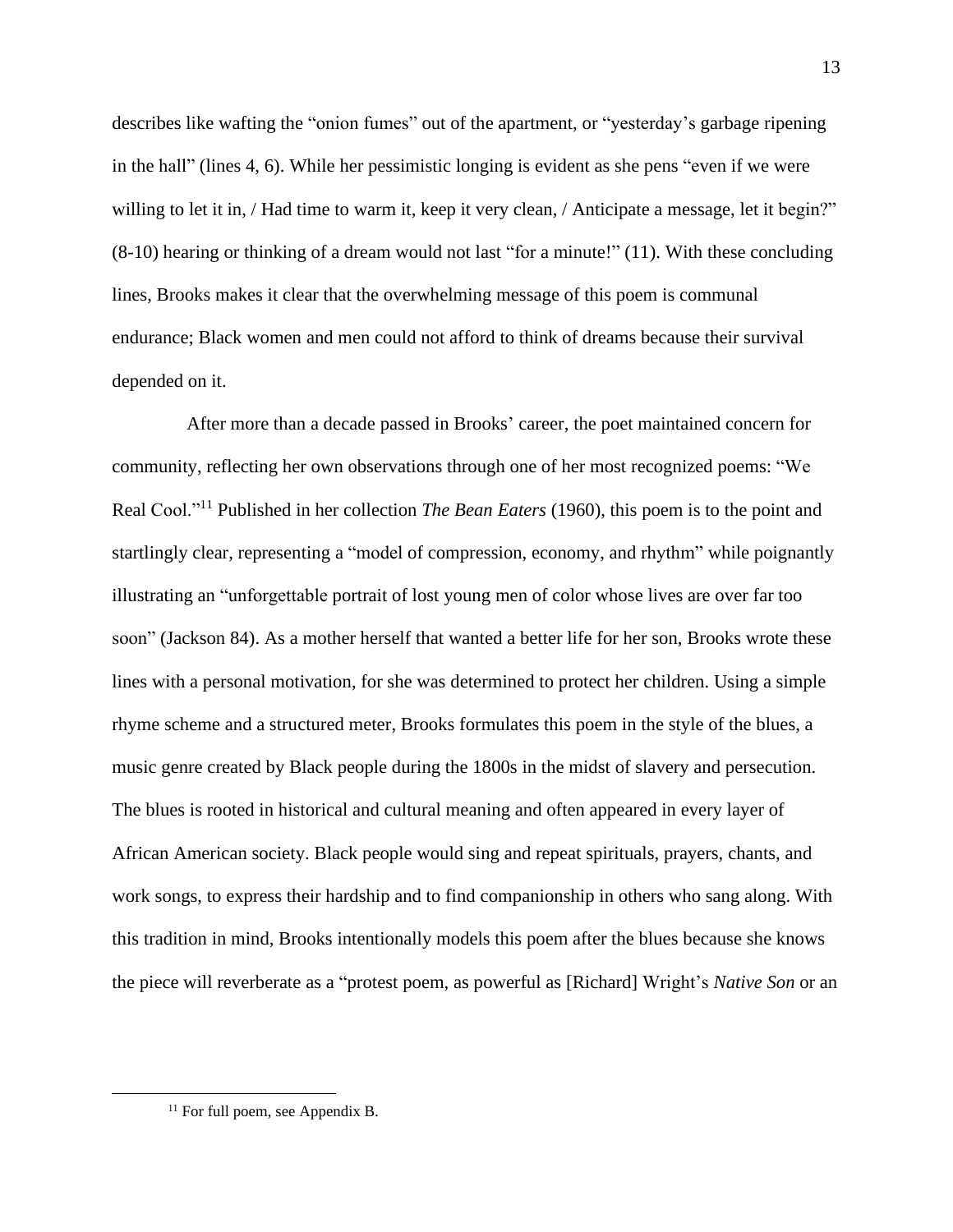essay by James Baldwin" (Jackson 84). Brooks wants her audience to see that her work is not just a personal statement but a cultural and collective declaration.

Furthermore, Brooks continues to unionize her people by beginning the poem and each new sentence with the collective pronoun "we." As in "kitchenette building," by avoiding the personal pronoun "I," she conveys the idea that there is a lack of personal identity or independence. At the time she was gaining popularity and recognition, it was not commonly accepted for a woman, especially a Black woman, to voice her own opinions freely without judgement or retribution. Women were viewed as being subordinate to the man within a familial unit – not capable of standing alone. Brooks, of course, is aware of this limitation and uses it to her advantage. Although she doesn't claim personal autonomy within her poetry in the way that Angelou and Lorde does, she does bolster and support collective autonomy, which is what her people needed at that time. In using collective pronouns, she speaks on behalf of the entire Black and African American community, validating their oppression and outlining the unique hardships that they have faced in unison. In "We Real Cool," Brooks ultimately suggests that because of their race and economic position, the subject, Black men, and Black people, are sequestered on one set path, with little chance to change course for improvement. Utilizing a mix of alliteration, parataxis, enjambment, and hazy imagery, Brooks invokes the blues to draw her people together in solidarity and to reflect on rebellion against authority.

Using strong alliteration and parataxis (placing clauses or phrases together without connecting words) to both release the rampant energy that is building within the described content that she witnesses and to tell the audience that every word on the page is equally important as the other. She keeps a rigid form with three syllables per line as well as consistent alliteration of consonant sounds: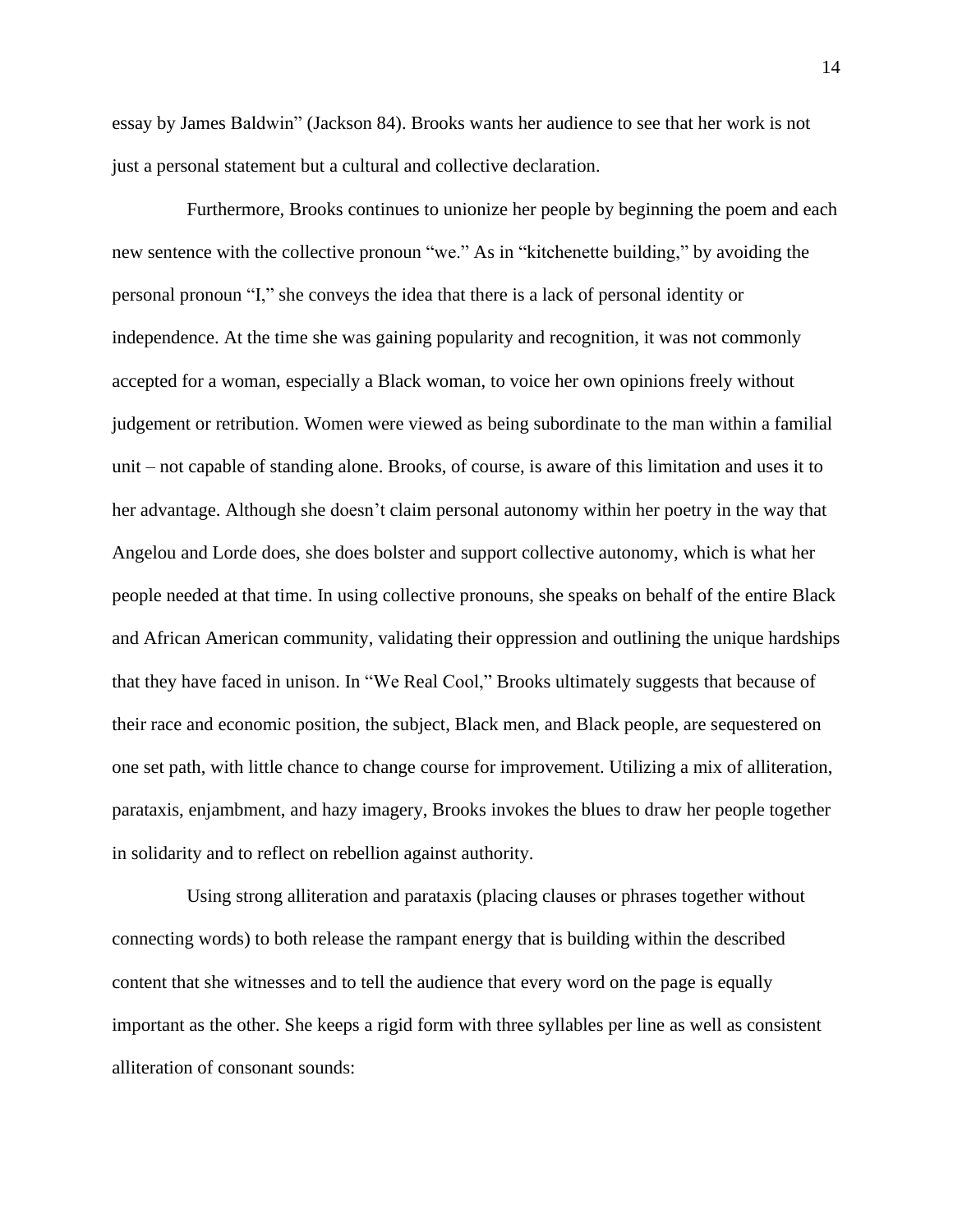"Left School. We Lurk Late. We Strike straight. We Sing sin."  $(2-5)$ 

Brooks expresses the profundity of the patterns and behaviors these young men are routinely following — staying out late, participating in petty crime, getting lost in the sprawls of the urban landscape. Her alliteration contributes to the overall rhythm of the poem, which is steady, yet soft and understated. Further, they "Jazz June," meaning they chase the spontaneity and lightheartedness of freedom, but the sobering reality arrives soon in the last lines. The poet and the subject both know they will "die soon" either in spirit or in literal terms (7-8).

Brooks also relays this same message through enjambment to demonstrate the continuity of these behaviors. Although she writes complete sentences in an active voice, with the subject preceding the verb, ironically, Brooks places the subject at the end of every line (except for line 8), giving an illusion of passivity, suggesting that the men who are following the behaviors have no choice but to keep repeating patterns. By placing the verb at the beginning of the line and the subject/pronoun "we" at the end, Brooks demonstrates the idea, that collectively, the men will face sorrow, but only after they enjoy the revelries first. These notions, coupled with the dark imagery of shadows, booze, death and midnight hours, transforms "We Real Cool" into an entire anthem for a generation of people struggling to rise above their subordination.

Although neither of "We Real Cool" nor "kitchenette building" is about Black women specifically, Brooks continues to act as a primary voice for her people, whom she feels responsible for. Rather than try to form a competing worldview that describes her community differently, she "points out common themes and concerns" (Collins 351) that every one, within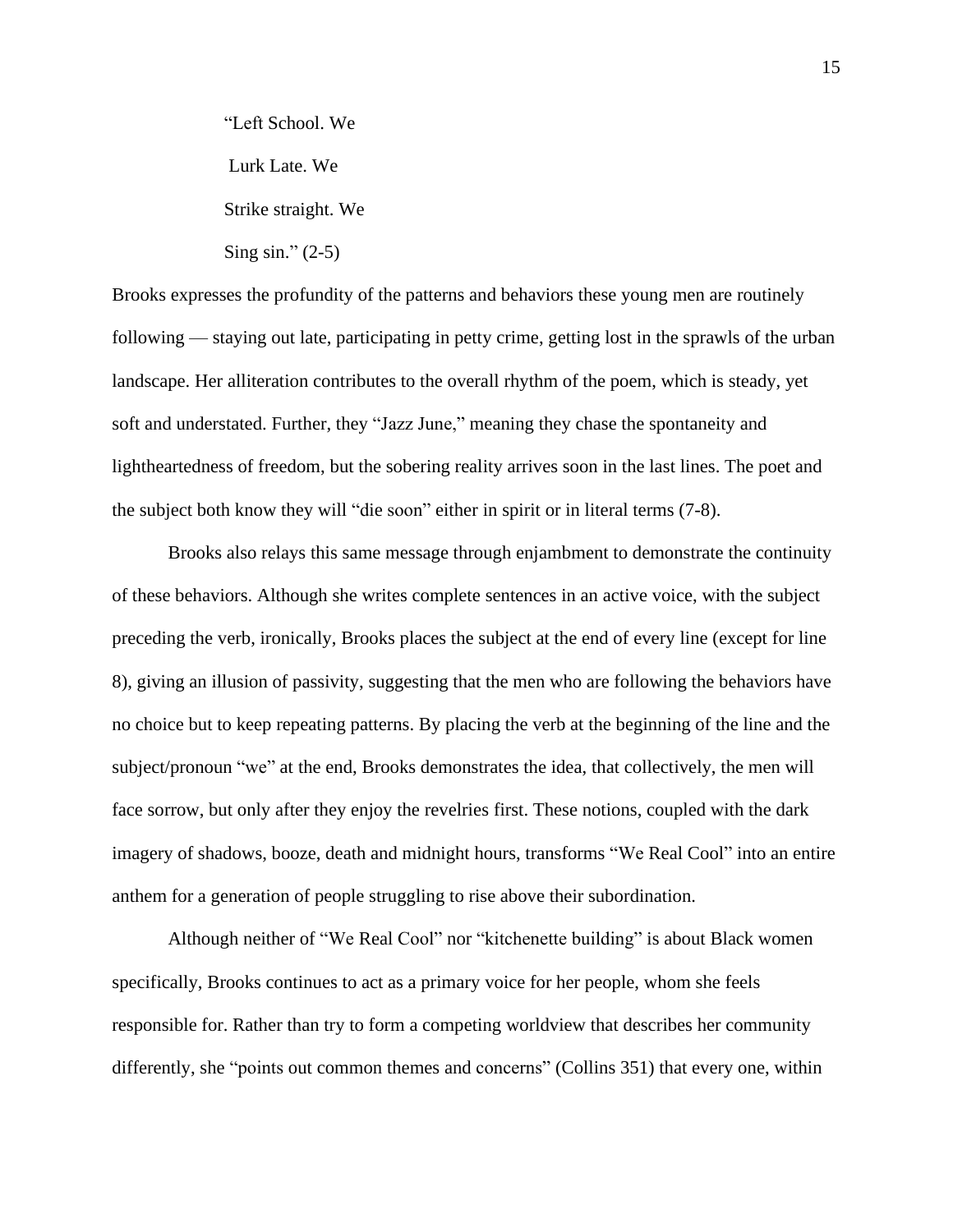and outside her community, is beginning to notice and feel. She begins the unique process of rearticulating oppression into poetry and song so that other bodies of people (men, white people, and other groups of color) will understand or at the very least, acknowledge. By choosing her own poetic mode that keeps a rigid form, she balances her work between her lived experience as a Black individual and a woman, giving her the necessary tools to become a mediator between many groups of people (Collins 351). She chooses her own poetic form, diction, reflections of lived-experience and uses her culture's customs as a basis for her art; at once, she differentiates herself as the activist for Black mothers and their sons and daughters. This poem ultimately protests the breakdown of the familial unit, the rise of violent crime, and the painful realization that her community is being pulled into further disarray due to the lack of change within the racial atmosphere of the 1960s.

Reaching a crescendo of pain and indignation, Brooks' poem "RIOT"<sup>12</sup> serves as a powerful response to the assassination of Martin Luther King, Jr. in 1968 and the riots in Chicago that followed. At the top of the poem she quotes King, "a riot is the language of the unheard," illustrating both her anger and her sorrow. This work is written in three parts, sectioning off contemplative storylines that ponder Black experience and an alternate society in which things could be different. The poet contrasts religious tones with mythological images, music with clanging guns, and peace with death, in order to reframe ideas that surround rioting and to provide a fresher perspective.

<sup>&</sup>lt;sup>12</sup> For full poem, see Appendix C.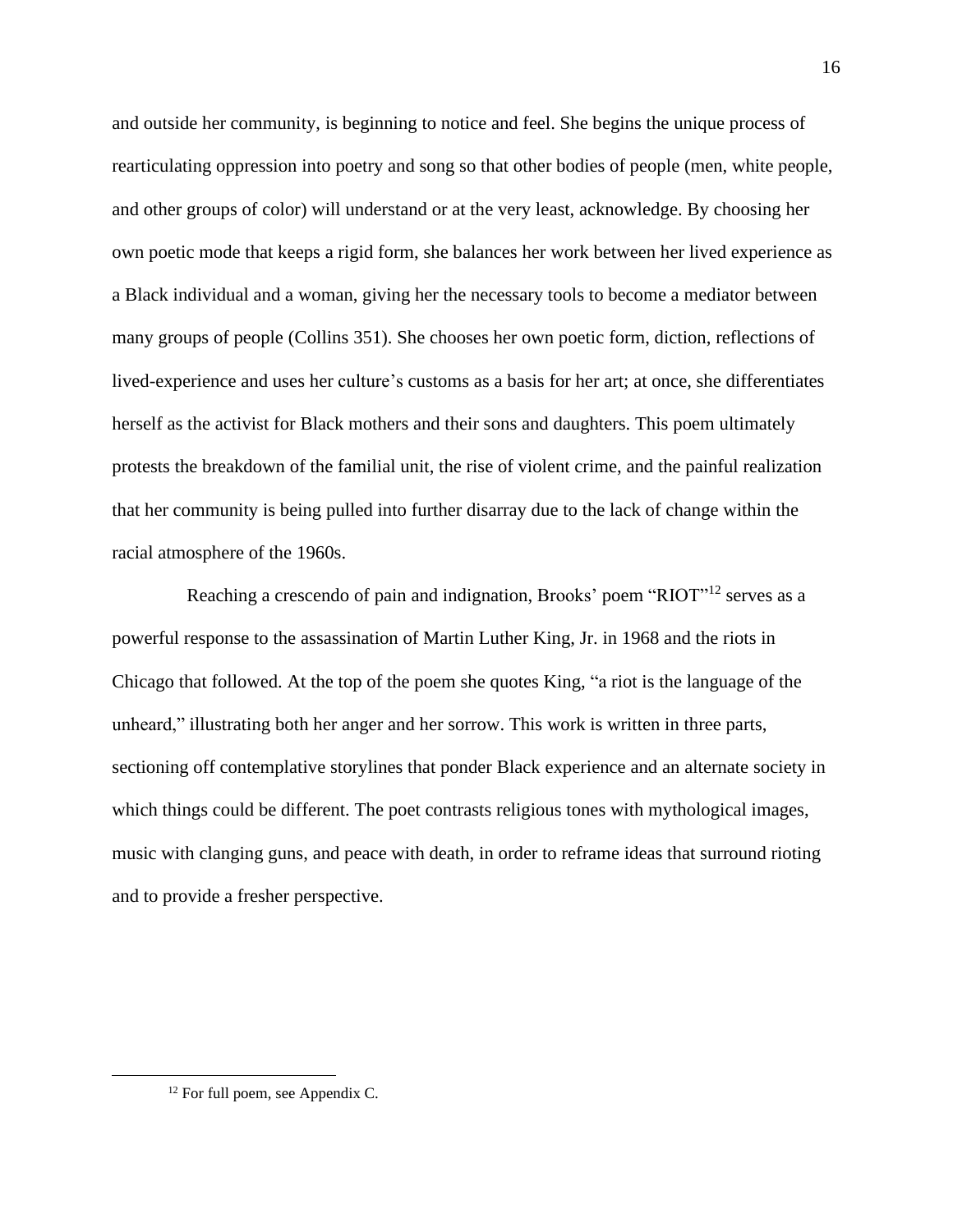In the first portion, Brooks ironically blasts anti-black<sup>13</sup> sentiments through a fictional character who, in her eyes, justifiably dies in the middle of a riot. She sets the scene with a white fictional character named "John Cabot," who is characterized by his English heritage and resounding prejudicial thoughts and feelings. She references his "Wycliffe" lineage and "golden hair," describing how he almost forgets his identity because he realizes that Black people are protesting nearby and are moving closer to him (1-2). At once, the character is overcome with anti-black sentiments:

> because the Poor were sweaty and unpretty… and they were coming toward him in rough ranks. In seas. In windsweep. They were black and loud. And not detainable. And not discreet. (11, 13 - 15)

The poet includes these specific descriptions to show what kind of behaviors the white collective would prefer from Black people: meek, docile, and quiet. In *White Fragility,* DiAngelo argues that "anti-blackness is foundational to our very identities as white people" and that "whiteness has always predicated itself on blackness" (91). This same idea appears in John Cabot's reaction to the protest in the poem; the Black people in John Cabot's world are behaving outside of what he expects, therefore, his identity as a white person is being threatened and challenged. This change in behavior causes the man unadulterated fear because he has lost pseudo control over his surroundings. As the group moves closer to him, John Cabot cries, "Gross. Gross," and begs, "Don't let It touch me! / the blackness! / Lord!" (16, 19). Nonetheless, Brooks is resolved toward poetic justice; she allows the man to be swallowed by the riot, and he dies "down in the smoke

<sup>&</sup>lt;sup>13</sup> The term *anti-blackness* describes the attitudes, beliefs, and assumptions that denounce and degrade Black people. It refers to the societal, legal, and personal attacks toward people who are specifically Black, rather than just toward people of color. Using the term *anti-blackness* can be a more specific way to help identify racist actions and attitudes taken toward the Black community.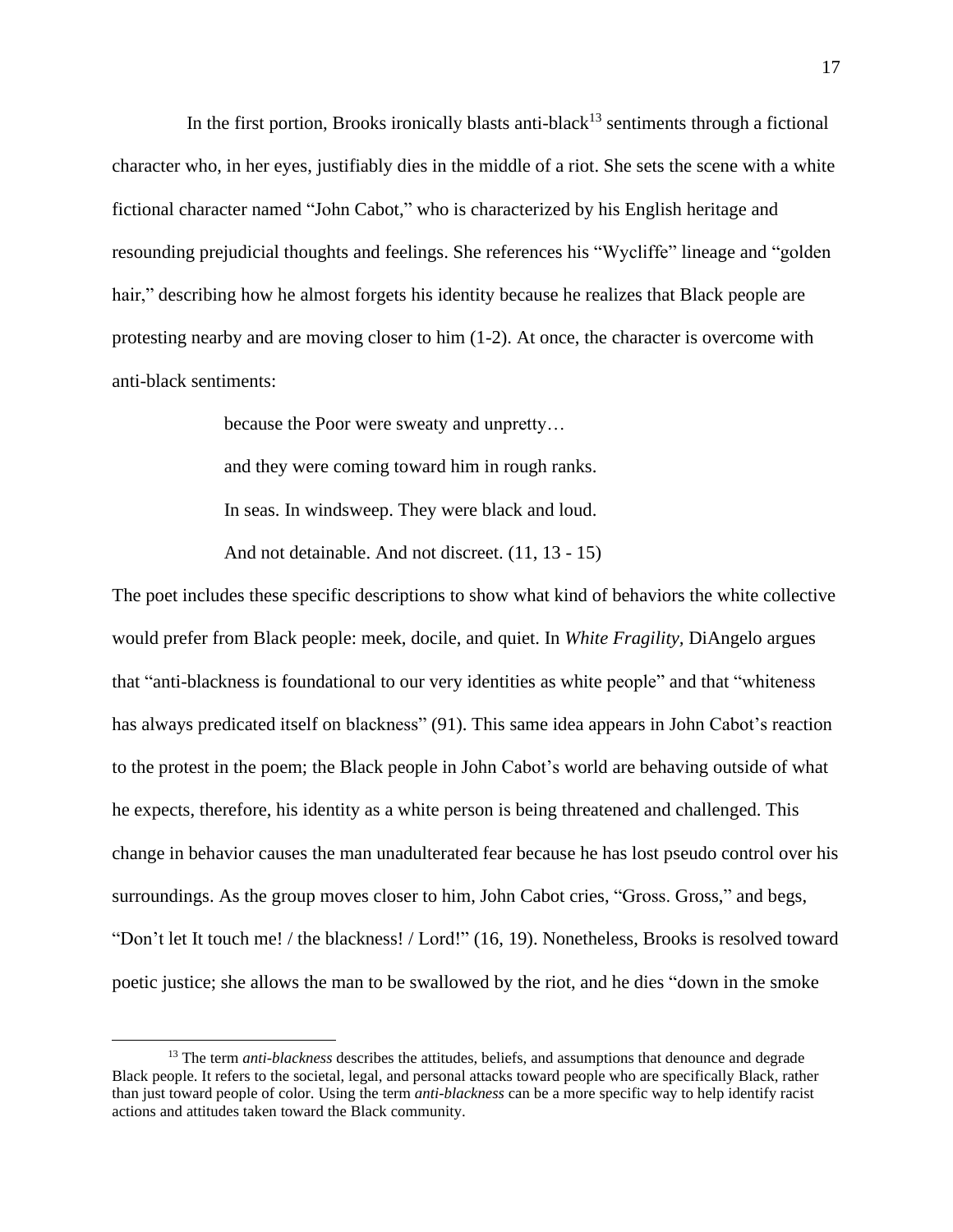and fire" (28). Although this first segment of the poem is angry, Brooks wants white readers to finally listen to people of color and face the dangerous fear that anti-blackness creates and perpetuates, which is fundamentally "rooted in misinformation, fables, perversions, projections, and lies" (DiAngelo 94). Brooks wants the white collective to reconcile and put away their false ideas of blackness, and although she creates a violent scene that depicts a bystander's death, she does so in order to show that as long as harmful, prejudicial ideas continue to materialize, there will be no justice or peace for either group of people.

The second section of the poem describes the height and arc of the infamous riots in Chicago,<sup>14</sup> in which there were casualties, ruined infrastructure, and lost children. To cast a hopeful light on the wreckage, she begins the section with an image of a mythological Phoenix, rising from the ashes of ruin. Here, Brooks compares the Black community to a Phoenix, while the riot acts as the necessary purification process in which Black people, and Chicago as a whole, return rebirthed with stronger wings. To put the situation in a realistic focus, Brooks adds snippets that resemble journalistic headlines:

## GUARD HERE. GUNS LOADED"

Nine die, Sun-Times will tell will tell too in small, black-bordered oblongs "Rumor? check it at 744-411. (78, 103-106)

<sup>&</sup>lt;sup>14</sup> According to a blog post from *Black Past*, an online reference center, following Dr. Martin Luther King, Jr.'s assassination on April 4, 1968, riots and protests erupted nationwide. In Chicago, these riots often turned deadly and were "characterized with looting, arson, and violence" (Braimah).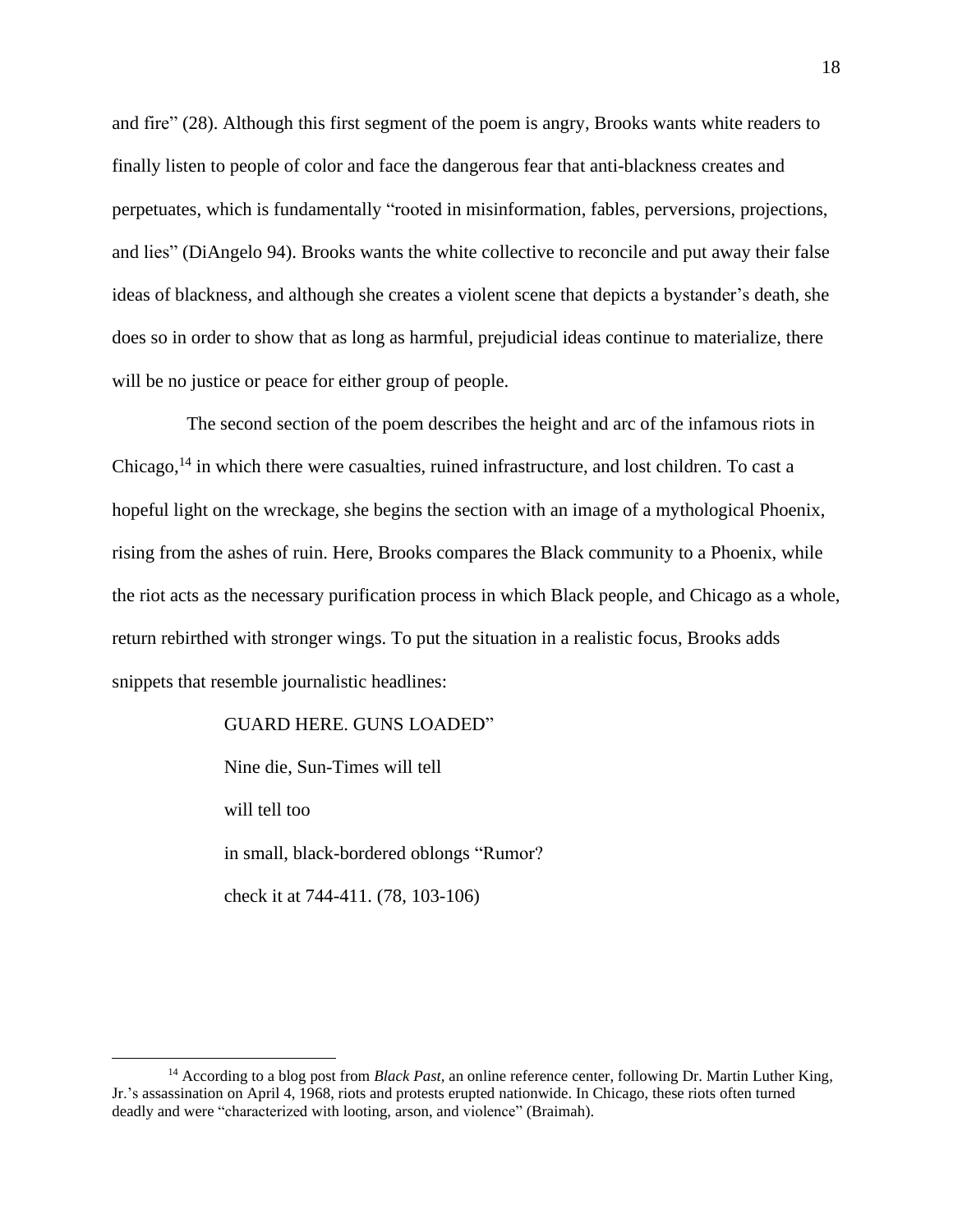These lines show the level of social frenzy occurring. As the riot continues and eventually fizzles to silence, she imagines reconciliation and understanding from the oppressor, even if the oppressor chooses to feign ignorance,

> "But WHY do These People offend themselves?" say they who say also "It's time. It's time to help These People. (122-125)

Here, I believe Brooks acknowledges white fragility at its most basic core; as DiAngelo argues, white people will do anything to avoid a conversation on race or take responsibility for their actions that have caused such fervent displays of grief and anger. In line 122, the white collective feigns ignorance instead of owning or acknowledging their cruelty, enforcing a common "pillar of white fragility: the refusal to know" (DiAngelo 50). The poet shows in one line how white people typically refuse to understand why the Black community protests or riots. Instead of making amends, many white people will deflect accusation and comfortably argue that Black people create their own problems and choose their own peril. This experience is incredibly familiar to people of color, and many would argue, nothing but expected behavior. Likewise, Brooks chooses to conclude this section with "the dust, as they say, settled" (132). As a Black woman, she is not writing to convey that the events are forgiven or justified, she is sardonically commenting on the realities that people of color endure. Although she chooses to drop the subject, Brooks does not choose silence to appease or sooth white people. In this instance, the poet is relying on her lived-experience and wisdom as a Black woman who has repeatedly witnessed the danger of white people's avoidance. In order to limit any further provocations from the white collective and protect her own people, she chooses this response so that her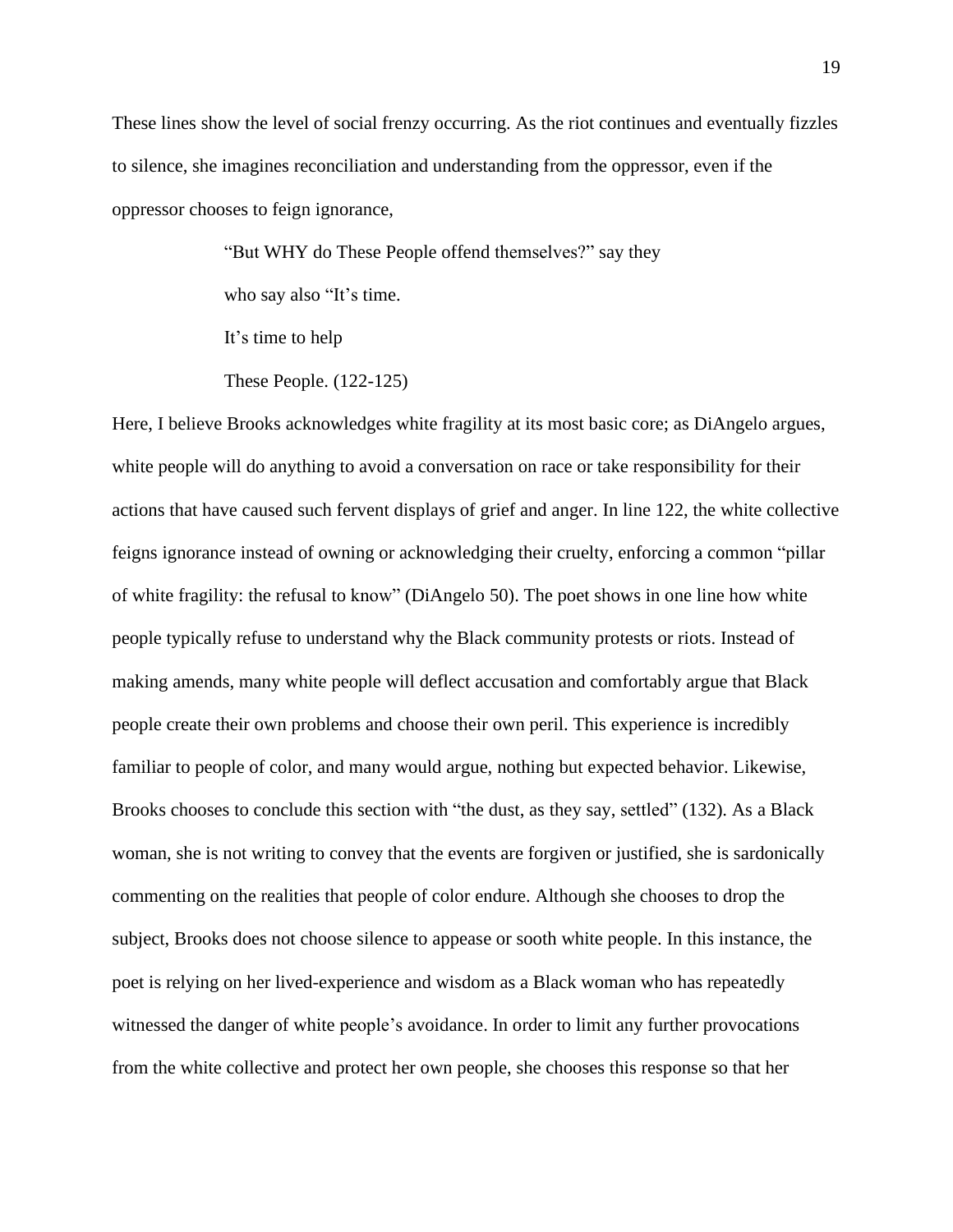community within the poem will have the slightest chance to move forward and begin again. This response is not only poetic, it is symbolic of a lived-reality that continues today.

Brooks continued to write prolifically for the rest of her life. Surrounded by her friends and family, she passed away in her home in 2000 at the age of 83. Her words reflect a lifetime of political activism, and her poetry continues to inspire generations. Although she is angry, her canon isn't characterized with overzealous anger. Her cannon flows over the rocky horror of centuries-long hatred and horror. With twists of mythology, urban realities, and evolving prosody, her work uplifts and changes the stereotypes of the day and continues to challenge the twenty-first century. She is not a poet against anyone, but rather for everyone, especially those who have been marginalized. She is a figure that has sparked Black Feminist Thought to life, enabling intersectional feminism to come alive. For Black individuals, Black women, and Black children, she writes to expand the narrative so that their futures can expand, too.

#### **Maya Angelou: Articulating Oppression through Memory and Grit**

Maya Angelou, throughout the course of her life, became an acclaimed writer, poet, and social activist, and worked extensively to undercut injustice through the power of language. Angelou is a highly decorated individual, but the most prestigious awards include appearing as the first Black woman on a U.S. quarter; receiving the Medal of Freedom (the highest civilian honor), bestowed upon her by then President Barack Obama in 2010; and the National Medal of Arts, awarded by then President Bill Clinton in 2000. Angelou worked alongside Martin Luther King Jr. and Malcolm X, entered the Harlem Writers Guild, and claimed expatriate status for her time spent in Cairo and Ghana working as a freelance writer for the *African Review*. She also served as the Reynolds Professor of American Studies at Wake Forest University and earned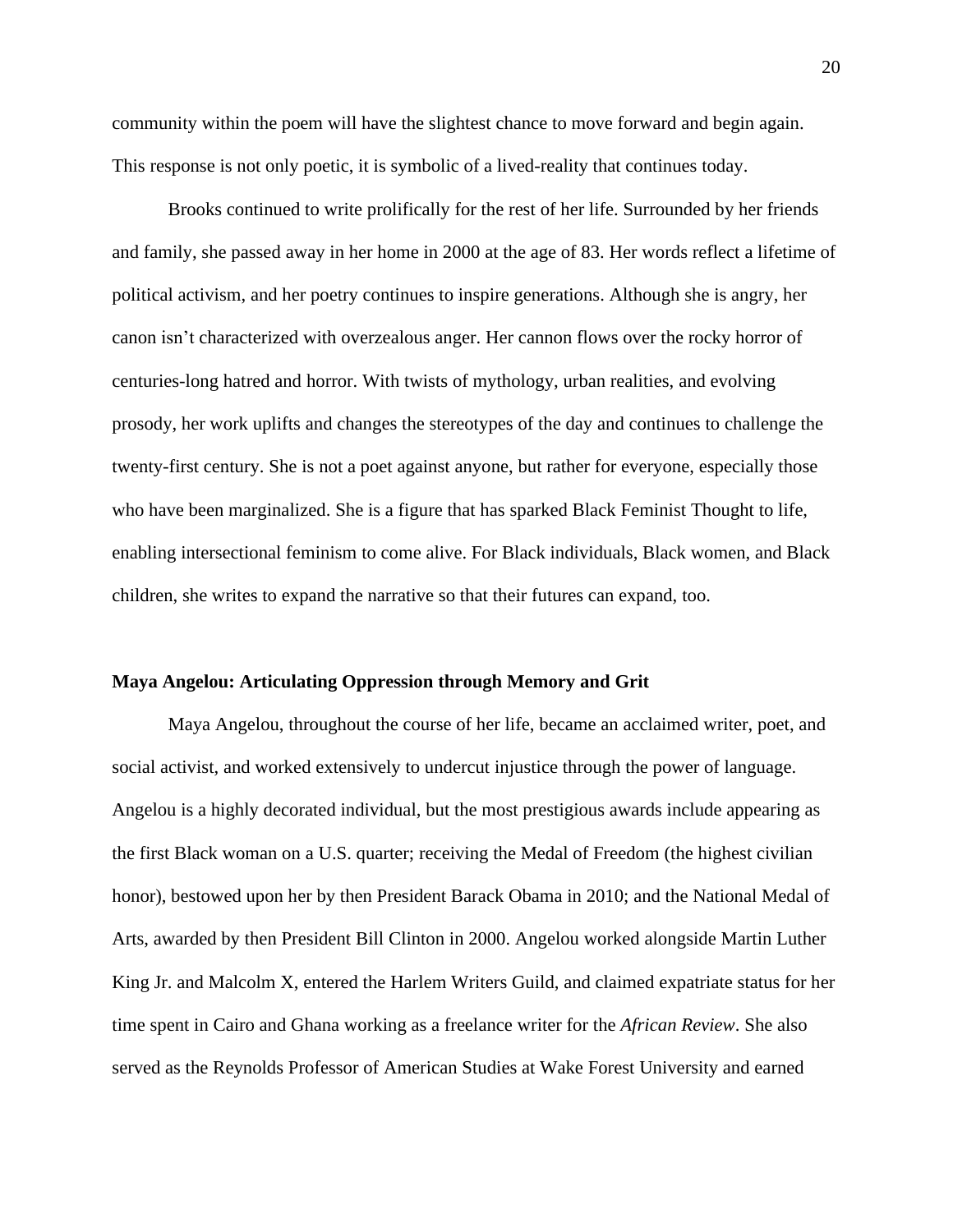over fifty honorary degrees throughout her time as an educator ("Maya Angelou"). She was a woman who was a jack of many trades and eventually a master in her own profession. She worked as a waitress, a dancer, an actress, a mechanic, a cook, a singer, wearing many more hats before her reputation as a renowned writer was established.

However, before her life had truly begun, and before she experienced the rewarding fruit of her labor, Angelou was stamped with hardship at an incredibly young age. Born in St. Louis, Missouri in 1928, as Marguerite Annie Johnson, she and her older brother would eventually be placed to live with their grandmother in Stamps, Arkansas, following their parent's divorce. There, her life would be impacted forever. At the age of seven years old, Angelou was sexually abused and raped by her mother's boyfriend. While he was charged for the offense, he was jailed for only one day and let go ("Maya Angelou"). After his release, Angelou's uncles found and murdered him. As a child, she felt responsible for his death and became mute for five years. She did not want to be the center of any more violence and tried to make herself become invisible. It was only with the help of her eighth grade teacher that she spoke again, truly discovering her passion for literature and her love of storytelling. This experience, among others, influenced and solidified her reputation as a writer who persevered under extreme duress. From these moments on, she would read widely to be influenced by many writers, from Langston Hughes to W.E.B. Du Bois, and other traditional English writers like Shakespeare and Charles Dickens. She graduated from high school in California, gave birth to her son soon after, and spent many years working to heal both her mental and emotional states through language, becoming an outspoken advocate for Black women and Black people as a whole.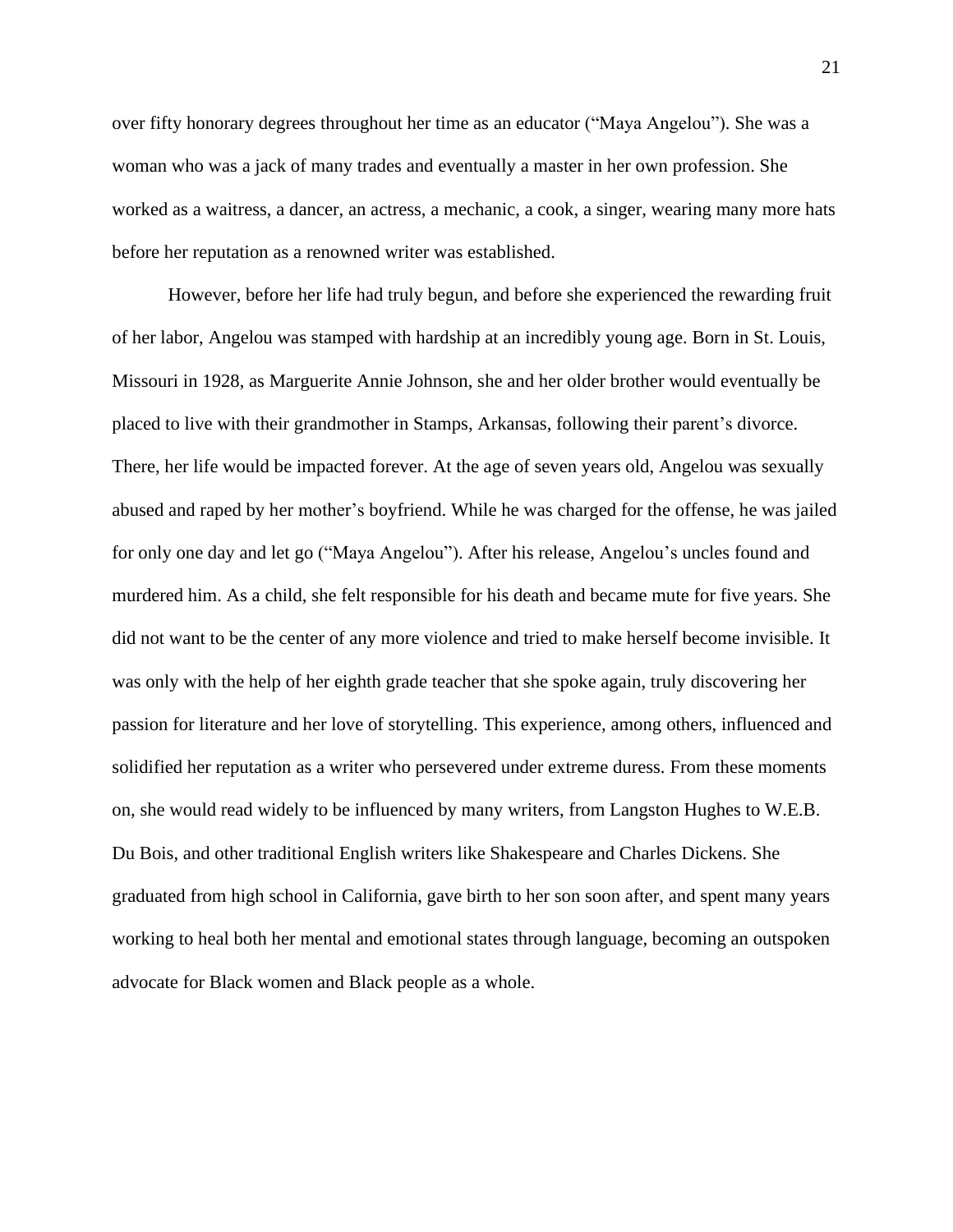Over the course of Angelou's lifetime, she wrote six autobiographies, several children's books, two cookbooks, four works describing her travels abroad, and published eleven poetry collections with major publisher Random House, under the guidance of Robert Loomis ("Caged



Photo: Maya Angelou poses with her autobiographical novel *I Know Why the Caged Bird Sings* ("Maya Angelou").

Bird Legacy").<sup>15</sup> Not only did she write about what she saw, but she also wrote about how she, as an individual person and a Black woman, felt during a time of overwhelming strife. She worked largely as a memoirist, as most of her works reflected her thoughts, experiences, and personal revelations, inspiring many feminists to do the same within their writings and artwork. Leaning into intersectional feminism, Angelou worked to bring the reader and the work together so that they might share the same sphere of understanding. She broke down several barriers in order to bring the work at hand and the reader closer, to create companionship between the two, so that the reader will empathize with both the written subject and the

real-life subject. This connection is evident throughout Angelou's most famous work, her autobiographical novel *I Know Why the Caged Bird Sings* (1969), which informs several of her later poems such as "Still I Rise" (1978), "Phenomenal Woman" (1978), and "Caged Bird" (1983). I will focus on these later three selections to exhibit how the writer, through the use of repetition, a defiant tone, pastoral imagery, and free verse, speaks for Black women in a new way that embraces individual ownership, sensuality, power, and possibility. From Brooks' community-based poetry, Angelou articulates Black women's oppression specifically using clear

<sup>&</sup>lt;sup>15</sup> Robert Loomis published all of Maya Angelou's works. The pair were lifelong friends.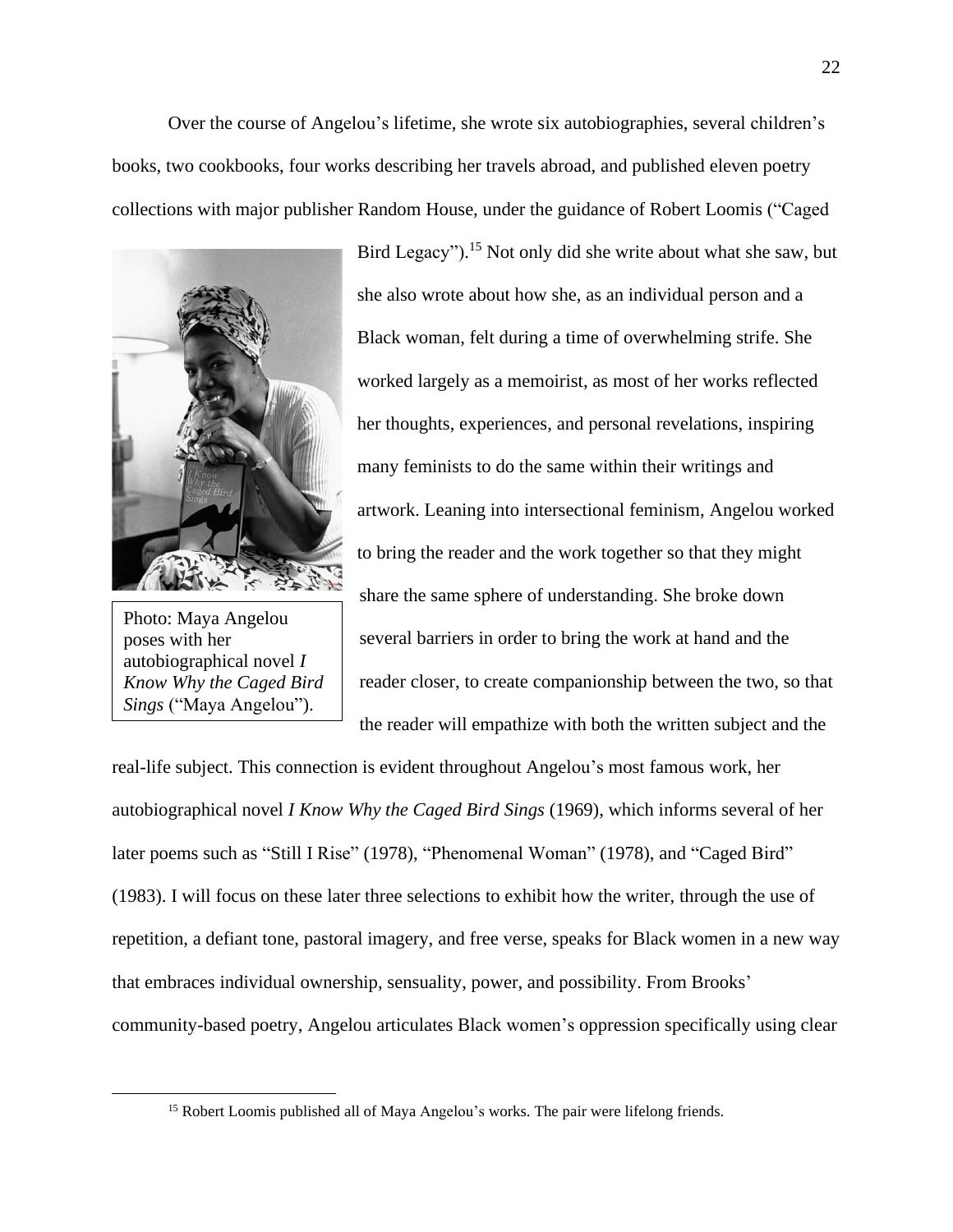and defined language. She moves away from decorated poetic form and style, and away from collectivist poetry, in order to shine a clear spotlight on Black women and the struggles they uniquely face.

In both poems, "Still I Rise"<sup>16</sup> and "Phenomenal Woman,"<sup>17</sup> Angelou uses repetition to boldly put forth her sense of self-identity and volition. The speaker is done hiding her strength and beauty and chooses to push back against those who would silence her voice. In line with Black Feminist Thought, Angelou's poetry "goes far beyond demonstrating that black women can produce independent, specialized knowledge" and encourages a "collective identity by offering black women a different view of themselves and their world than that offered by the established social order" (Collins 341). Throughout "Still I Rise," the poet maintains a confident attitude of determination, repeating the phrase "I'll rise" ten times:

You may shoot me with your words,

You may cut me with your eyes,

You may kill me with your hatefulness,

But still, like air, I'll rise. (21-24)

Angelou states bluntly that no matter what comes her way, she will continue to hold onto her true self, not letting any obstacle stand in the way. This same sentiment is reflected in "Phenomenal Woman," with an added flair of sensuality and passion. The poet acknowledges that her appearance is different, not "cute or built to suit a fashion model's size" (2). Instead, her differences are reflected as exceptional and extraordinary, not only through her listed features,

<sup>16</sup> For full poem, see Appendix D.

<sup>&</sup>lt;sup>17</sup> For full poem, see Appendix E.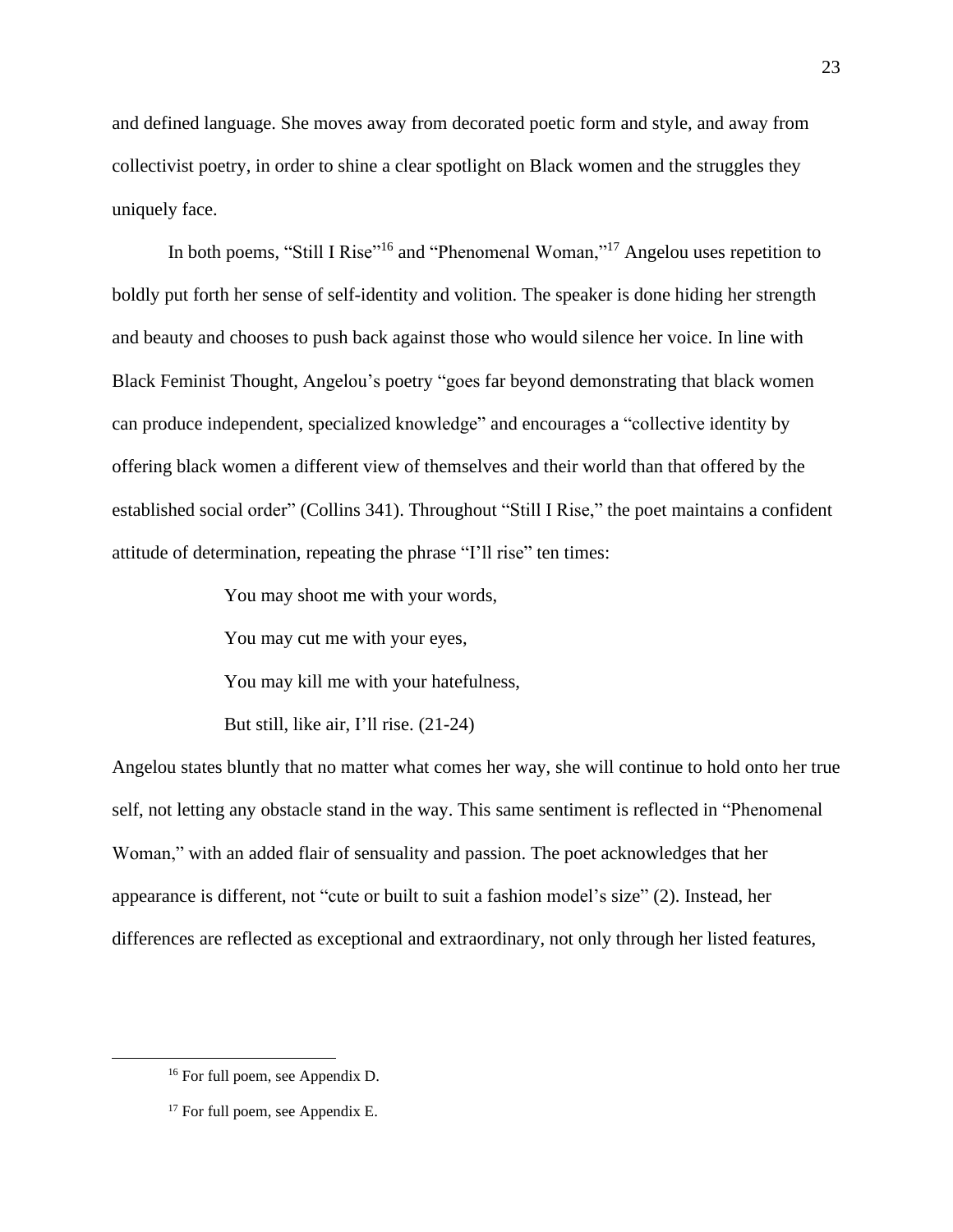but through the way the poet uses the personal possessive pronoun "my" to show complete ownership. The poet tells that her secret – the answer to her beauty – lies

> in the reach of my arms, The span of my hips, The stride of my step, The curl of my lips. (6-9)

Using "my" to own her body's features demonstrates that Angelou is not afraid to take up space in a world that is dominated by white people, men, or other dominant hegemonies of power. She is learning to enjoy her own femininity, starting with her unique body:

It's in the arch of my back,

The sun of my smile,

The ride of my breasts,

The grace of my style. (38-41)

Angelou uses "Phenomenal Woman" to encourage other Black women to take up space too. Instead of hiding her mind and body, she shares her beauty with the world, even if it is not what society's standards dictate. Similarly to Brooks and Lorde, Angelou boldly owns her identity. Each poet uses their unique identity as a Black women to show different aspects of attraction and intelligence to show the limitless power of Black joy. Their emotionally honest poems encourage other Black women to embrace their differences, rather than hide away or wish that they were created differently. Throughout the course of this poem, Angelou repeats the refrain "I'm a woman / Phenomenally. / Phenomenal woman, / That's me" four times (10-13). This technique ultimately aids Angelou in insisting that her form, her ideas, and her essence as an individual, are worthy of praise, recognition, and understanding.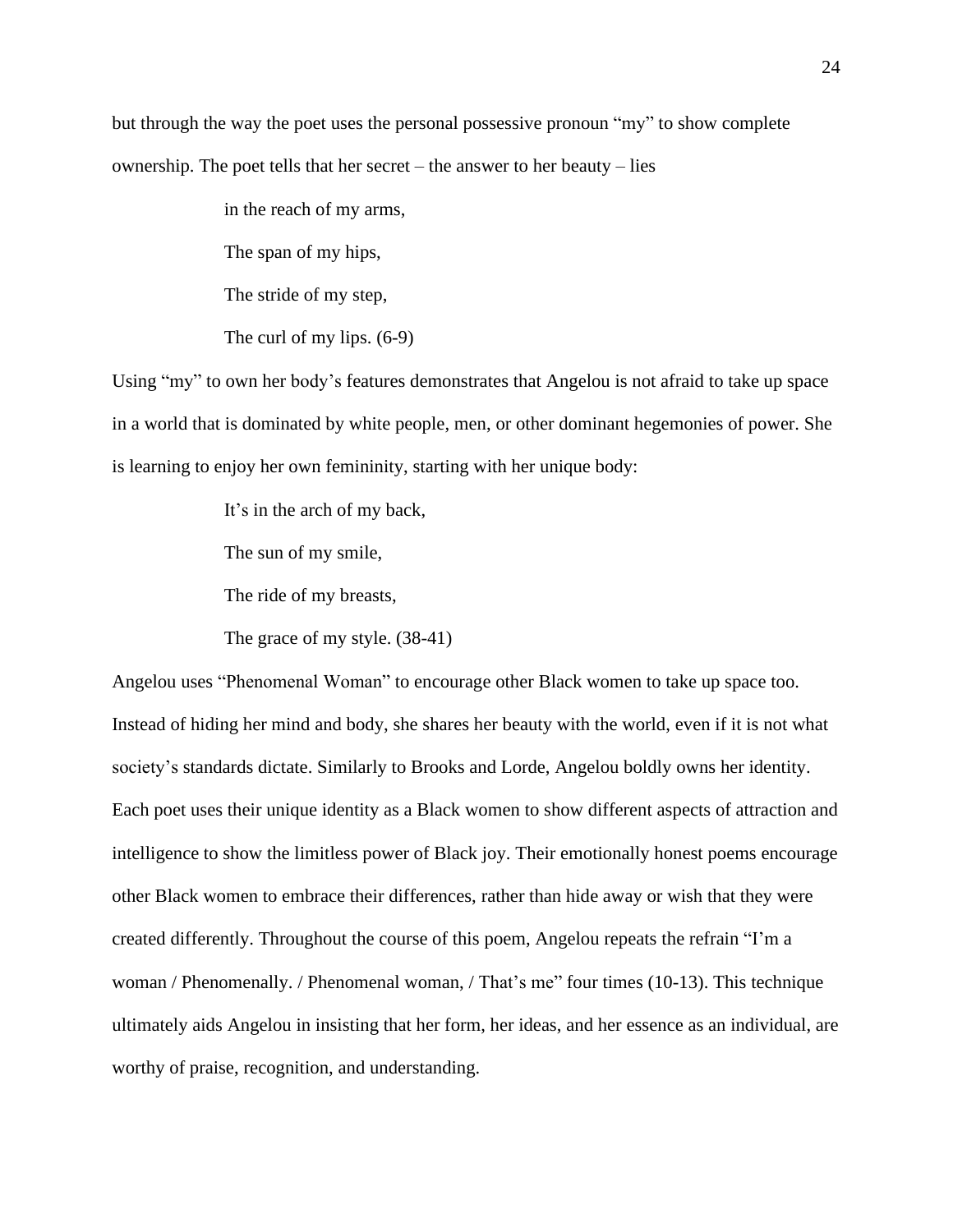Furthermore, to enforce the message that Black women should embrace their differences and be unapologetically bold, both poems call attention to the speaker's body language. Both poems state clearly that the individual will no longer bow her head, nor will she be found cowering, avoiding eye-contact, or keeping quiet. This repetition surrounding body language not only works to defy society's expectations of Black women, but to redefine and reshape those expectations so that these women can protect their own agency. Toward the end of "Phenomenal Woman," Angelou concludes with "now you understand / Just why my head's not bowed" (45- 46) to indicate that the shift in behavior from subservience to assertion is felt by both onlookers and the individual. Given Angelou's personal experience of having her bodily autonomy violated at an early age, Angelou's inclusion of these descriptions are powerful, not only because they show a deep, personal well of strength and confidence, but because historically, Black women have had their bodily autonomy repeatedly stripped from them in the forms of rape, unwanted pregnancies,<sup>18</sup> low access to healthcare, and the lack of safe contraceptives.

Another example of assertion found within Angelou's poetry is the use of the rhetorical question as a poetic device within "Still I Rise." She uses several rhetorical questions to reinforce her position as an independent woman, capable of not only rising above her struggles but exceeding beyond society's, specifically, the white collective's expectations. She poses several questions to the reader in a scathing tone: "Did you want to see me broken? / Bowed head and lowered eyes? (13-14) and "Does my haughtiness offend you?" (17). Asking rhetorically, the speaker does not need nor want the reader to respond or try to answer. Angelou's questions are meant to state the obvious and meant to draw new boundaries in the sand; these boundaries

<sup>&</sup>lt;sup>18</sup> According to the 2022 United Nations Fund for Population Activities (UNFPA) report, half of all women and girls report that their pregnancies are not deliberately chosen, which reflects a huge disparity within the progression of gender rights and gender equality.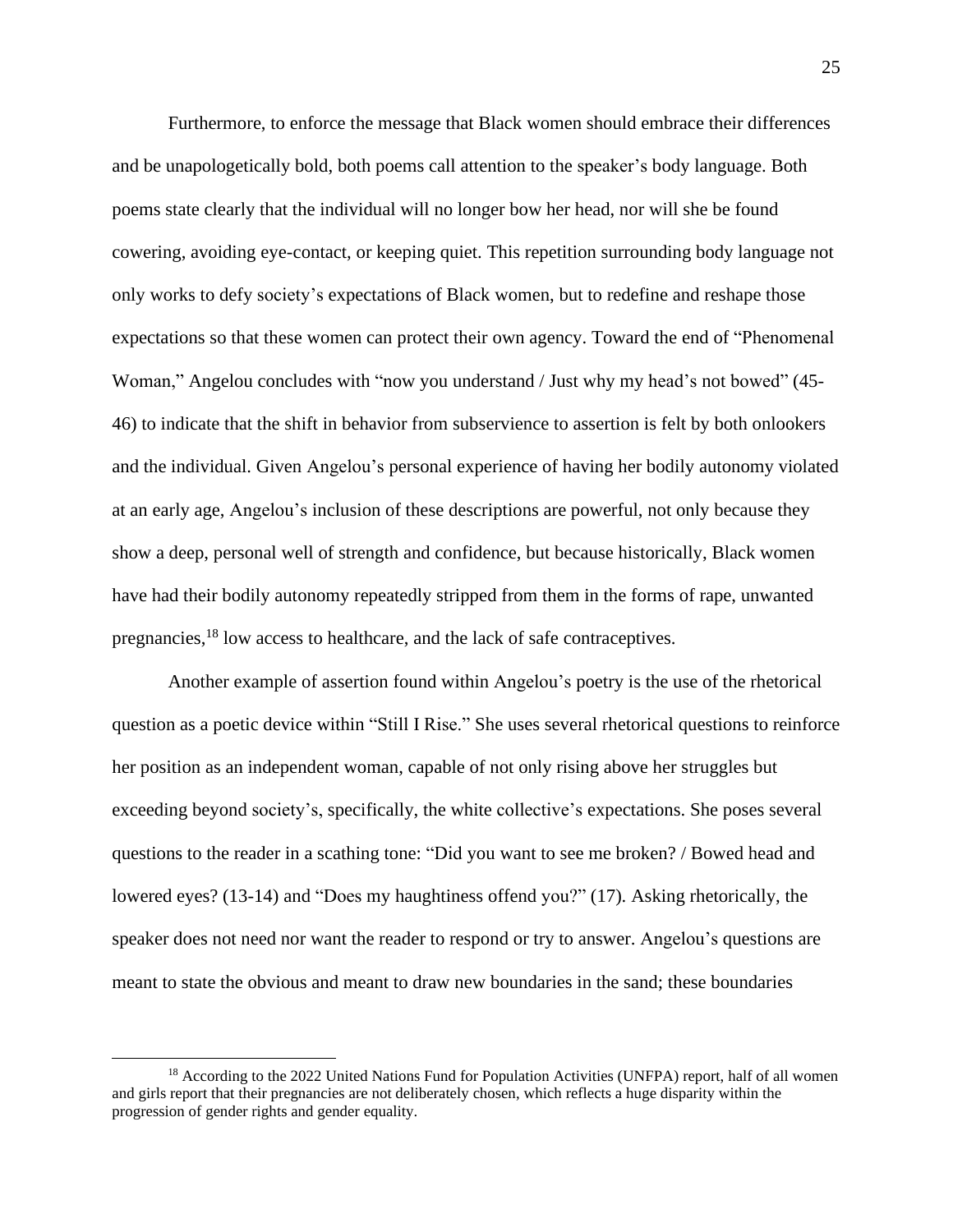protect the speaker in ways that are necessary to the poet's survival as an individual being. Angelou is no longer letting others define who she is, who she loves, how she looks, or how she acts – she is rising above every infringement to claim that she is now and forevermore her own entity. Angelou, in this poem, is "leaving behind nights of terror and fear," rising "into a daybreak that's wondrously clear" (35, 37). This poem is a subtle invocation of Brooks' "kitchenette building." Angelou writes:

I am the dream and the hope of the slave.

I rise

I rise

I rise. (40-43)

In this beautiful metaphorical moment, Angelou announces that she is the embodiment of generational dreams. As a Black woman in the 1970s, she had just gained the ability to vote<sup>19</sup> and to take legal action against discrimination. Although she had experienced a wealth of trauma and pain, she still somehow managed to find grace and wonder within these last lines. Abandoning the collective pronoun "we" that Brooks used, she takes full ownership of the individual dream, affirming the notions that yes, Black people can dream beyond the realities of immediate needs, and now, significantly, so can Black women. With the new advances in legislation, Angelou and many other Black women were ready to be identified as their own, not just as a Black person or as a woman, but as powerful individuals who had intellect, prowess, and wisdom.

<sup>&</sup>lt;sup>19</sup> While white women were granted their right to vote in 1920 with the  $19<sup>th</sup>$  Amendment, Black women gained the right to vote in 1965 through the Voting Rights Act.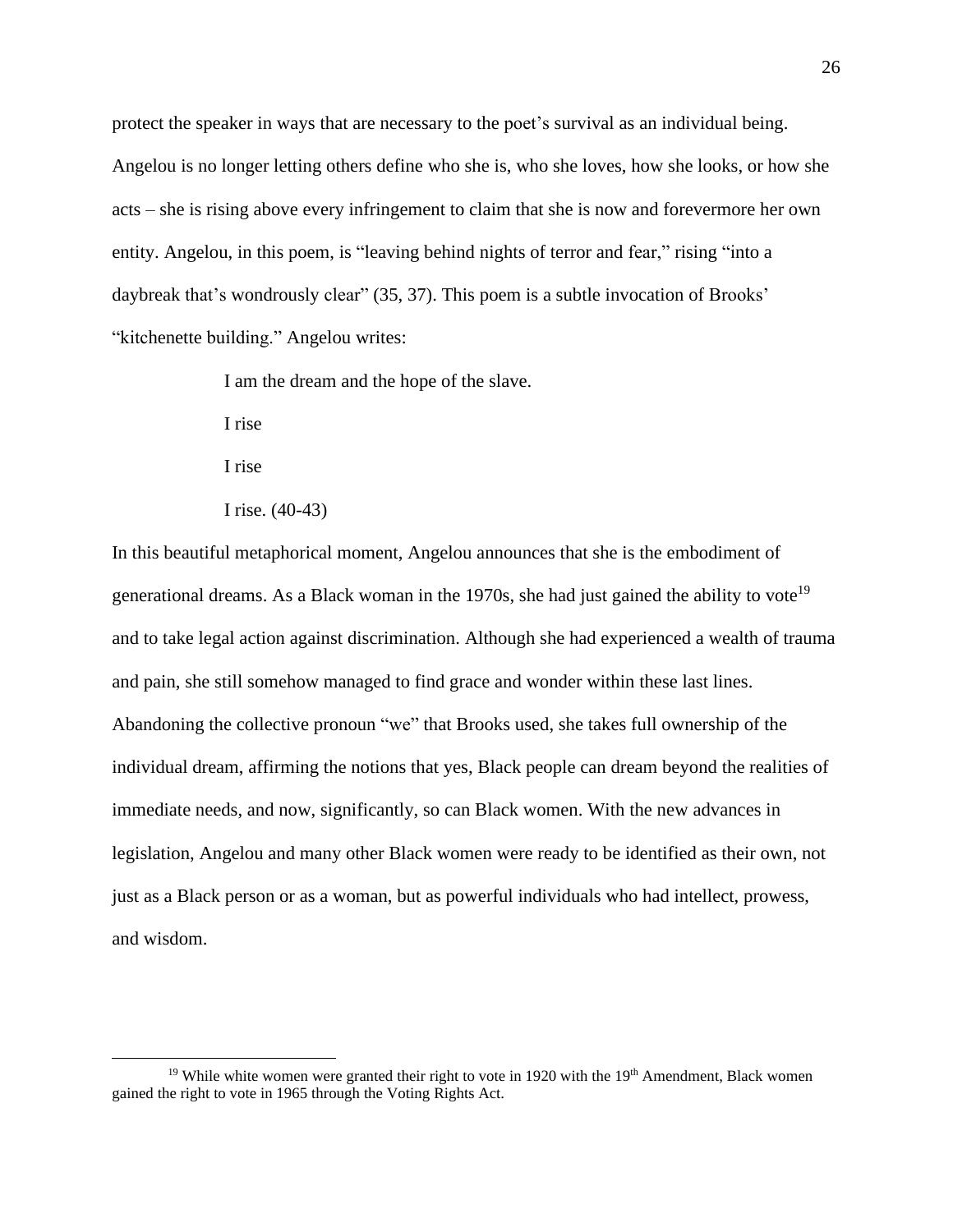In a change of tone, but not theme, Angelou continues to use repetition and earthy imagery in "Caged Bird"<sup>20</sup> to convey that there is still work to be done in the trenches of racial equality. This poem reads like an old folk tale, presenting two contrasting images of a free bird and a caged bird, and unlike Brooks' triumphant Phoenix that rises from the ashes of protests, Angelou sees her community with clipped wings and tied feet. Drawing upon the simplistic image of two birds in two different states, Angelou sends a clear message that despite the radical events of the 1960s, racism continues to harm people of color. Even though issues like segregation and discrimination were criminalized through legislation, Angelou reminds readers that "racism can still exist because it is highly adaptive" (DiAngelo 40). Through issues like mass incarceration, workplace discrimination, gerrymandering, and lack of representation in popular forms of media, the institution of racism continues to evolve, perpetuating white fragility "as the *sociology of dominance*: an outcome of white people's socialization into white supremacy" (DiAngelo 113). In this poem, Angelou envisions the white collective as the free bird who "dips his wing / in the orange sun rays / and dares to claim the sky" depicting the lack of racial boundaries white people face in their everyday lives (5-7). Conversely, the caged bird

stalks

down his narrow cage

can seldom see through

his bars of rage.  $(8-11)$ 

These two images repeat throughout the poem, one wrapped up in the dreams of possibility, and the other lamenting over the lack of possibility. From Angelou's perspective, white people have the ability to think of future endeavors, to have wild ambitions. This poem reflects the dream

<sup>20</sup> For full poem, see Appendix F.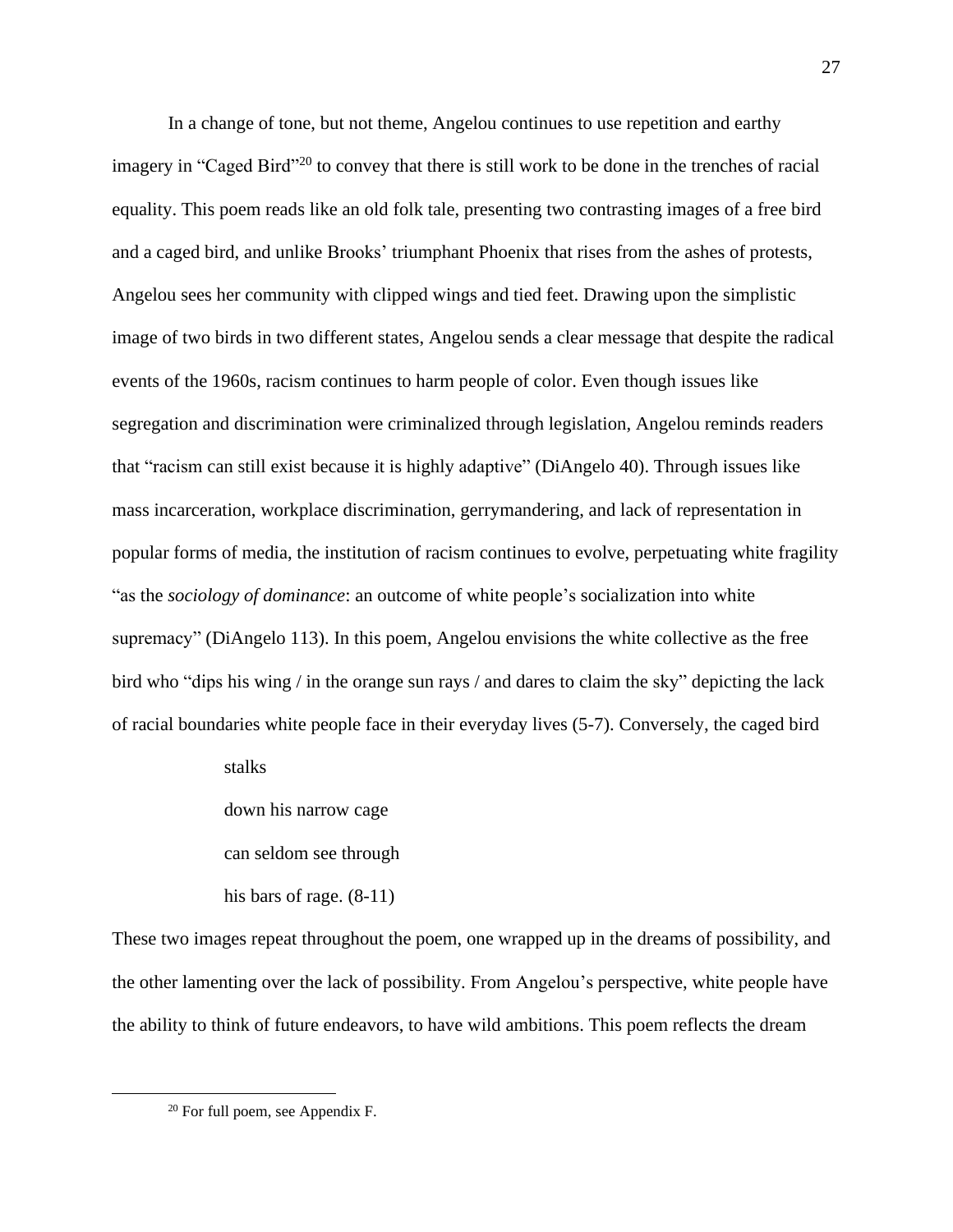dilemma that Brooks and Hughes mention; the writer is troubled because her people still cannot afford to truly dream. Whereas white people are free from racial anxiety and robustly conquer the "trade winds" (24), the caged bird, Angelou's people, "sings / with a fearful trill / of things unknown"  $(15 - 17)$ . Her people long to feel and experience what other people do, they long to be rid of their chains and move away from "the grave of dreams" (27). The writer repeats these lines several times throughout the poem, leaning into a musical quality of rhythm that ultimately helps transform this poem into a song of freedom, rather than just a statement. The "Caged Bird" is a passionate cry for liberty that gives voice to an authentic Black woman's perspective, one that is not only mutually shared by other women and men, but one that is affirmed by many other writers, poets, musicians, and artists.

Angelou's poetry speaks volumes to many readers for the sheer genuineness it presents. As a writer and artist, she is not concerned with fitting into a certain stereotype or covering up her true emotions. She shows all of herself, body, mind, and soul, unlatching and setting free a plethora of unique experiences that Black women have historically and metaphorically shared together. From this succinct articulation of her personal oppression, her standpoint is validated by others and consequently lifted up into recognition, as evident from her many awards and honors. Moreover, her work has not only influenced other writers like Toni Morrison, Oprah Winfrey, and Jesmyn Ward, but it has also contributed greatly to the modern #MeToo movement in more ways than one.<sup>21</sup> Through speaking on her memories of abuse and trauma, but also of success and triumph, her work, like Brooks', goes beyond simple recollection and presses into

<sup>&</sup>lt;sup>21</sup> The #MeToo movement originated in the fourth wave feminist movement. It is a social movement that has empowered survivors of sexual abuse and harassment to talk about their experiences publicly, giving many victims closure, healing, and justice.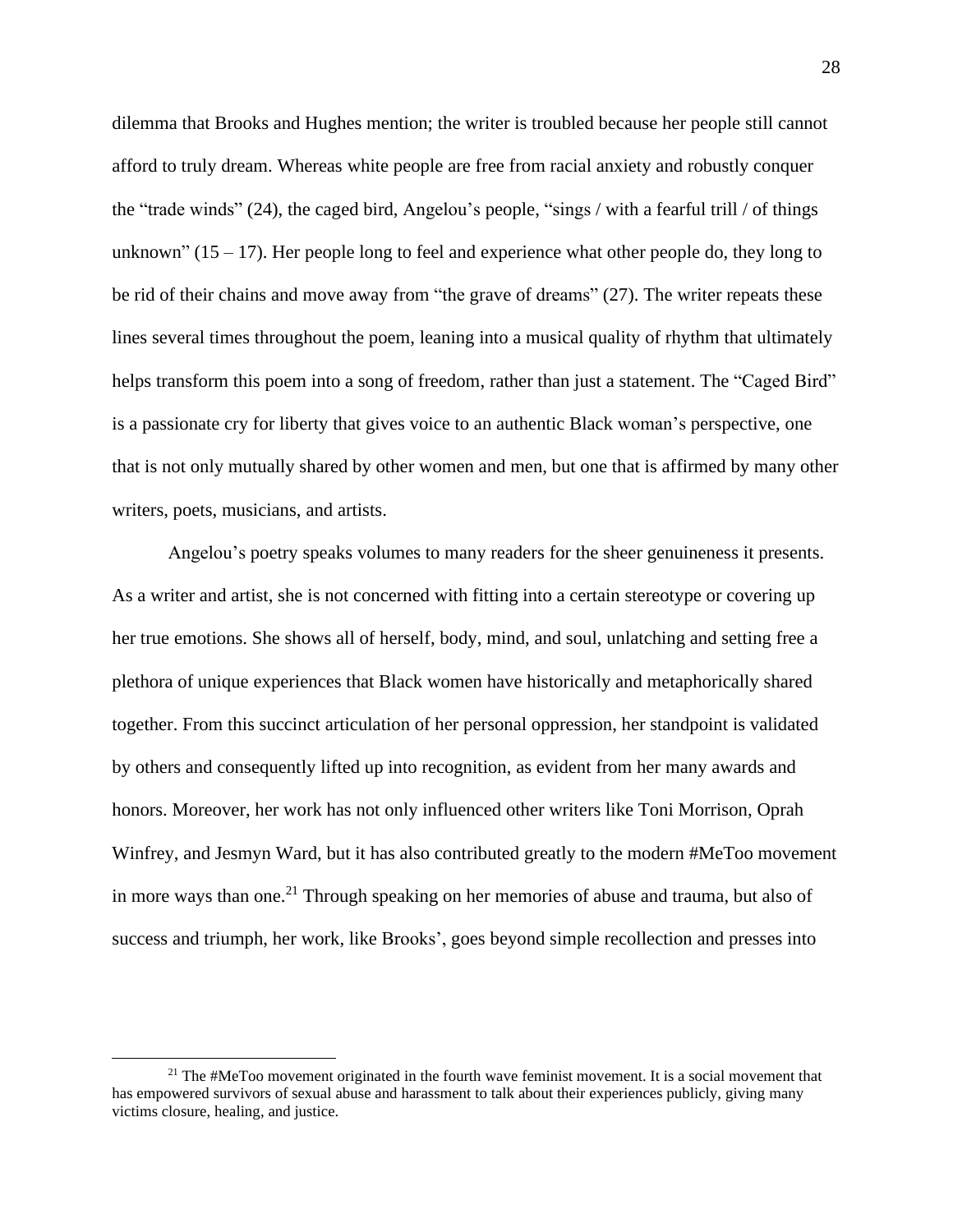readers a deep impression of personal and public history, emotion, grit, and ultimately the wisdom of many generations who have persisted.

## **Audre Lorde: Articulating Oppression through Honest Free Verse**

Audre Lorde, a native New Yorker, was born in 1934 and grew up in Harlem. She was a child of Caribbean immigrants, and she, like many other famed writers, loved poetry and literature at an early age. As a child, she would recite poems constantly, memorizing rhyme schemes, rhythms, and refrains. When others would speak to her, she would respond in poetry. Soon, she found that her voice needed its own poetry, and so she began to write prolifically. Her first poem was published in an edition of *Seventeen*, after her catholic high school deemed it to be inappropriate for the school journal. As a teenager, she attended multiple writing workshops hosted by the Harlem Writers Guild, but later reported that she felt like an outsider at those meetings because of her sexual orientation ("Audre Lorde"). Nevertheless, she continued to write. After she graduated high school, she studied abroad as an undergrad student at the National University of Mexico, where she experienced an intense revitalization and realization

that she was a poet, a queer woman, and ultimately, a political artist. After this time spent away from her home, she returned to New York City and earned her master's degree in library sciences from Columbia University. She began to split her time between campus and Greenwich Village, a



Photo: Audre Lorde stands in front of a white-board that reads "Women are powerful and dangerous (Alexander).

historical neighborhood that is known for its positivist gay culture. During these early years in the 1960's she found her place within several social movements: Women's Liberation, Gay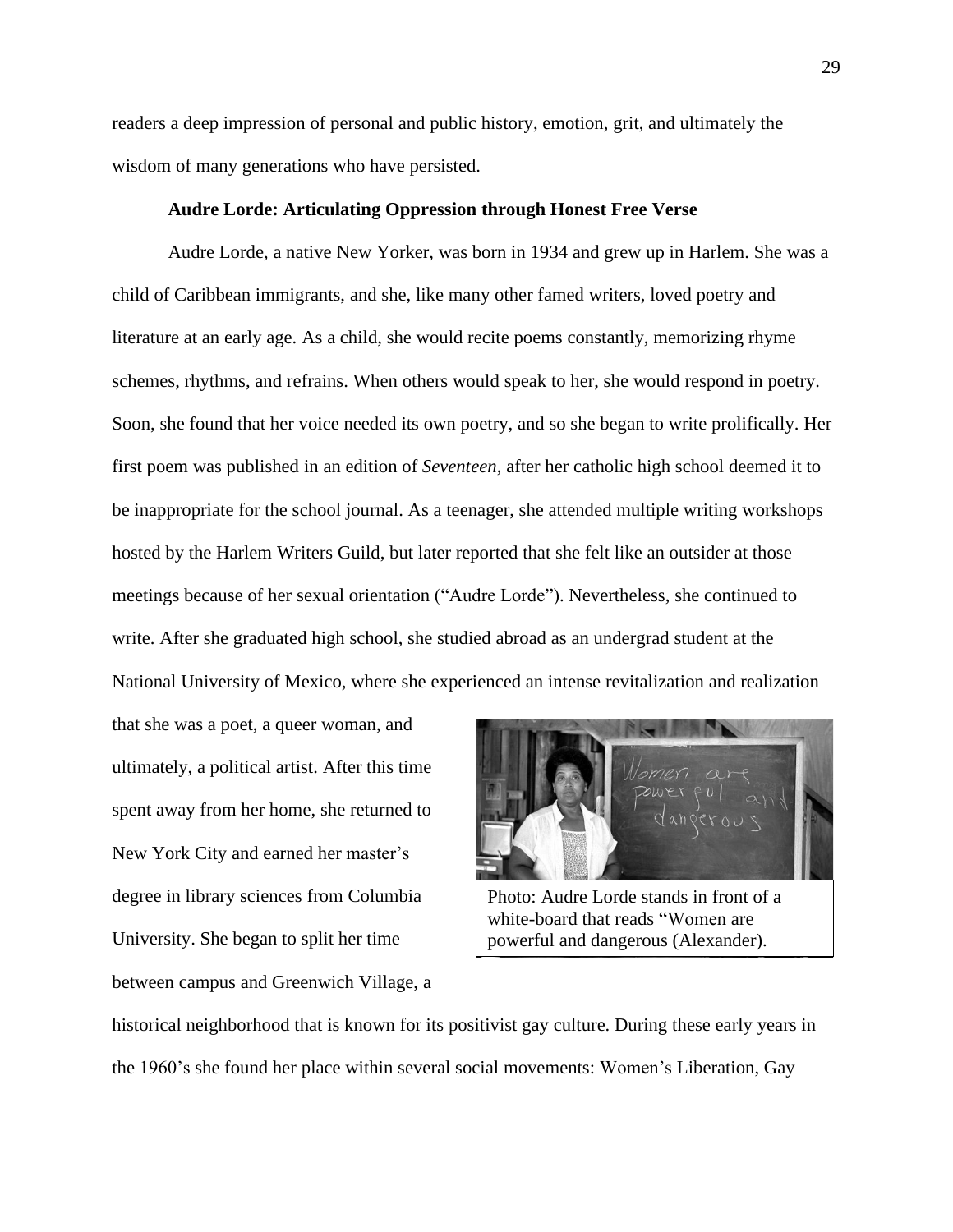Liberation, and the Civil Rights Movement. From then on, she committed to a life of intellect ("Audre Lorde"). She worked as a librarian in Mount Vernon, New York and as a professor at multiple colleges, and stood as an educator bound on giving Black people, specifically Black feminists, a space to speak, mobilize, and to be heard. By 1968, she penned her first poetry collection *The First Cities* (1968), with others soon following: *Cables to Rage* (1970), *From a Land Where Other People Live* (1973), *New York Head Shop and Museum* (1974), *Between Our Selves* (1976), *The Black Unicorn* (1978) and several more. In conjunction with other feminists, such as Barbara Smith and Cherríe Moraga, Lorde co-founded the Kitchen Table: Women of Color Press in 1981. This press worked to advance Black and queer writings and to create a literary space for writers who found themselves lodged in the same intersectional spaces as Lorde. This grassroots organization also worked closely with other feminist groups such as the National Black Feminist Organization<sup>22</sup> and the Combahee River Collective (Wada).<sup>23</sup> Notably, Lorde was not only concerned with American women. Growing up with Caribbean parents, she knew first hand that women around the world needed assistance. In 1984, Lorde traveled to Berlin, working as a professor at the Free University of Berlin, where she helped build and mobilize the Afro-German movement, a social liberation group that elevated the status of Black German women and men. Through Lorde's contributions to these organizations and groups, she furthered the reach of intersectional feminism, demonstrating fiercely through her writing that there was evidence of interlocking systems of oppression fighting against many individuals. She used language to show ways that people can grow together, connect, and recognize that

 $22$  The National Black Feminist Organization was found in 1973 and included prominent Black feminist like Michele Wallace, Faith Ringold, Doris Wright and others. The organization focused on specific barriers Black women faced within the Civil Rights and Women's Liberation movement. The organization disbanded in 1976 (Wada).

<sup>&</sup>lt;sup>23</sup> The Combahee River Collective was a socialist organization in Boston that mobilized from 1974-1980 in an effort to bring specific attention to Black lesbians and feminists (Wada).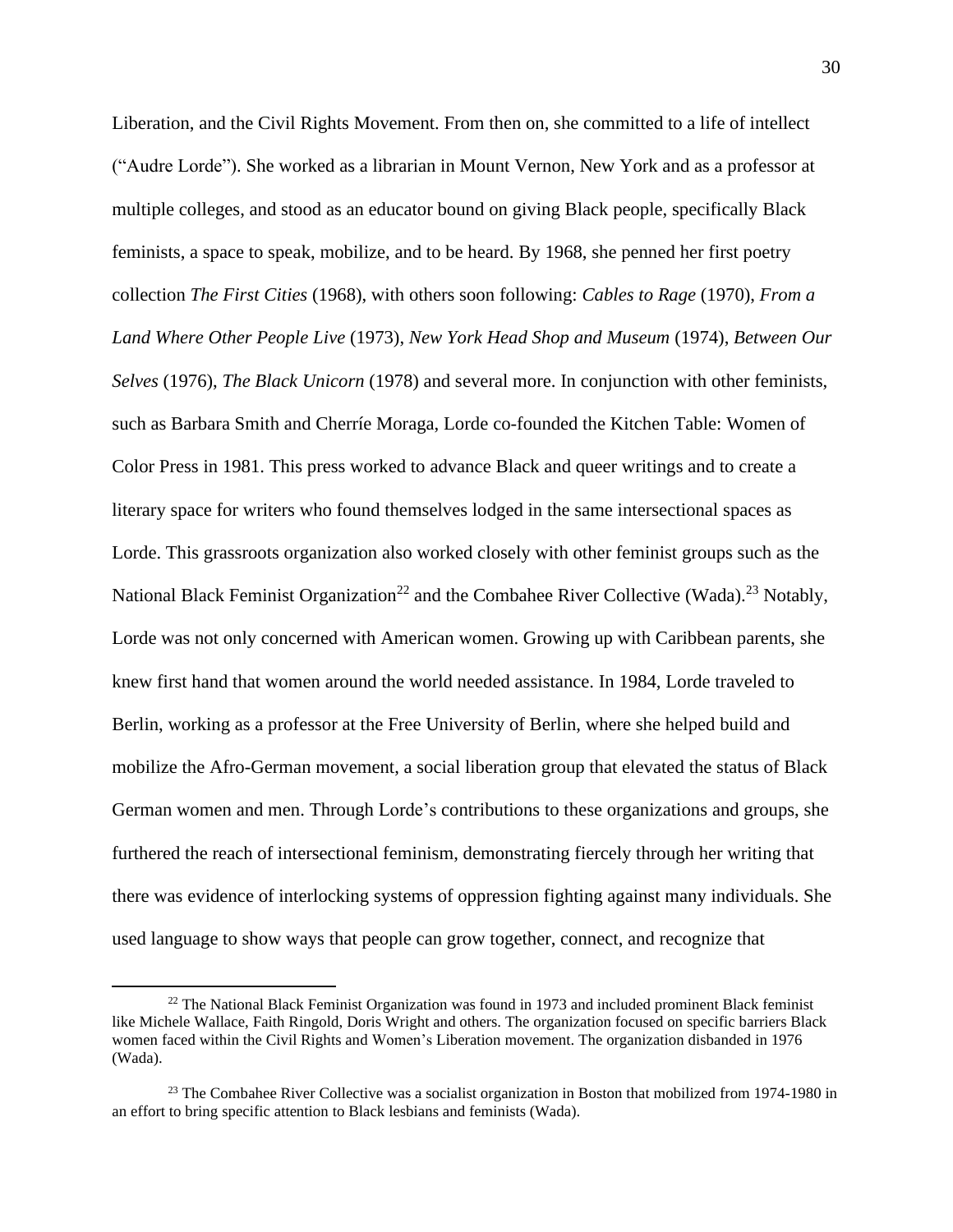humanity's cultural, ethnic, and racial differences can be jointly used to create meaningful life for more than just one dominant group of people.

During the most active and brilliant time of her career, Lorde was diagnosed with breast cancer. Even then, Lorde, determined and fiery hearted, used this calamity in her life to advocate for women. She wrote *The Cancer Journals* (1980), a prose piece that documented her experience undergoing surgery, living with a mastectomy, and the pain she endured daily. Her recount of illness is striking, not only because she was forced to face death at too early an age, but because she used this work to both call and divert attention. On one hand, she calls attention to herself as a woman suffering and in need of relief, and on the other hand, she diverts the attention away from her and onto other women who have needlessly suffered the same experience in silence. Lorde's poetry, at its best, is a cry for herself and the outsiders. Her writing is intended for the ones who do not fit stereotypes, who find themselves living in constant fear, and for those who must carve out their own space instead of finding it within preestablished community. Unlike Brooks, Lorde does not concentrate her poetry on the themes of community, but rather focuses on the individual's inner world to reveal disparities. She uses her work as an emotional catharsis and documents how many social groups have isolated, overlooked, or ignored individual differences. While her work is similar to Angelou's in that they both prioritize the individual, Lorde's work is characterized with zealousness. Lorde's poetry is blunt, angry, and abandons grace in true revolutionary style. Through her poems "Who Said It Was Simple" (1973), "Power" (1976), and "A Litany for Survival" (1978), Lorde exemplifies what it means to be an outsider, and shows the audience that labels will not deter her from speaking out and delivering her truth. She was an angry feminist who grew tired of articulating and rearticulating oppression because she experienced oppression on multiple fronts.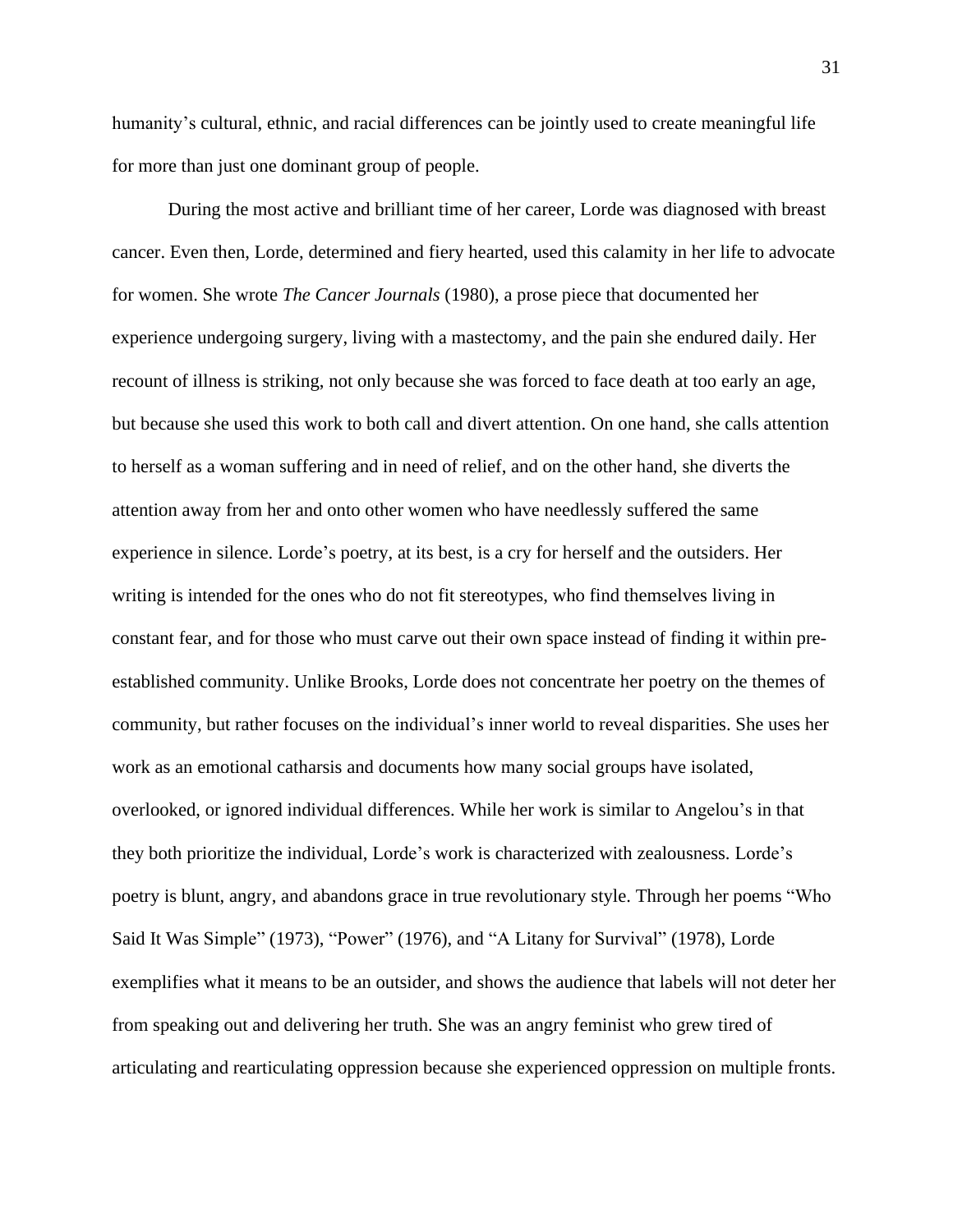Lorde quit pandering to modes of social control, etiquette, and diplomacy, and threw all of her might into the lines she wrote. This sentiment can be felt through all three poems, and although they are incredibly gritty and raw, they still tenderly uplift many groups of marginalized people through packed lines of emotional expression, the use stream of consciousness, and the free verse form.

Lorde's "Who Said It Was Simple,"<sup>24</sup> is a free verse poem that utilizes a stream of consciousness style to convey the sense of dread that the speaker feels when observing two different groups of people protesting for the same liberties. By breaking from conventional form, Lorde suggests that the old forms and old ways of thinking about oppression are no longer reliable. Immediately, readers know the speaker is angry and close to the verge of crumbling, as Lorde writes: "There are so many roots to the tree of anger  $/ \dots$  sometimes the branches shatter  $/ \dots$ before they bear" (1-3). This depiction of a living thing fracturing under the weight of intangible indignation and rage sets the tone for the rest of the poem and also acts as a metaphor for Lorde's inner emotional state. Simultaneously, Lorde's poem contains two spaces, one being her own mind and thoughts, and the other being the public restaurant. The speaker, presumably Lorde herself, is sitting in the restaurant and witnesses two microaggressions in a matter of seconds.<sup>25</sup> While listening to white people complain and criticize their household maids (women from a different background than they) as they prepare to march in protest for women's rights, Lorde observes an "almost white counterman" ignore the Black man waiting to be served, so that he can serve the white women first (8-9). This doesn't sit well with Lorde, because she understands the power of division, prejudice, and resentment, and the ways that these emotions work against

 $24$  For full poem, see Appendix G.

<sup>&</sup>lt;sup>25</sup> Microaggressions are any act, statement, or incident that indirectly or subtly translates as an act of discrimination against individuals in a marginalized or minority group.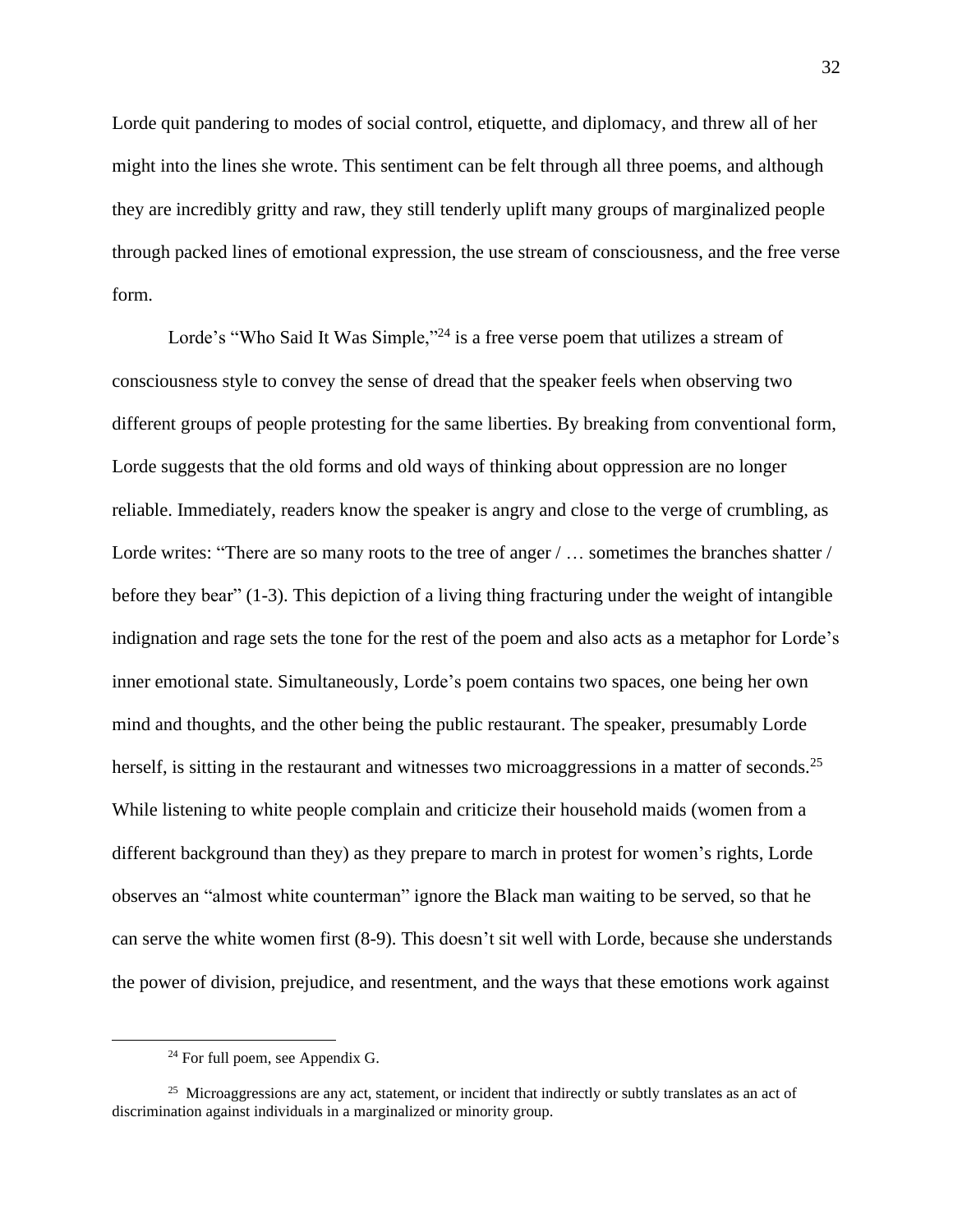a collective, corporeal movement. In her essay "Age, Race, Class, and Sex: Women Redefining Difference," she states that "it is not those differences between us that are separating us... but rather our refusal to recognize those differences" (Lorde 285). Lorde wishes that the white women at the counter would stop and realize three facts: one, they are all women who want the same result (to be treated equally and fairly), secondly, these differences in cultural or ethnic backgrounds can be used to strengthen the Women's Liberation movement as a whole, and lastly, an individual's mental perceptions on groups of people have real life consequences. Another way this written observation reflects a stream of conscious style is the use of little punctuation, "the ladies neither notice nor reject / the slighter pleasures of their slavery." (10 – 11). The period at the end of slavery is meant to illustrate where Lorde herself pauses in real life and turns inward, away from the bustling restaurant. As she soaks in the observations and mentally reflects on what this moment in time means for her future, she is overcome with depressive feelings. She is not only a child of immigrant parents, she is also a Black, lesbian, artist, poet, out-spoken single-mother. Lorde feels fragmented, as she is not permitted by her society to be wholly herself in one identity, at all times. Rather, she must pick and choose which identity to present, depending on what setting she's in and what people are present in that environment. Ultimately, Lorde struggles to see where she will fit in a Women's Liberation movement that cannot find comradery through differences such as race or class:

> But I who am bound by my mirror as well as my bed see causes in colour as well as sex and sit here wondering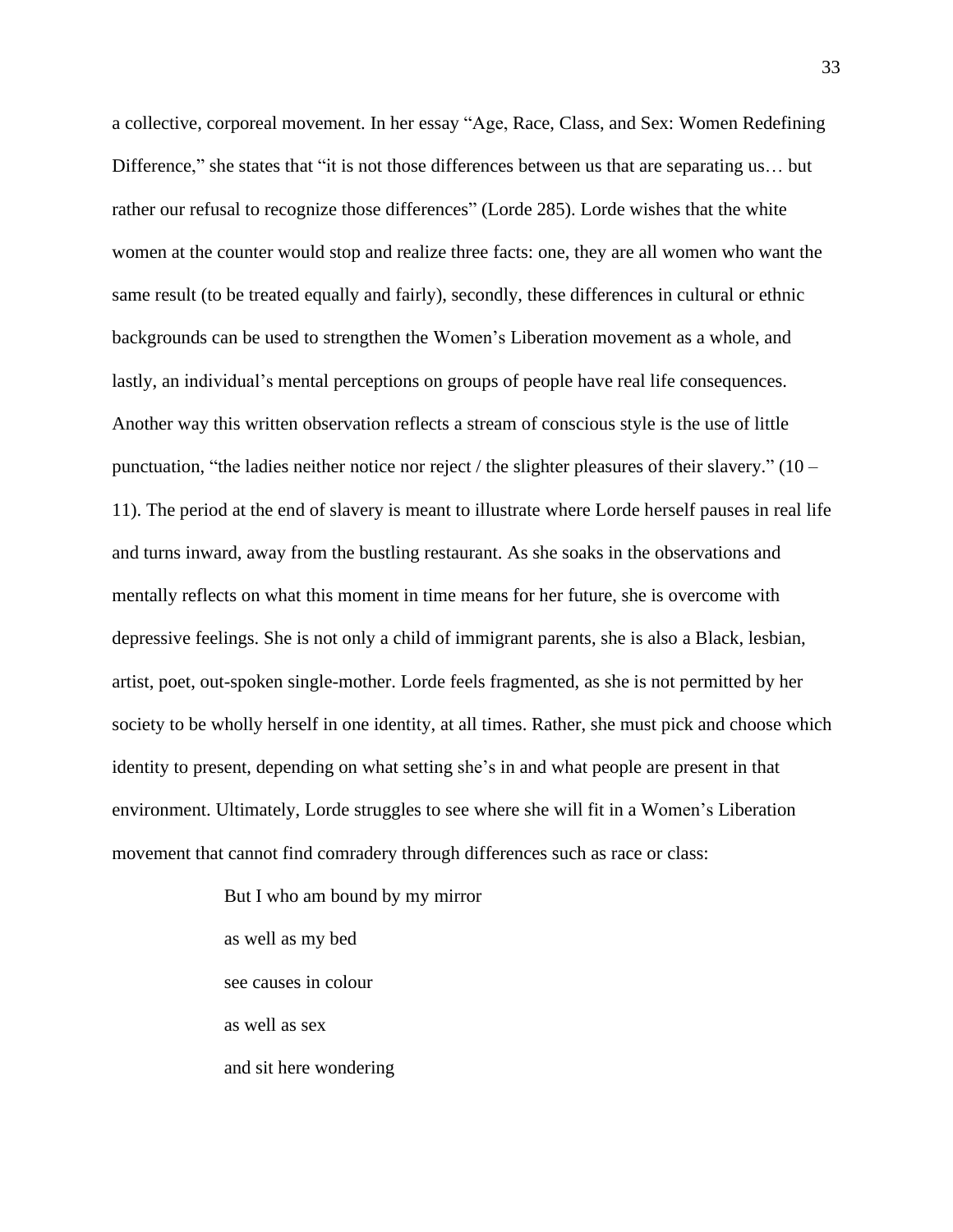which me will survive

all these liberations. (12-18)

Lorde does not wish for white people, or anybody, to be color-blind or simply see past other's differences, but it does cause her to ponder the timing of her own liberation and which part of herself will be celebrated the most, if at all. The writer also implores women to "root out internalized patterns of oppression within [themselves] … to move beyond the most superficial aspects of social change" (Lorde, "Age, Race" 290). This is no easy feat, for any person. However, Lorde uses her personal experience as an outsider to show that, while eliminating personal bias and taking accountability for one's own prejudicial actions is not easy or simple, it can and must be done, so that people like her can live without constant fear of abandonment or exile.

Many activists are characterized by their zeal, and Lorde is no different. Her poem "Power,"<sup>26</sup> is an emotional response to an on-duty, undercover police officer murdering a tenyear-old Black boy, Clifford Grover, on a spring day in Queens, New York. Her scornful free verse poem unpacks the intensely traumatic emotions of sorrow and pain that Black people feel when police brutality is rampant and justice is scarce. "Power" unleashes a sense of catharsis for Lorde and many readers, and truly symbolizes the meaning of Lorde's statement "poetry is not a luxury" (Lorde, "Poetry" 4). In the first four lines, Lorde claims there's a difference between rhetoric and poetry, the separation is between "being ready to kill / yourself / instead of your children," insisting that writing poetry is a self-sacrificial act, not something of ease or peace (2- 4). As the poet tries to make sense of this horrifying act, she is haunted by dreams of "a dead child dragging his shattered black / face off the edge of my sleep" (6-7). Like Brooks and

<sup>26</sup> For full poem, see Appendix H.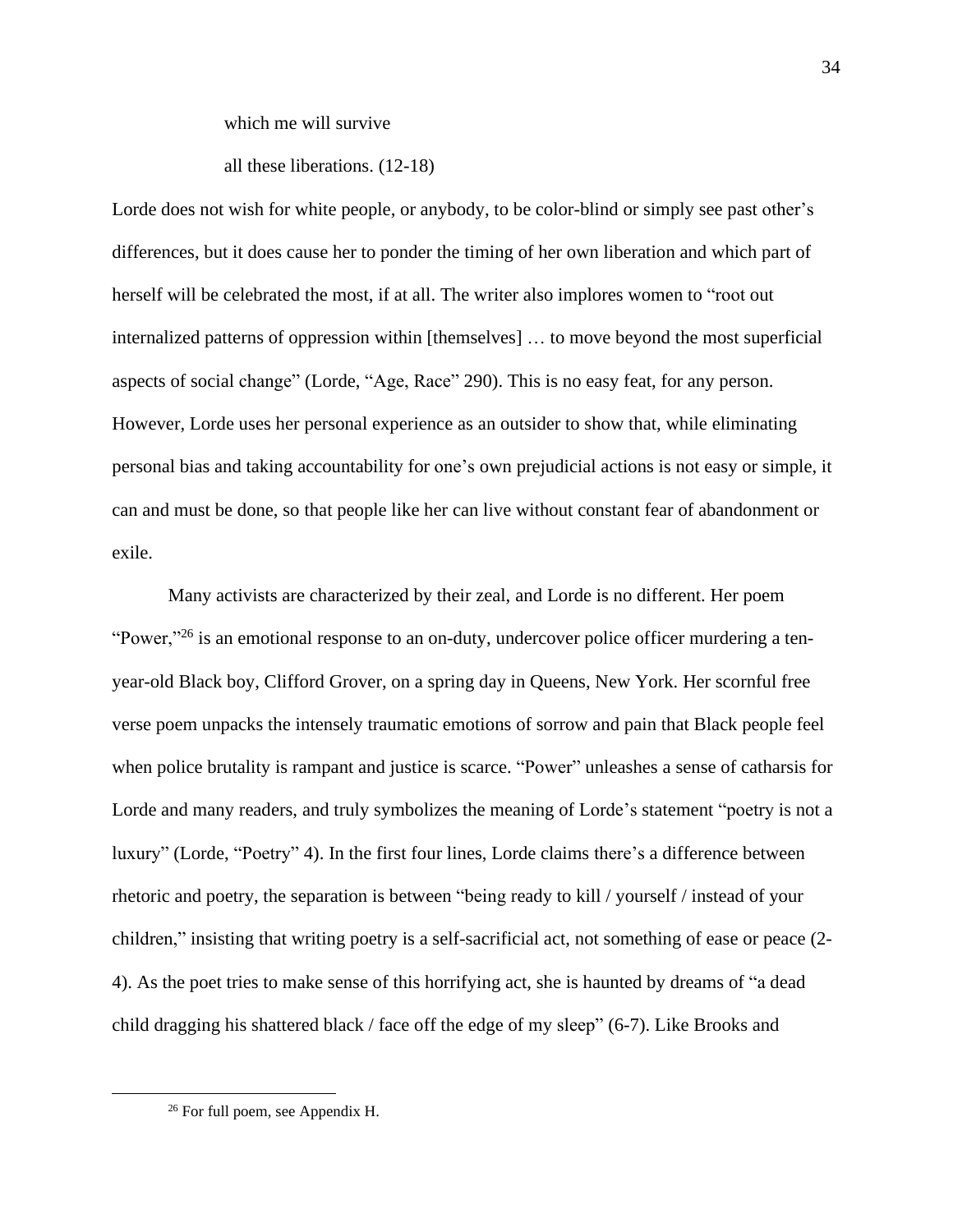Angelou, Lorde struggles to dream, and not just of future liberty, but of present survival, especially for her child. As she tries to make sense of this evil, she continues to imagine that the child's blood and bones can still be used for power, but the "whiteness" she is surrounded by swallows up his body, leaving her in a homogenous desert. This poem is deeply characterized with the overwhelming emotions of desperation and anguish. Lorde, along with the rest of the Black community both in America and abroad, mourn for the loss of an innocent child. As they witness another instance of institutional racism, Lorde voices what many cannot: "I am lost / without imagery or magic / trying to make power out of hatred and destruction" (16-18). This event sparked protests in Jamaica, a neighborhood in Queens, which lasted for days, resulting in many arrests and injuries. At the trial of the officer, tapes prove that he murdered the child simply because he was Black. Lorde includes this, too:

This policeman said in his own defense

'I didn't notice the size nor nothing else

only the color'. And

there are tapes to prove that, too. (25-28)

These lines recount plain injustice and evil. Both the reader and the poet are aware that this is an insidious example of pure hatred because the murder was intentional, not accidental. One year after this incident, after the officer went on trial, he was acquitted by a jury of eleven white men and one Black woman. Lorde describes the Black woman's compliance bluntly,

> they had dragged her 4'10 Black Woman's frame over the hot coals of four centuries of white male approval until she let go. (35-39)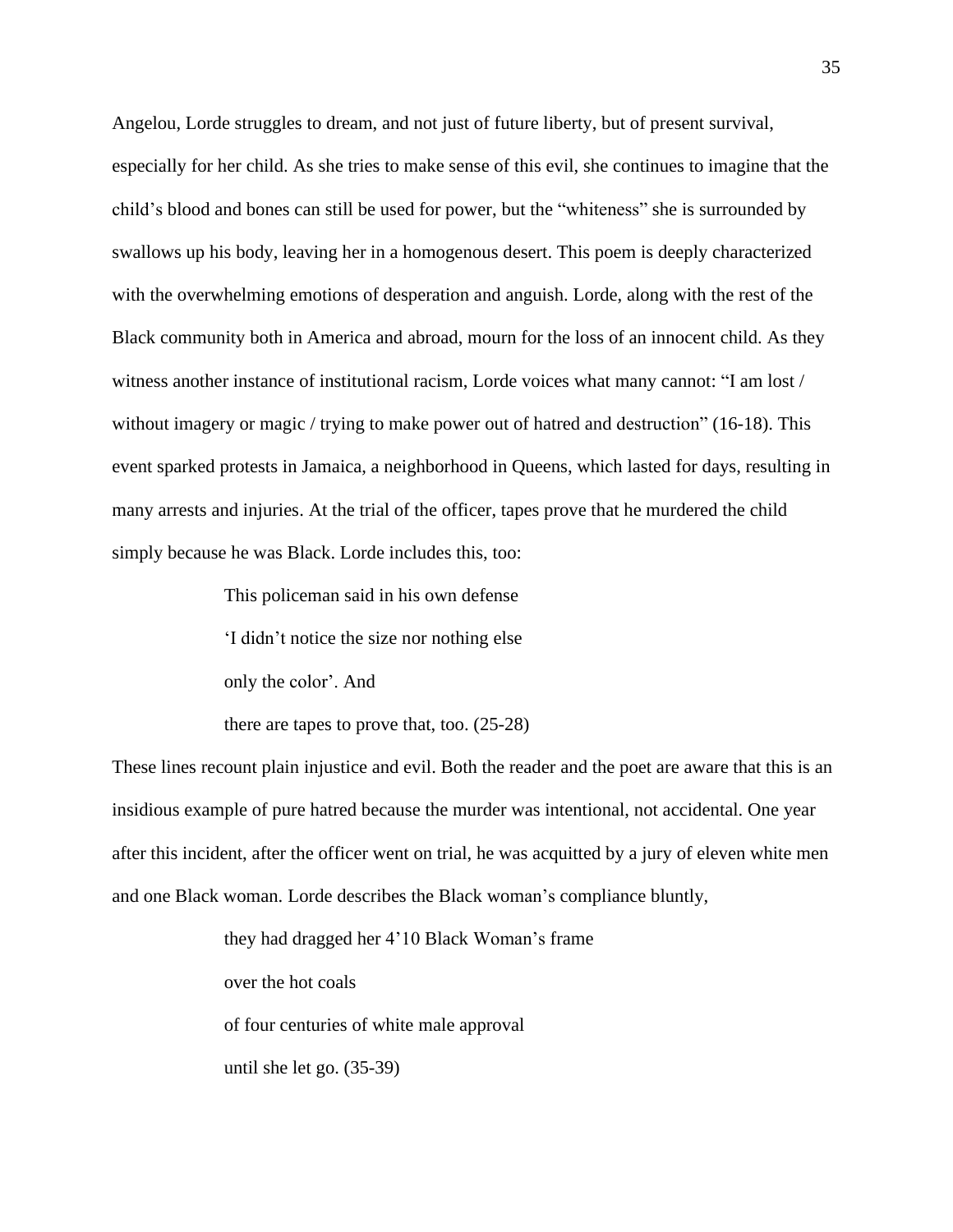Lorde continues, explaining that her grief is untouchable and can hardly be reconciled. She tries in earnest to think of the differences between poetry and rhetoric, and she fears that even her poetry, the tools that have been most useful in articulating and defining her oppression, is useless. Lorde is hopeless in this moment of time, and in her hopelessness, she envisions vengeance in a reverse situation, where an elderly white woman is raped out of hatred, and no justice happens, just a "greek chorus… singing in ¾ time / 'Poor thing'" (54-55). The poet holds no more reservations about trying to articulate the misery that the white collective has caused the Black community. She is finished trying to teach her oppressors the nature of her oppression. Her writing breaks with Collins' statement that "academicians who persist in trying to rearticulate a black woman's standpoint also face potential rejection of their knowledge claims" (Collins 342). Lorde is not concerned with satisfying white male-dominated knowledge claims. She is fiercely using her poetry to catch the reader's attention, both white and Black, even if she risks rejection by either communities. Lorde has already experienced personal rejection due to the nature of her identity. She knows that her full acceptance in any one community is unlikely, so she uses that to her advantage as she writes lines that scandalize and shock her readers. In this sense, Lorde feels as if she has nothing to lose, and her writing reflects that radical, urgent mood.

Today, this poem is important for white readers in two ways: first, it helps white readers understand the pain Black people feel when an innocent dies or is needlessly harassed, for white readers experience a deep shock when the white woman in the poem is abused for no plausible reason, too. Secondly, this poem motivates white readers to do their own research into the history of racism. DiAngelo argues that knowing this research and background is central to combating white fragility: "not knowing or being sensitive to this history is another example of white centrality, individualism, and lack of racial humility" (133). "Power" is one of Lorde's most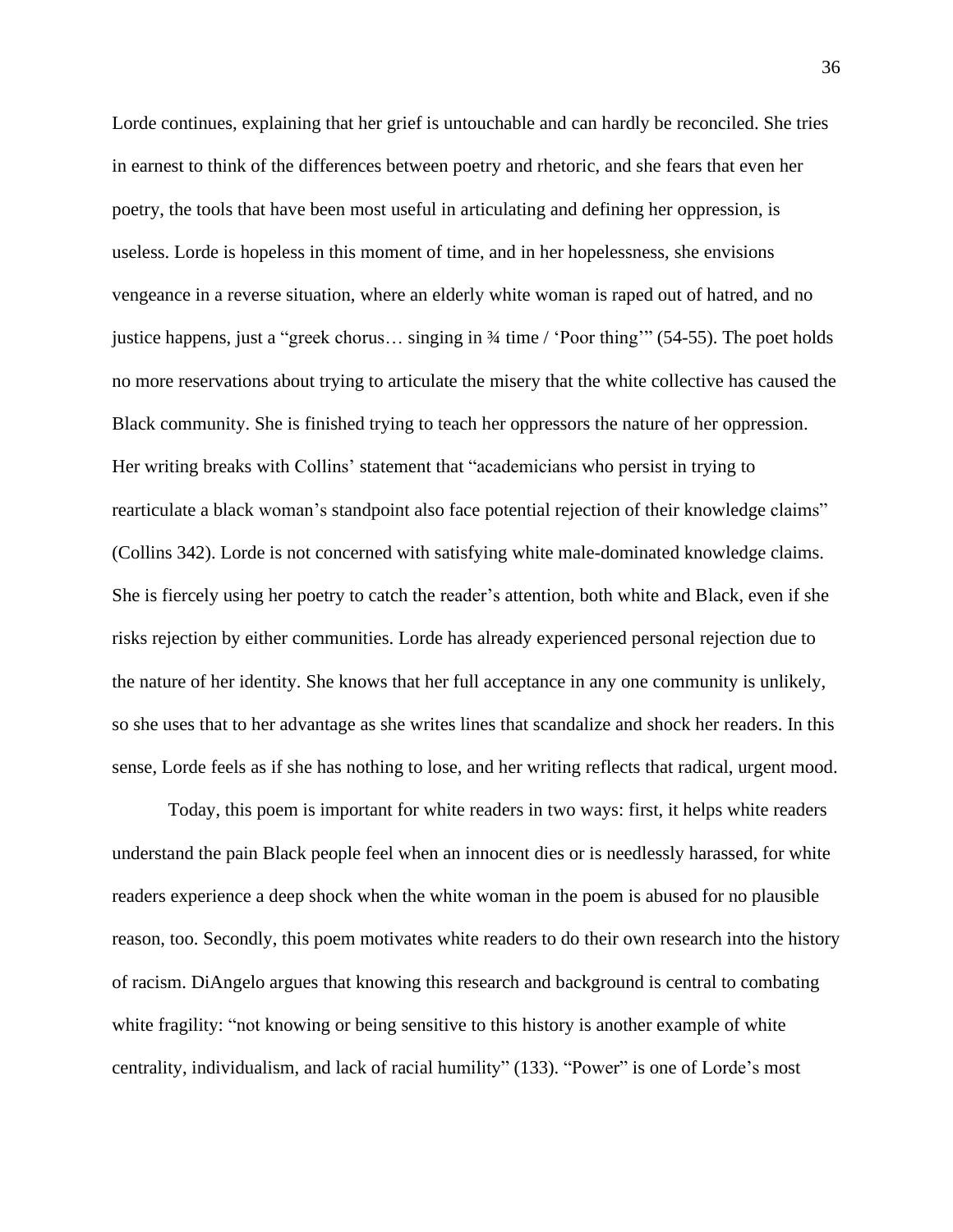controversial poems, but it has plenty reason to motivate readers and enlighten them on the depth of pain and emotion that is at stake if the state of racial equality does not change.

Lorde continues her discussion of emotional damage through her poem "A Litany for Survival."<sup>27</sup> In this piece, she explores the way fear impacts the individual and the collective, and how that fear limits the ability to dream, change, and prosper. The first section is a picture of isolation for those who identify with multiple groups "crucial and alone / for those of us who cannot indulge / the passing dreams of choice" (3-5). These lines reflect Lorde herself, as a lesbian woman, who has not gained all of her rights, despite decades of protest and mobilization. Lorde, like many others, are frustrated that each identity an individual has must undergo some type of liberation. She wants this experience to pass so that she can finally rest without the weight of fear on her shoulders. Like Brooks and Angelou, and many others, she understands that dwelling in fear and letting it takeover one's senses is dangerous, so she uses fear as a platform to speak instead. Like Brooks and Angelou, she has to put down her longing of a dream, not so that she will survive, but so her children have a chance to survive. Lorde boldly writes on the importance of speaking up against dominant thought as "it is better to speak / remembering / we were never meant to survive" (42-44). This sentiment is different from Brooks' in that Lorde's poem takes on an existential theme. Lorde does not place all of her faith in social movements to deliver her from oppression because she has witnessed a particular sense of exclusion from every social movement. This does not mean that she does not believe in the activism she performs, however it does mean that she knows her activism alone is not enough to fulfill her dreams of an inclusive society. This powerful realization resonates with many, and

<sup>27</sup> For full poem, see Appendix I.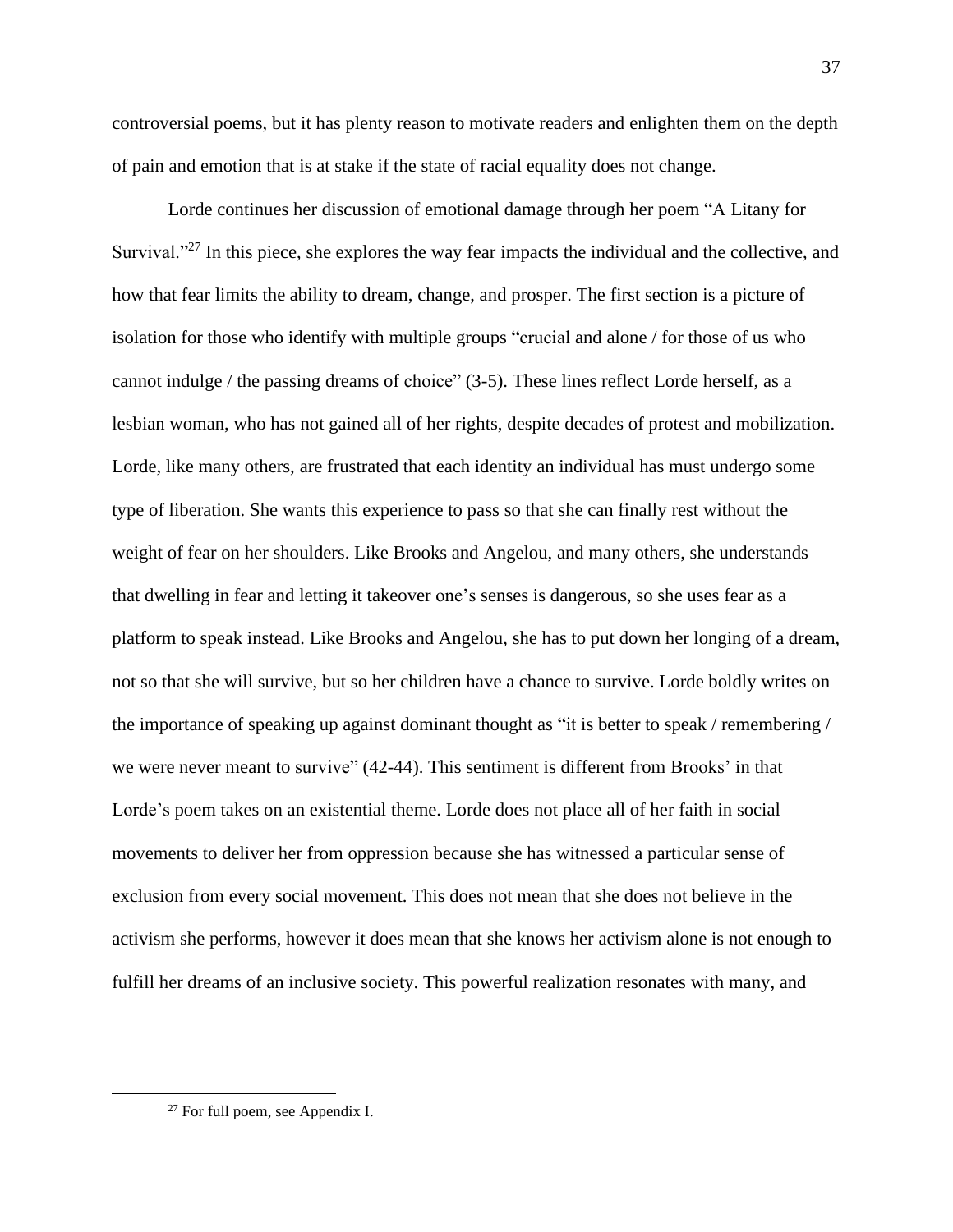ironically, this sense of futile thought continues to inspire others to keep trying today, in the feminist fourth wave movement.

Lorde's poetry has inspired many across the globe to march in protest for a better world, in which women, the disabled, the ill, other groups of color, and members of the LGBTQ+ community have equal access to the media, to equal employment opportunities, quality healthcare, and overall, fruitful lives. Through her intensely honest prose and poetry, the endeavor toward diversity and inclusion has taken giant leaps and bounds forward. Lorde died in 1992 from metastasized breast cancer. Her story is both beautiful and saddening because in her fifty-eight years, her work never ceased to inspire change and to motivate others to accept someone's difference. However, the mantle she carried and the legacy she created is carried by many others, and lives on, despite backlash.

## **CONCLUSION**

Through mediums of organizing, speaking, protesting, and writing, change has come slowly, yet has clothed itself differently, depending on which group of women that is in question. Like Lorde writes "change means growth, and growth can be painful" but in struggling "together with those whom we define as different from ourselves," we can move forward to new modes of existence where patterns and behaviors change for the better (Lorde, "Age, Race" 291). Like many before, I argue confidently that the most powerful medium for change, no matter what change it is, is poetry. Feminist poets, not men in suits or policy-makers, are the political artists responsible for mass change. Specifically, Black Feminists worldwide have immortalized their stories through poetry because poetry is political by nature; through Black Feminist poetry, writers have gone beyond societal limitations to provide the necessary sinews to secure and bind lived experience to future freedom. Their poetry and art has carried revolutions and has inspired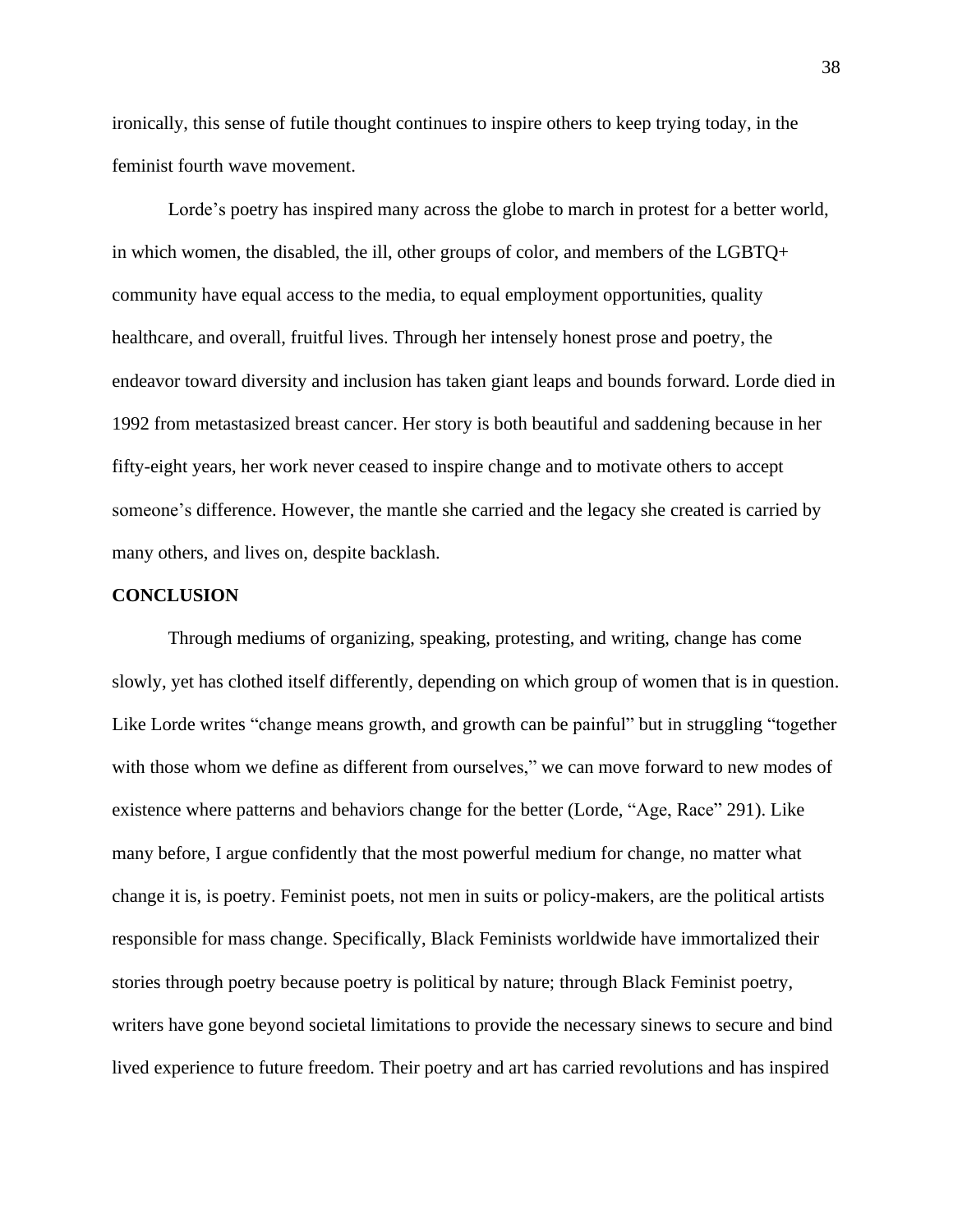continual metamorphoses, despite public pressure or status. These women, Brooks, Angelou, and Lorde, although incredibly different, actively sought change in their everyday lives through poetry and education. Through their continual and persistent articulation of varying forms of oppression, they have permanently prescribed future generations renewable resources that can be used to break and mend societal systems. These women – these political artists – remained truthfully and wonderfully themselves, despite pressures from a white-washed world.

## **Works Cited**

Alexander, Robert. "Caribbean-American Writer, Poet and Activist…" *Getty Images*, [www.gettyimages.com/detail/news-photo/caribbean-american-writer-poet-and-activist](http://www.gettyimages.com/detail/news-photo/caribbean-american-writer-poet-and-activist-audre-lorde-news-photo/129594565?adppopup=true)[audre-lorde-news-photo/129594565?adppopup=true.](http://www.gettyimages.com/detail/news-photo/caribbean-american-writer-poet-and-activist-audre-lorde-news-photo/129594565?adppopup=true) Accessed 3 March 2022.

Angelou, Maya. *Maya Angelou: Poems*. Bantam, 1993. Accessed 15 June 2021.

- "Audre Lorde." *Poetry Foundation*, Poetry Foundation, [www.poetryfoundation.org/poets/audre](http://www.poetryfoundation.org/poets/audre-lorde)[lorde.](http://www.poetryfoundation.org/poets/audre-lorde) Accessed 4 October 2021.
- Bettmann, Otto. "American Poet Gwendolyn Brooks Sitting at a Typewriter at Home in..." *Getty Images*, www.gettyimages.com/detail/news-photo/american-poet-gwendolyn-brookssitting-at-a-typewriter-at-news-photo/514946482?adppopup=true. Accessed 3 March 2022.
- Braimah, Ayodale. "The Martin Luther King Assassination Riots (1968)." *Black Past,* 17 Sept. 2019, www.blackpast.org/african-american-history/martin-luther-king-assassinationriots-1968/. Accessed 17 March 2022.
- Brooks, Gwendolyn. *Selected Poems of Gwendolyn Brooks*. Harper & Row, 1963. Accessed 15 June 2021.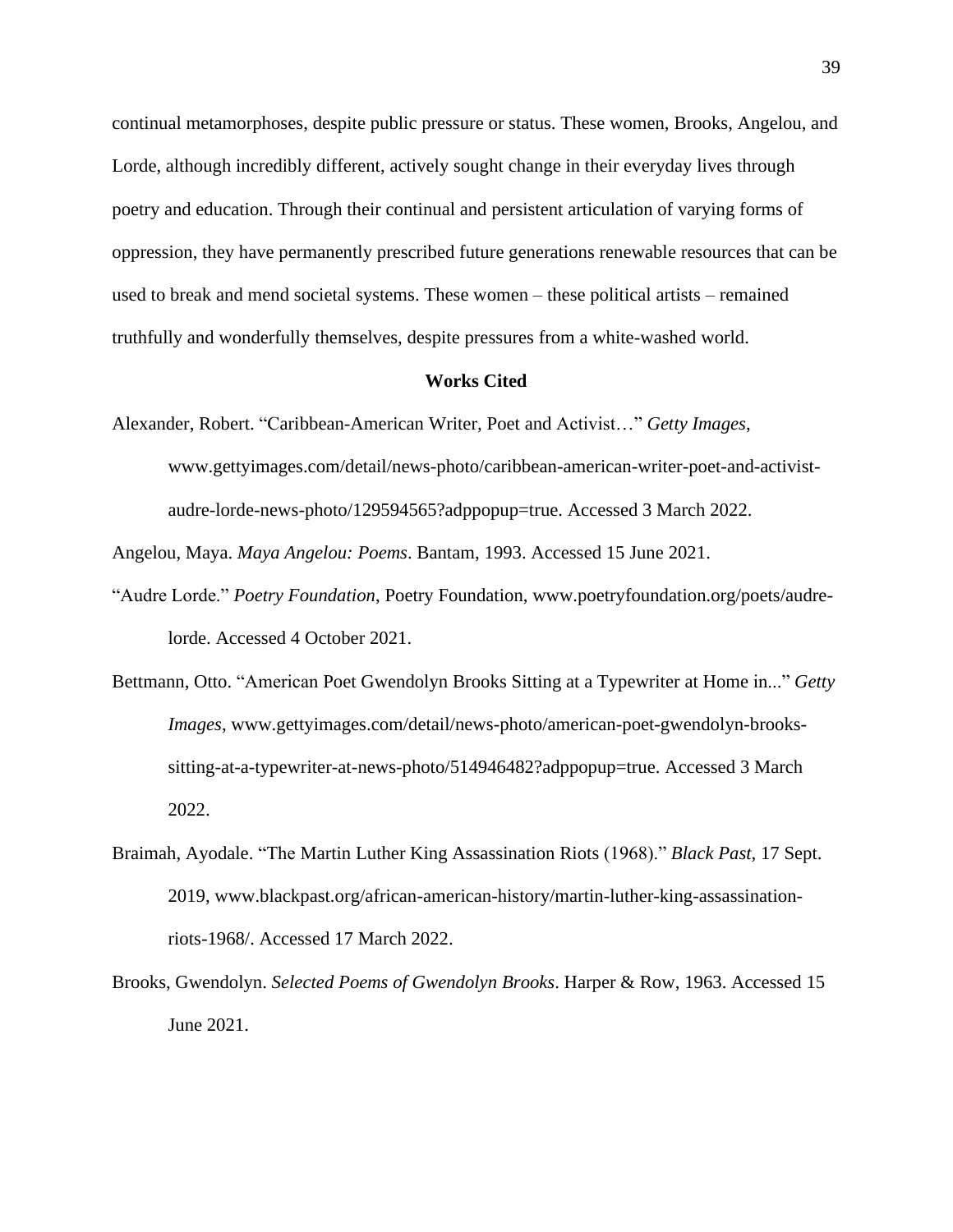- "Caged Bird Legacy." *Caged Bird Legacy | The Legacy of Dr. Maya Angelou*, 21 Jan. 2022, mayaangelou.com. Accessed 2 April 2022.
- "The Case for Action in the Neglected Crisis of Unintended Pregnancy." *United Nations Population Fund*, www.unfpa.org/swp2022. Accessed 7 April 2022.
- Collins, Patricia Hill. "The Social Construction of Black Feminist Thought." Guy-Sheftall, pp. 338 – 357. Accessed 18 January 2022.
- DiAngelo, Robin. *White Fragility: Why it's So Hard for White People to Talk About Race*. Beacon P, 2018. Accessed 15 June 2021.
- "Explaining Ap Style on Black and White." *AP NEWS*, Associated Press, 20 July 2020, apnews.com/article/archive-race-and-ethnicity-9105661462. Accessed 7 February 2022.
- Farber, David R., and Beth L. Bailey. *The Columbia Guide to America in the 1960s*. Columbia UP, 2005. Accessed 15 October 2021.
- Guy-Sheftall, Beverly. *Words of Fire an Anthology of African-American Feminist Thought*. The New P, 2011. Accessed 18 January 2022.
- hooks, bell. "Black Women: Shaping Feminist Theory." Guy-Sheftall, pp. 270 282. Accessed 25 January 2022.
- "How My Voice Is Heard." *How My Voice Is Heard*, [www.howmyvoiceisheard.com.](http://www.howmyvoiceisheard.com/) Accessed 13 April 2022.
- King, Deborah K. "Multiple Jeopardy, Multiple Consciousness: The Context of a Black Feminist Ideology." Guy-Sheftall, pp. 294 – 312. Accessed 3 March 2022.
- Jackson, Angela. *A Surprised Queenhood in the New Black Sun: The Life & Legacy of Gwendolyn Brooks.* Beacon P, 2017. Accessed 26 February 2022.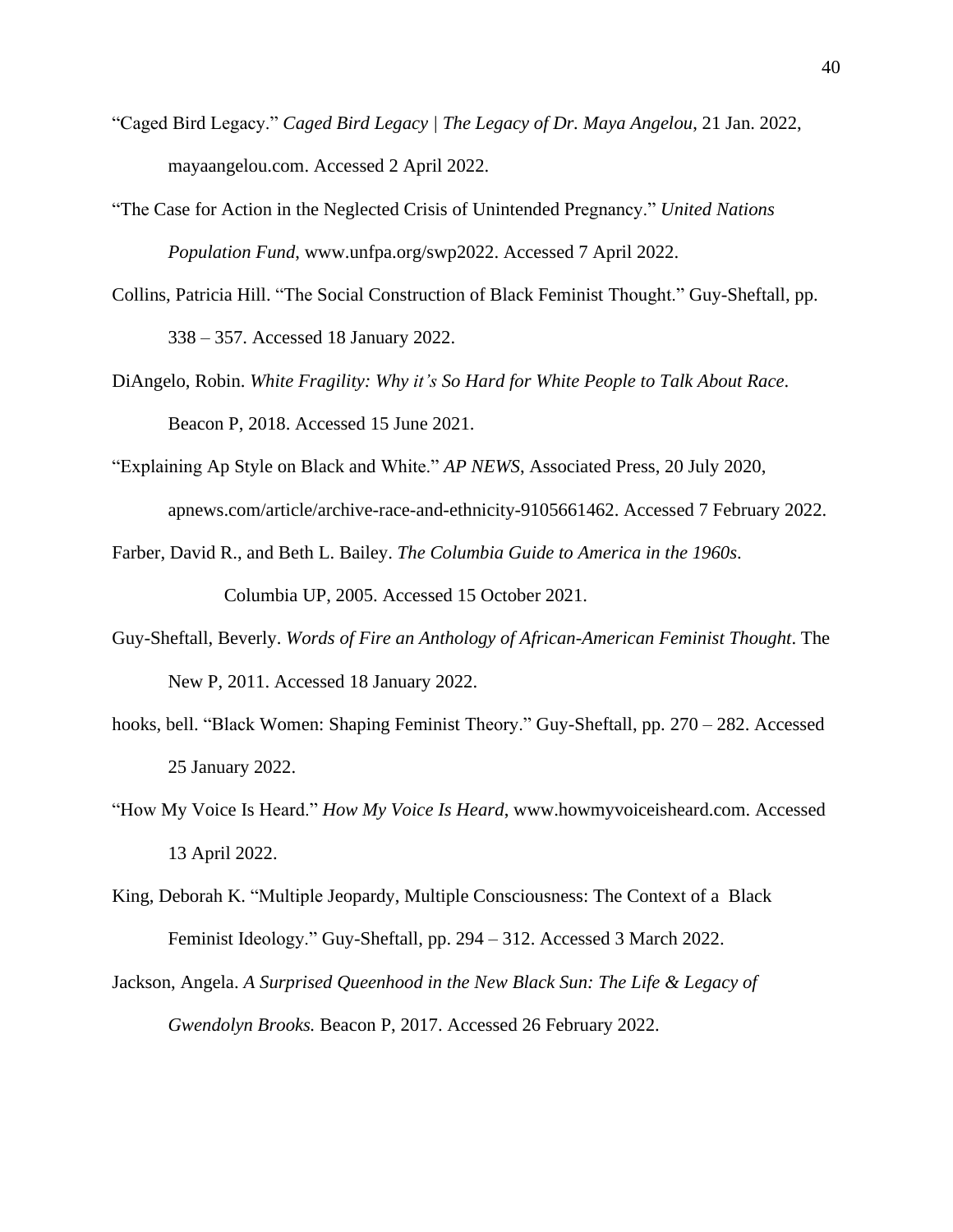- Lorde, Audre. *The Selected Works of Audre Lorde*. W. W. Norton & Company, 2020. Accessed 3 March 2022.
- Lorde, Audre. "Age, Race, Class, and Sex: Women Redefining Difference." Guy-Sheftall, pp. 284 – 291. Accessed 22 January 2022.
- "Maya Angelou." *Poetry Foundation*, www.poetryfoundation.org/poets/maya-angelou. Accessed 18 October 2022.
- Schlabach, Elizabeth. *Along the Streets of Bronzeville: Black Chicago's Literary Landscape.* U Illinois P, 2013. Accessed 7 March 2022.
- Smith, Patricia. "Gwendolyn Brooks by Patricia Smith." *Poetry Foundation*, www.poetryfoundation.org/poetrymagazine/articles/69784/gwendolyn-brooks. Accessed 27 October 2021.
- "Maya Angelou: Gallery." *Hattiesburg American*, 28 May 2014, www.hattiesburgamerican.com/picture-gallery/news/local/2014/05/28/maya-angelou- gallery/9669339/. Accessed 3 March 2022.
- Porter, Lavelle. "Dear Sister Outsider by Lavelle Porter." *Poetry Foundation*, www.poetryfoundation.org/articles/89445/dear-sister-outsider. Accessed 15 March 2022.
- Wada, Kayomi. "National Black Feminist Organization." *Black Past,* [www.blackpast.org/african-american-history/national-black-feminist-organization-1973-](http://www.blackpast.org/african-american-history/national-black-feminist-organization-1973-1976) [1976.](http://www.blackpast.org/african-american-history/national-black-feminist-organization-1973-1976) Accessed 18 March 2022.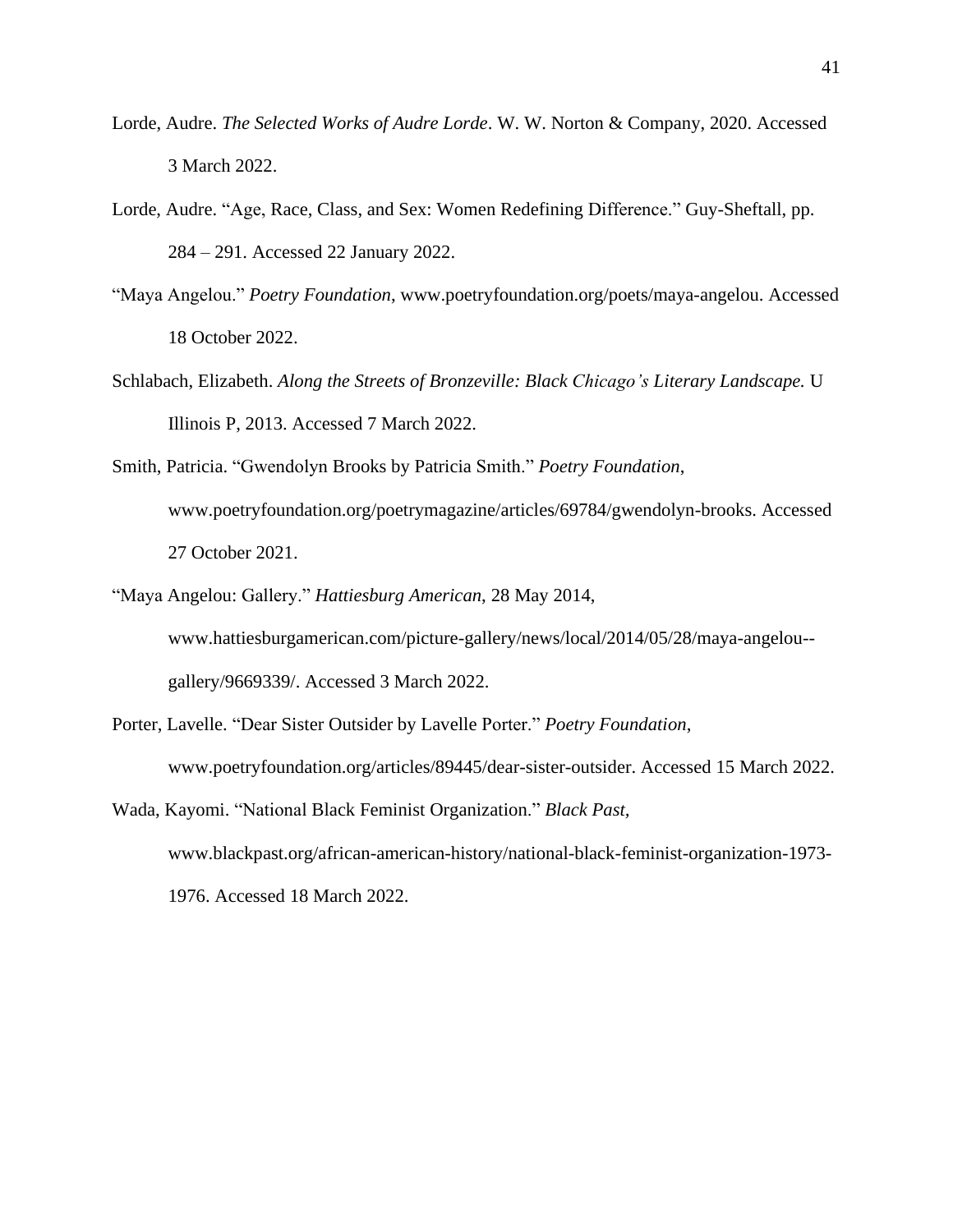## **Appendices**

## **Appendix A**

"kitchenette building" (1945) by Gwendolyn Brooks

We are things of dry hours and the involuntary plan, Grayed in, and gray. "Dream" makes a giddy sound, not strong Like "rent," "feeding a wife," "satisfying a man."

But could a dream send up through onion fumes Its white and violet, fight with fried potatoes And yesterday's garbage ripening in the hall, Flutter, or sing an aria down these rooms

Even if we were willing to let it in, Had time to warm it, keep it very clean, Anticipate a message, let it begin?

We wonder. But not well! not for a minute! Since Number Five is out of the bathroom now, We think of lukewarm water, hope to get in it.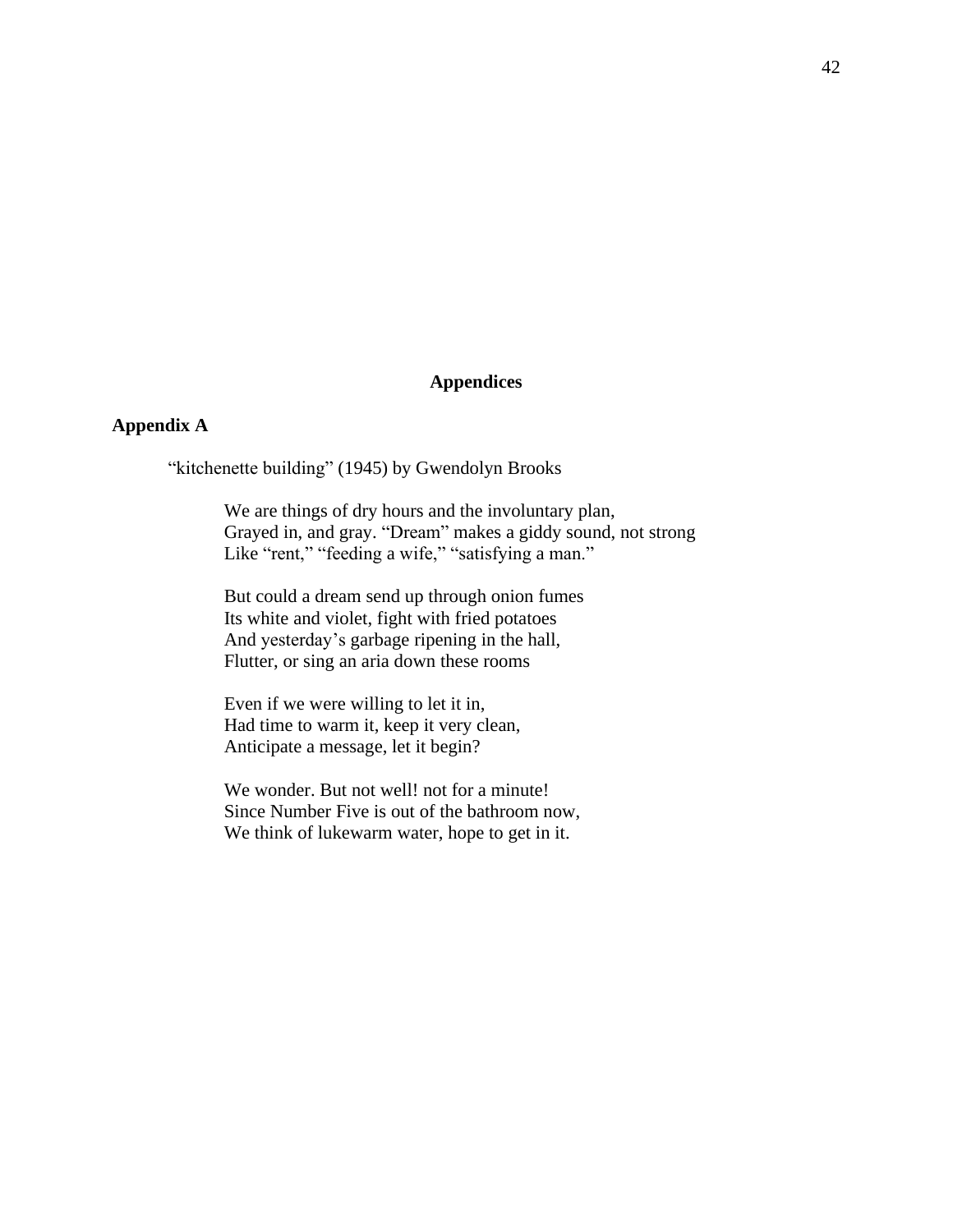## **Appendix B**

"We Real Cool" (1963) by Gwendolyn Brooks

The Pool Players. Seven at the Golden Shovel.

> We real cool. We Left school. We

Lurk late. We Strike straight. We

Sing sin. We Thin gin. We

Jazz June. We Die soon.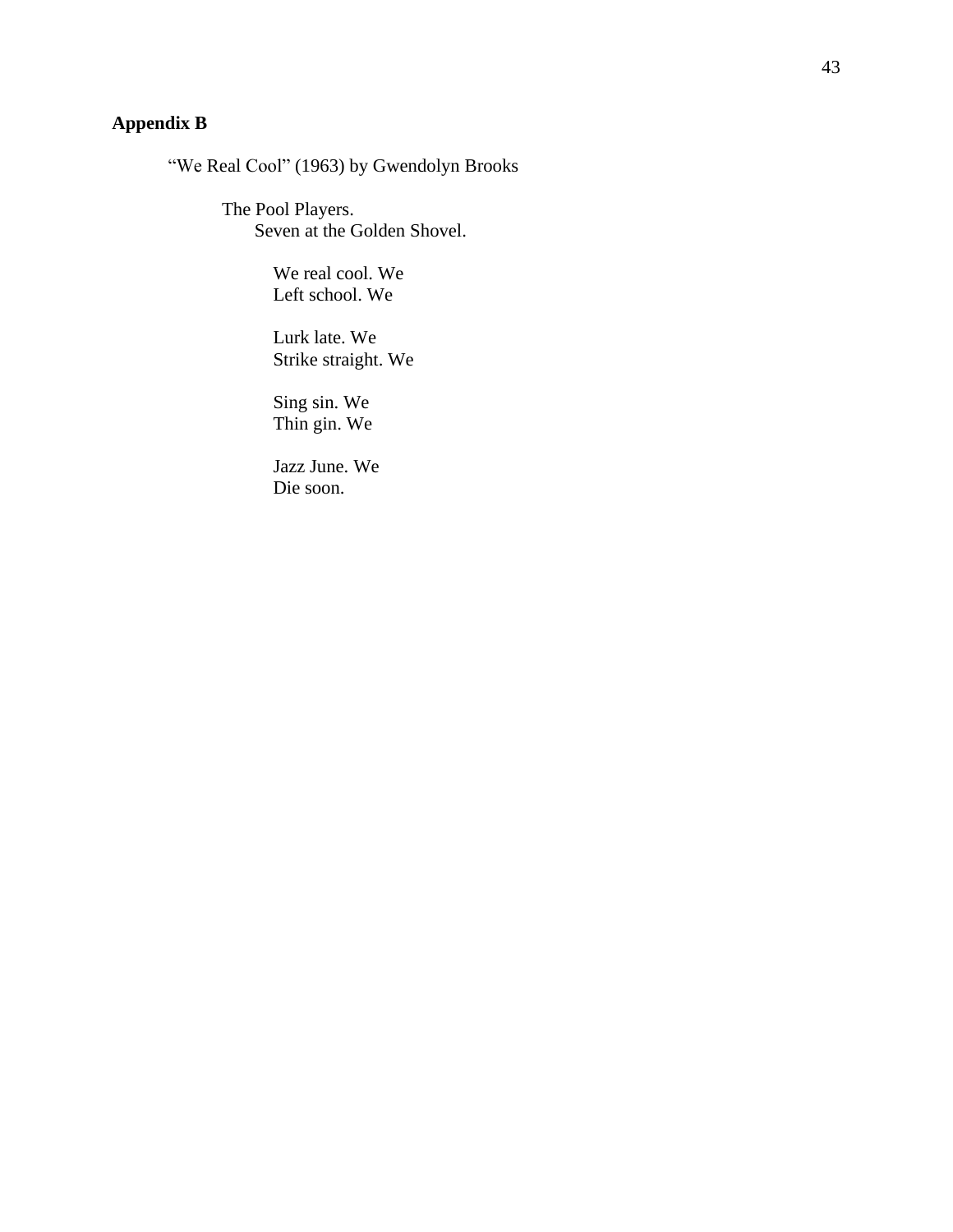"RIOT" (1970) by Gwendolyn Brooks

A Poem in Three Parts

A riot is the language of the unheard. —Martin Luther King, Jr.

John Cabot, out of Wilma, once a Wycliffe, all whitebluerose below his golden hair, wrapped richly in right linen and right wool, almost forgot his Jaguar and Lake Bluff; almost forgot Grandtully (which is The Best Thing That Ever Happened To Scotch); almost forgot the sculpture at the Richard Gray and Distelheim; the kidney pie at Maxim's, the Grenadine de Boeuf at Maison Henri.

Because the "Negroes" were coming down the street.

Because the Poor were sweaty and unpretty (not like Two Dainty Negroes in Winnetka) and they were coming toward him in rough ranks. In seas. In windsweep. They were black and loud. And not detainable. And not discreet.

Gross. Gross. "Que tu es grossier!" John Cabot itched instantly beneath the nourished white that told his story of glory to the World. "Don't let It touch me! the blackness! Lord!" he whispered to any handy angel in the sky.

But, in a thrilling announcement, on It drove and breathed on him: and touched him. In that breath the fume of pig foot, chitterling and cheap chili, malign, mocked John. And, in terrific touch, old averted doubt jerked forward decently, cried, "Cabot! John! You are a desperate man, and the desperate die expensively today."

John Cabot went down in the smoke and fire and broken glass and blood, and he cried "Lord! Forgive these nigguhs that know not what they do.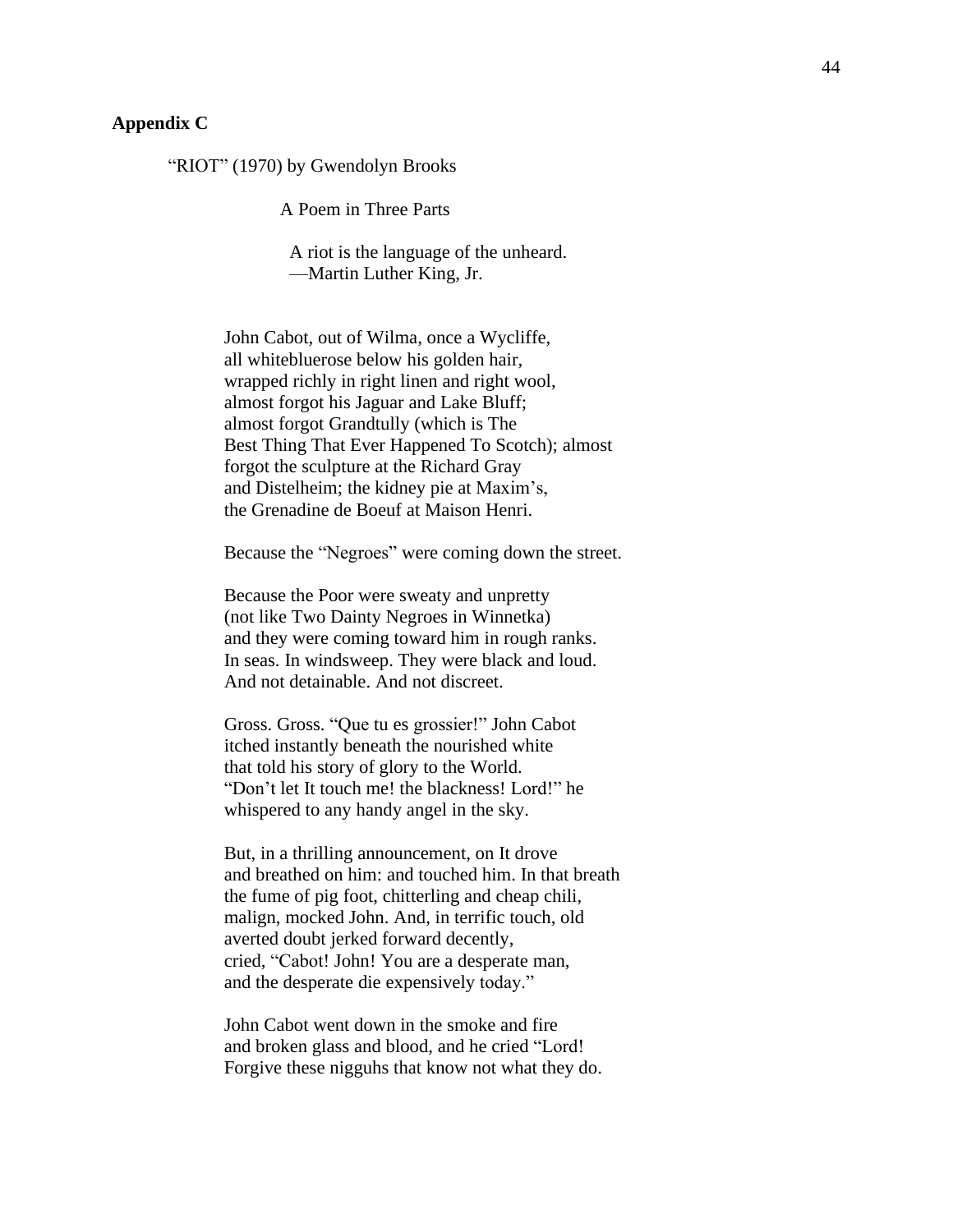## THE THIRD SERMON ON THE WARPLAND

Phoenix "In Egyptian mythology, a bird which lived for five hundred years and then consumed itself in fire, rising renewed from the ashes." —webster

The earth is a beautiful place. Watermirrors and things to be reflected. Goldenrod across the little lagoon.

The Black Philosopher says "Our chains are in the keep of the Keeper in a labeled cabinet on the second shelf by the cookies, sonatas, the arabesques. . . . There's a rattle, sometimes. You do not hear it who mind only cookies and crunch them. You do not hear the remarkable music—'A Death Song For You Before You Die.' If you could hear it you would make music too. The blackblues."

West Madison Street. In "Jessie's Kitchen" nobody's eating Jessie's Perfect Food. Crazy flowers cry up across the sky, spreading and hissing This is it.

The young men run.

They will not steal Bing Crosby but will steal Melvin Van Peebles who made Lillie a thing of Zampoughi a thing of red wiggles and trebles (and I know there are twenty wire stalks sticking out of her head as her underfed haunches jerk jazz.)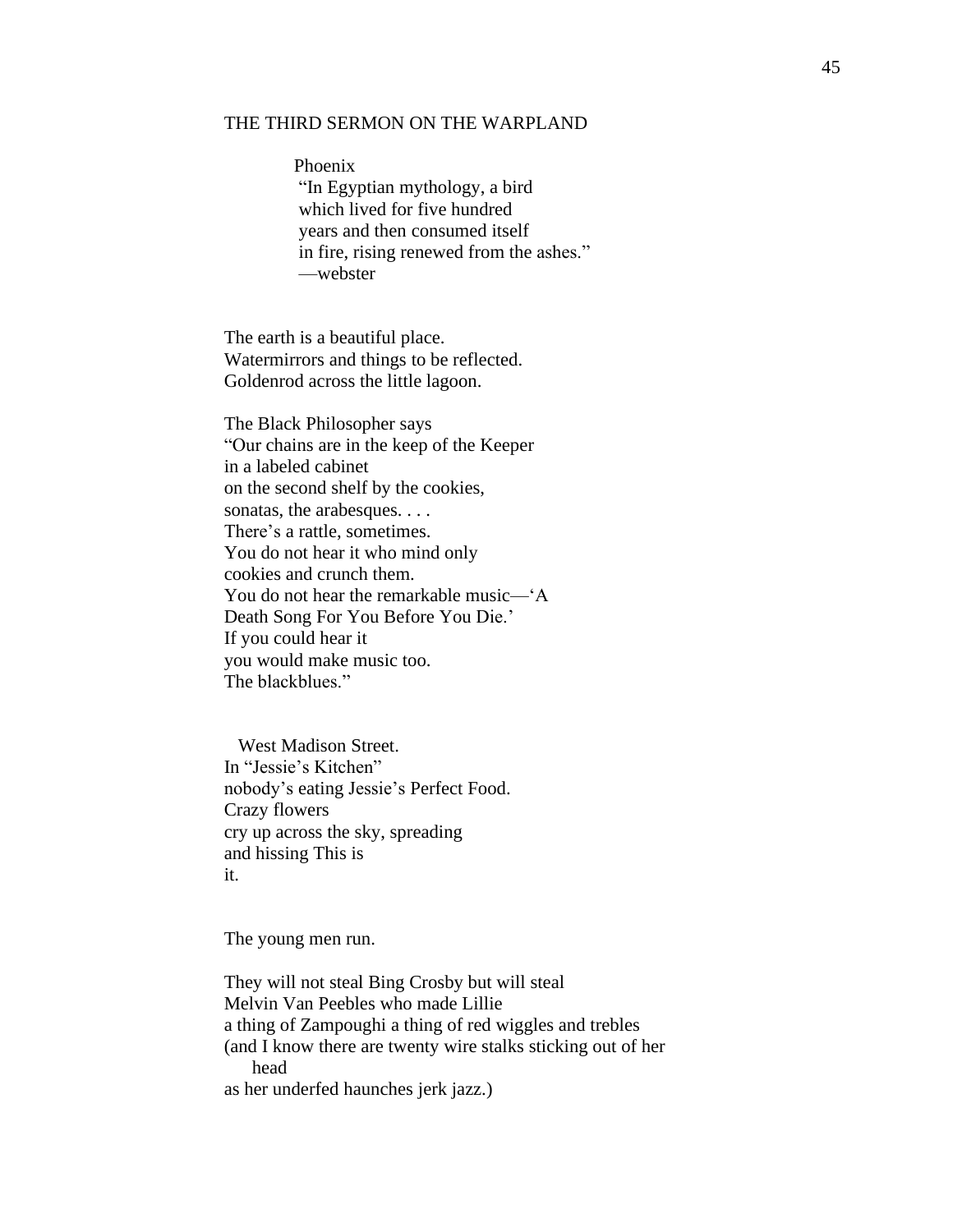A clean riot is not one in which little rioters long-stomped, long-straddled, BEANLESS but knowing no Why go steal in hell a radio, sit to hear James Brown and Mingus, Young-Holt, Coleman, John on V.O.N. and sun themselves in Sin.

However, what is going on is going on.

## Fire.

That is their way of lighting candles in the darkness. A White Philosopher said 'It is better to light one candle than curse the darkness.' These candles curse inverting the deeps of the darkness.

## GUARD HERE, GUNS LOADED.

The young men run. The children in ritual chatter scatter upon their Own and old geography.

The Law comes sirening across the town.

A woman is dead. Motherwoman. She lies among the boxes (that held the haughty hats, the Polish sausages) in newish, thorough, firm virginity as rich as fudge is if you've had five pieces. Not again shall she partake of steak on Christmas mornings, nor of nighttime chicken and wine at Val Gray Ward's nor say of Mr. Beetley, Exit Jones, Junk Smith nor neat New-baby Williams (man-to-many) "He treat me right."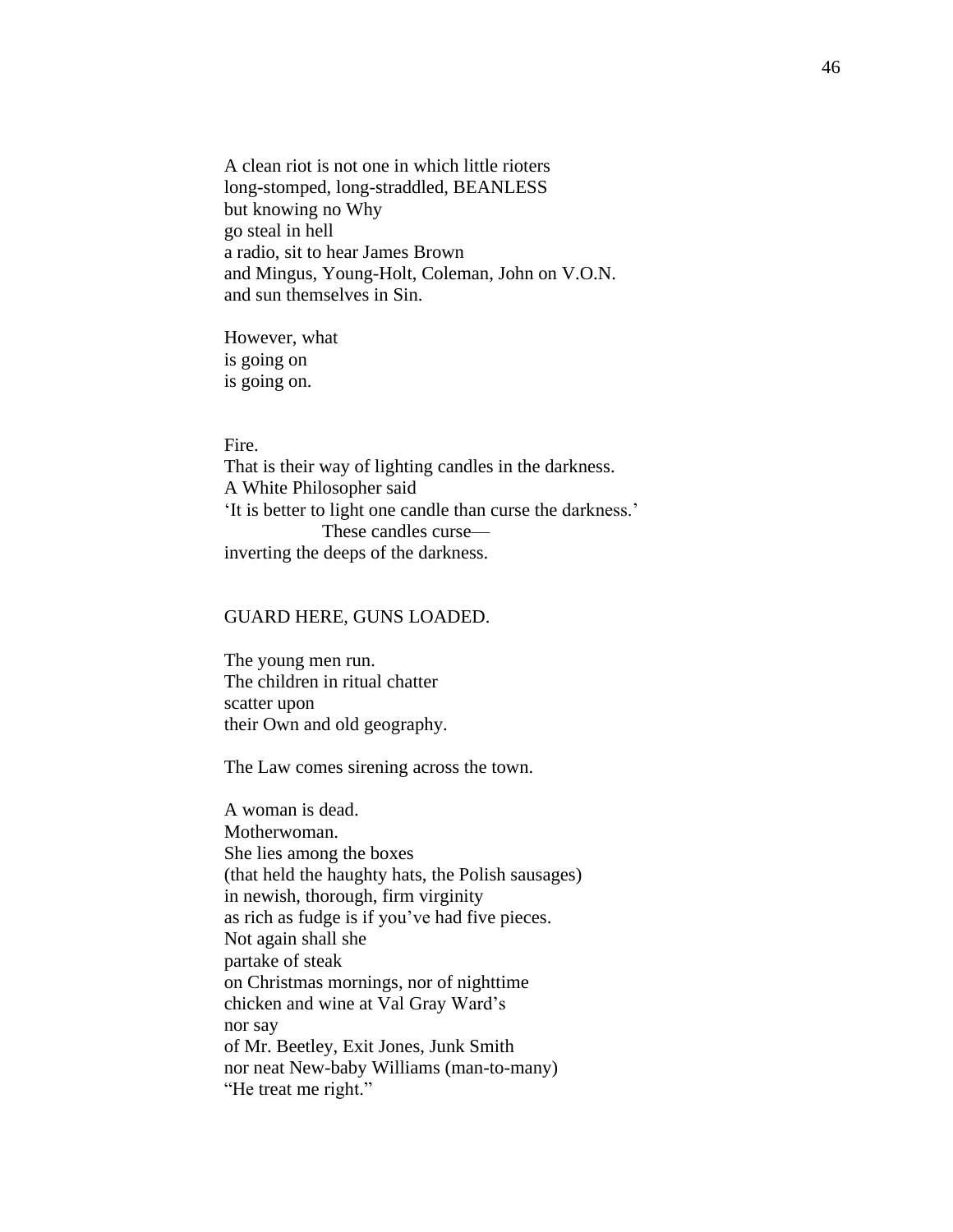That was a gut gal.

"We'll do an us!" yells Yancey, a twittering twelve. "Instead of your deathintheafternoon, kill 'em, bull! kill 'em, bull!"

The Black Philosopher blares "I tell you, exhaustive black integrity would assure a blackless Amrica. . . ."

Nine die, Sun-Times will tell and will tell too in small black-bordered oblongs "Rumor? check it at 744-4111."

A Poem to Peanut. "Coooooool!" purrs Peanut. Peanut is Richard—a Ranger and a gentleman. A Signature. A Herald. And a Span. This Peanut will not let his men explode. And Rico will not. Neither will Sengali. Nor Bop nor Jeff, Geronimo nor Lover. These merely peer and purr, and pass the Passion over. The Disciples stir and thousandfold confer with ranging Rangermen; mutual in their "Yeah! this AIN'T all upinheah!"

"But WHY do These People offend themselves?" say they who say also "It's time. It's time to help These People."

Lies are told and legends made. Phoenix rises unafraid.

The Black Philosopher will remember: "There they came to life and exulted, the hurt mute.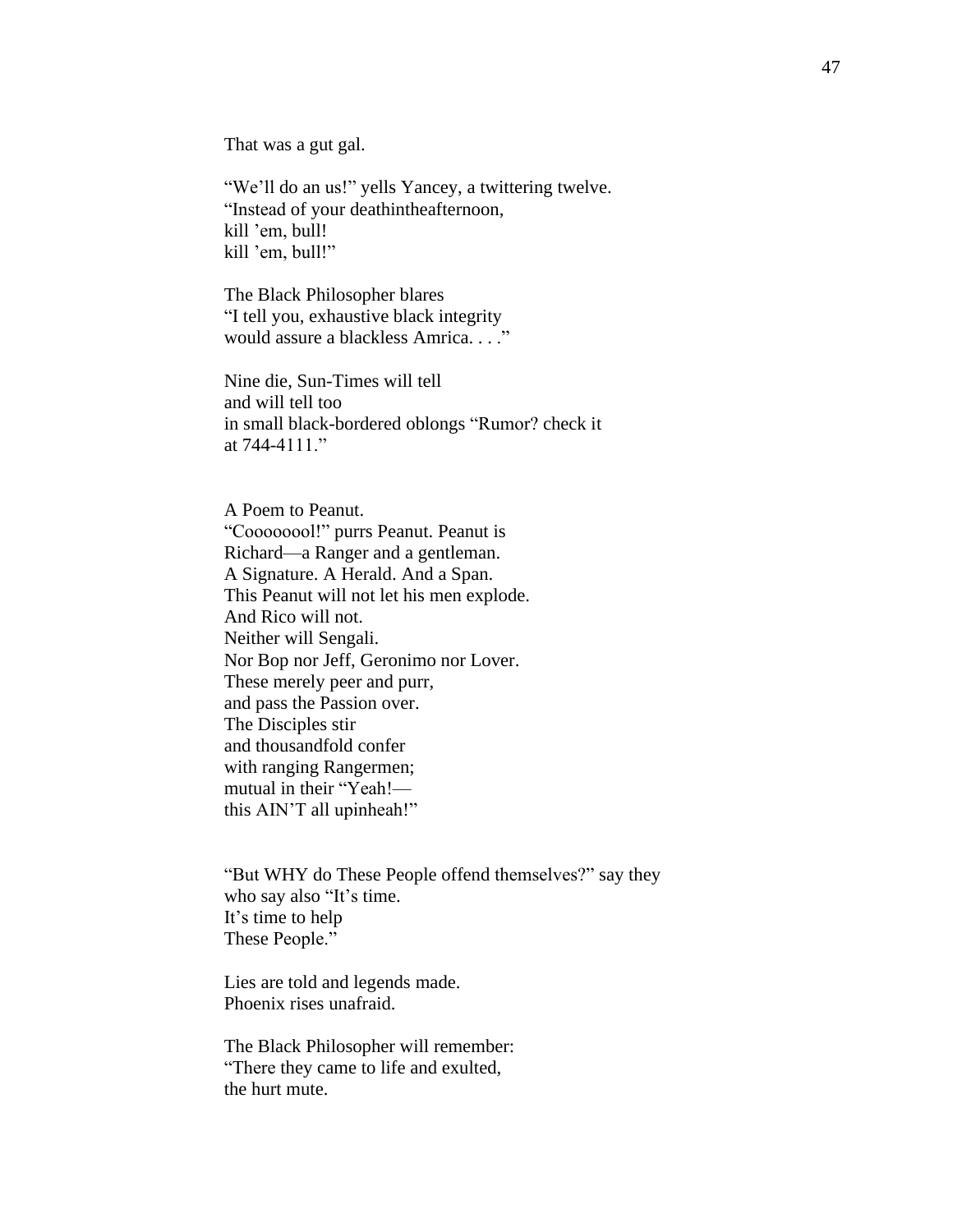Then is was over.

The dust, as they say, settled."

## AN ASPECT OF LOVE, ALIVE IN THE ICE AND FIRE

LaBohem Brown

In a package of minutes there is this We. How beautiful. Merry foreigners in our morning, we laugh, we touch each other, are responsible props and posts.

A physical light is in the room.

Because the world is at the window we cannot wonder very long.

You rise. Although genial, you are in yourself again. I observe your direct and respectable stride. You are direct and self-accepting as a lion in Afrikan velvet. You are level, lean, remote.

There is a moment in Camaraderie when interruption is not to be understood. I cannot bear an interruption. This is the shining joy; the time of not-to-end.

On the street we smile. We go in different directions down the imperturbable street.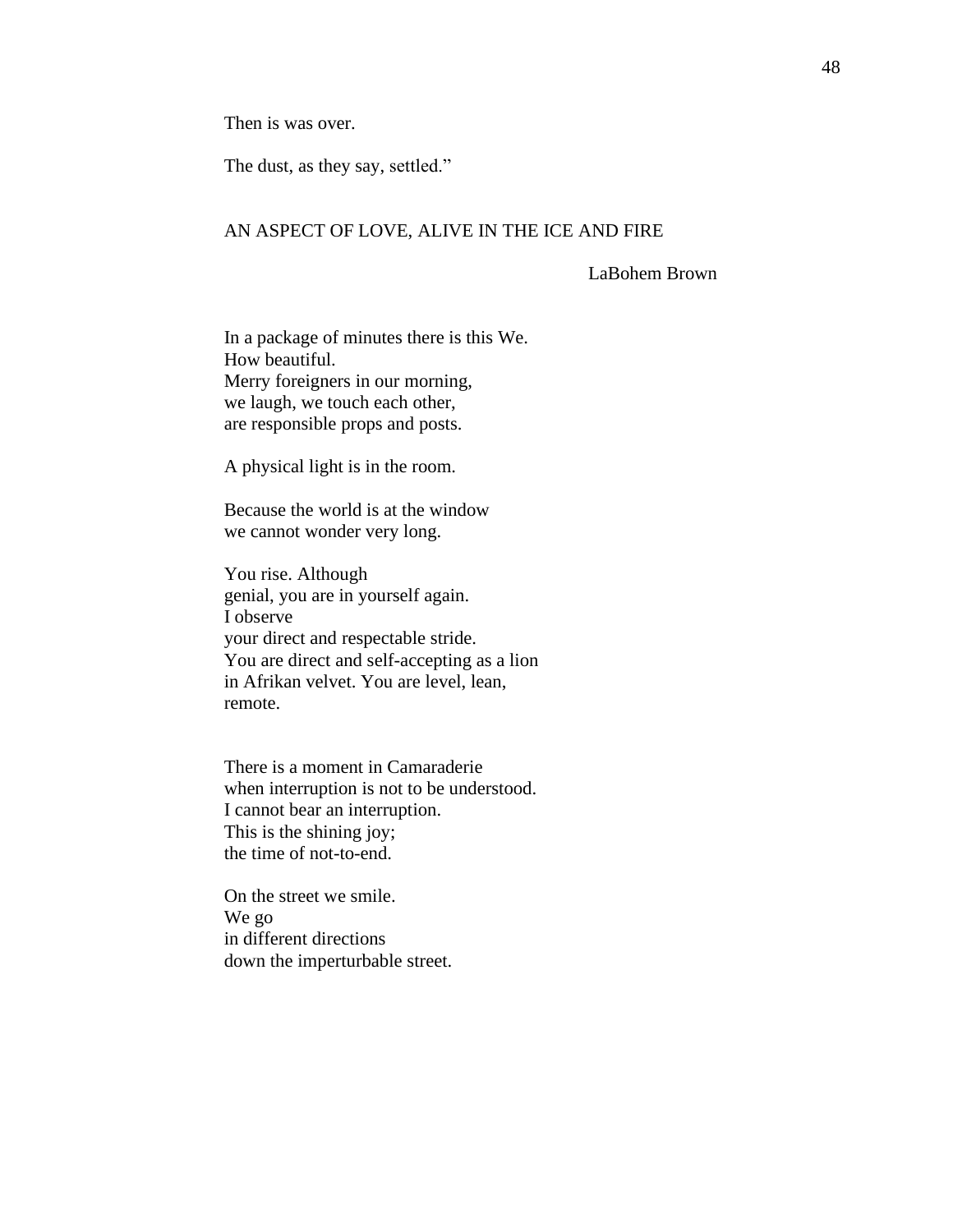## **Appendix D**

"Still I Rise " (1978) by Maya Angelou

You may write me down in history With your bitter, twisted lies, You may trod me in the very dirt But still, like dust, I'll rise.

Does my sassiness upset you? Why are you beset with gloom? 'Cause I walk like I've got oil wells Pumping in my living room.

Just like moons and like suns, With the certainty of tides, Just like hopes springing high, Still I'll rise.

Did you want to see me broken? Bowed head and lowered eyes? Shoulders falling down like teardrops, Weakened by my soulful cries?

Does my haughtiness offend you? Don't you take it awful hard 'Cause I laugh like I've got gold mines Diggin' in my own backyard.

You may shoot me with your words, You may cut me with your eyes, You may kill me with your hatefulness, But still, like air, I'll rise.

Does my sexiness upset you? Does it come as a surprise That I dance like I've got diamonds At the meeting of my thighs?

Out of the huts of history's shame I rise Up fro m a past that's rooted in pain I rise I'm a black ocean, leaping and wide, Welling and swelling I bear in the tide.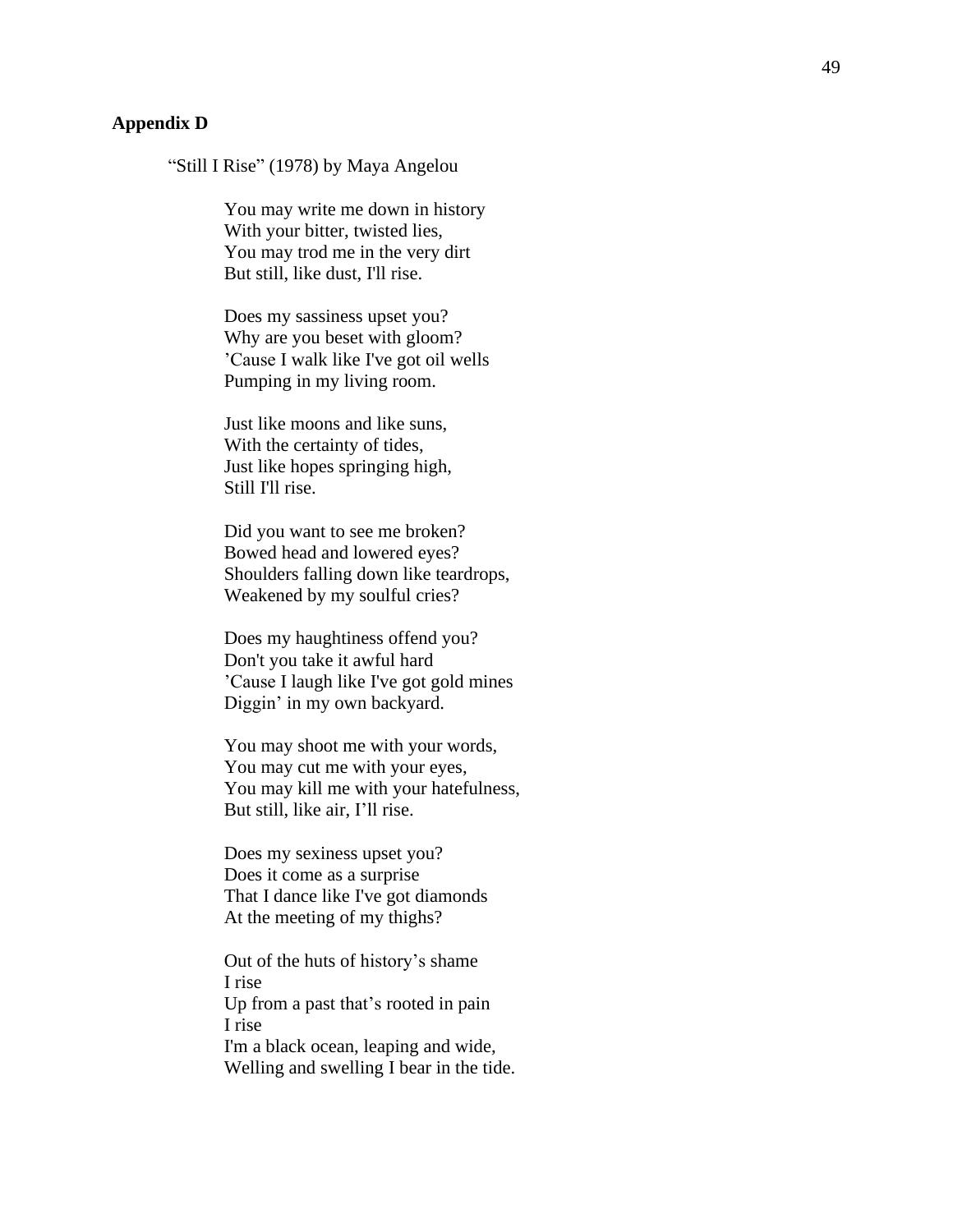Leaving behind nights of terror and fear I rise Into a daybreak that's wondrously clear I rise Bringing the gifts that my ancestors gave, I am the dream and the hope of the slave. I rise I rise

I rise.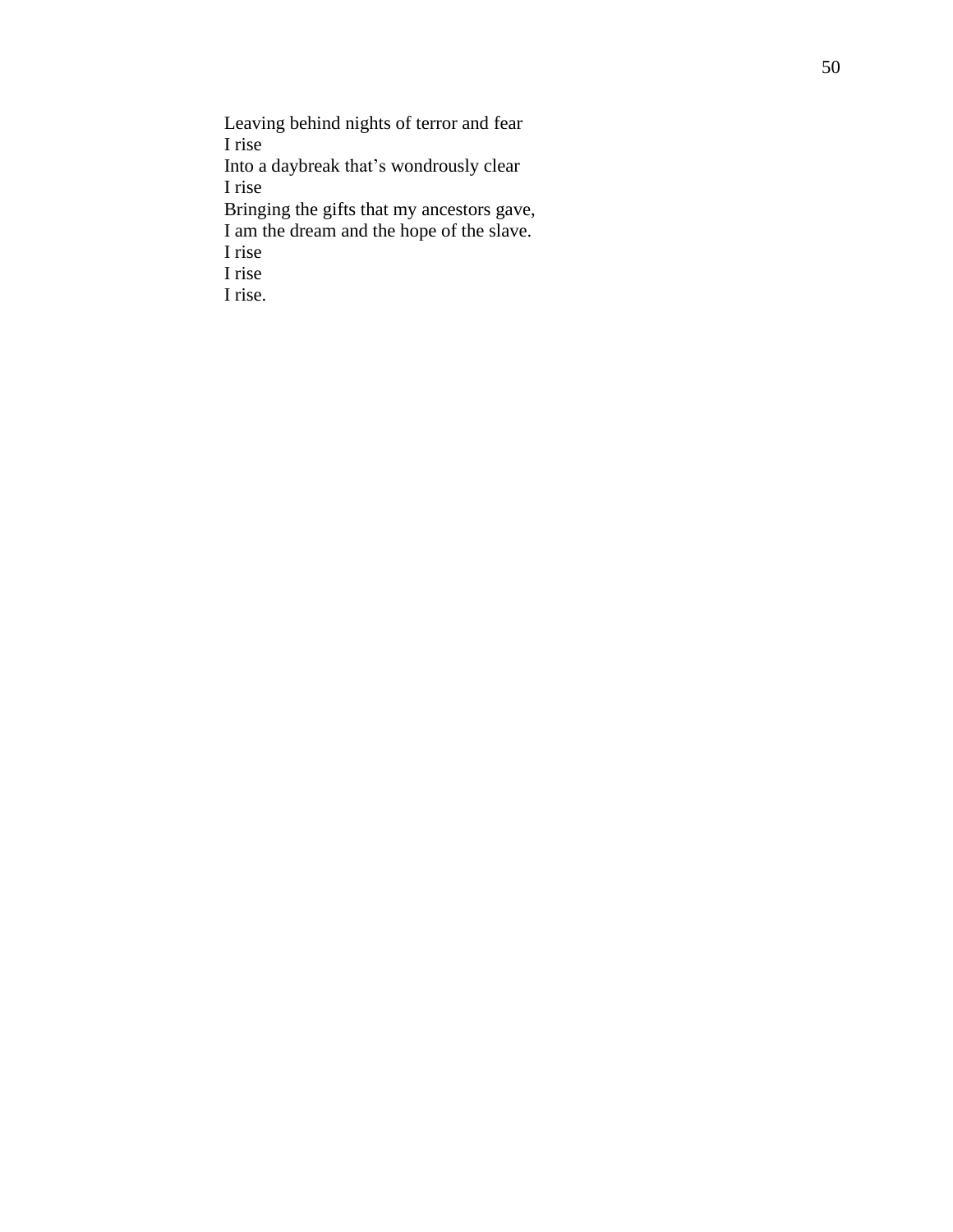## **Appendix E**

"Phenomenal Woman" (1978) by Maya Angelou

Pretty women wonder where my secret lies.

I'm not cute or built to suit a fashion model's size But when I start to tell them, They think I'm telling lies. I say, It's in the reach of my arms, The span of my hips, The stride of my step, The curl of my lips. I'm a woman Phenomenally. Phenomenal woman, That's me. I walk into a room Just as cool as you please, And to a man, The fellows stand or Fall down on their knees. Then they swarm around me, A hive of honey bees. I say, It's the fire in my eyes, And the flash of my teeth, The swing in my waist, And the joy in my feet. I'm a woman Phenomenally. Phenomenal woman, That's me. Men themselves have wondered What they see in me. They try so much But they can't touch My inner mystery. When I try to show them, They say they still can't see. I say, It's in the arch of my back, The sun of my smile,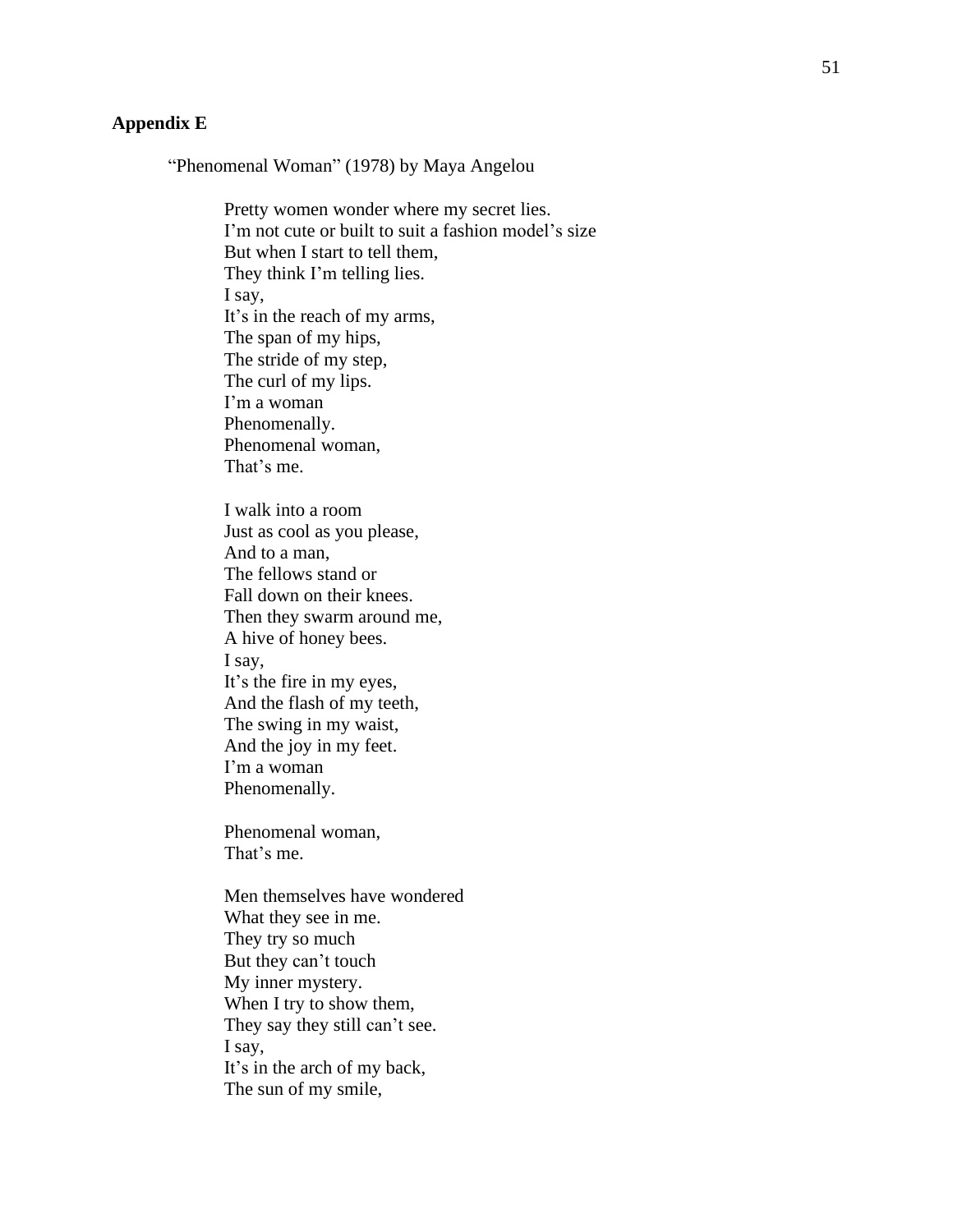The ride of my breasts, The grace of my style. I'm a woman Phenomenally. Phenomenal woman, That's me.

Now you understand Just why my head's not bowed. I don't shout or jump about Or have to talk real loud. When you see me passing, It ought to make you proud. I say, It's in the click of my heels, The bend of my hair, the palm of my hand, The need for my care. 'Cause I'm a woman Phenomenally. Phenomenal woman, That's me.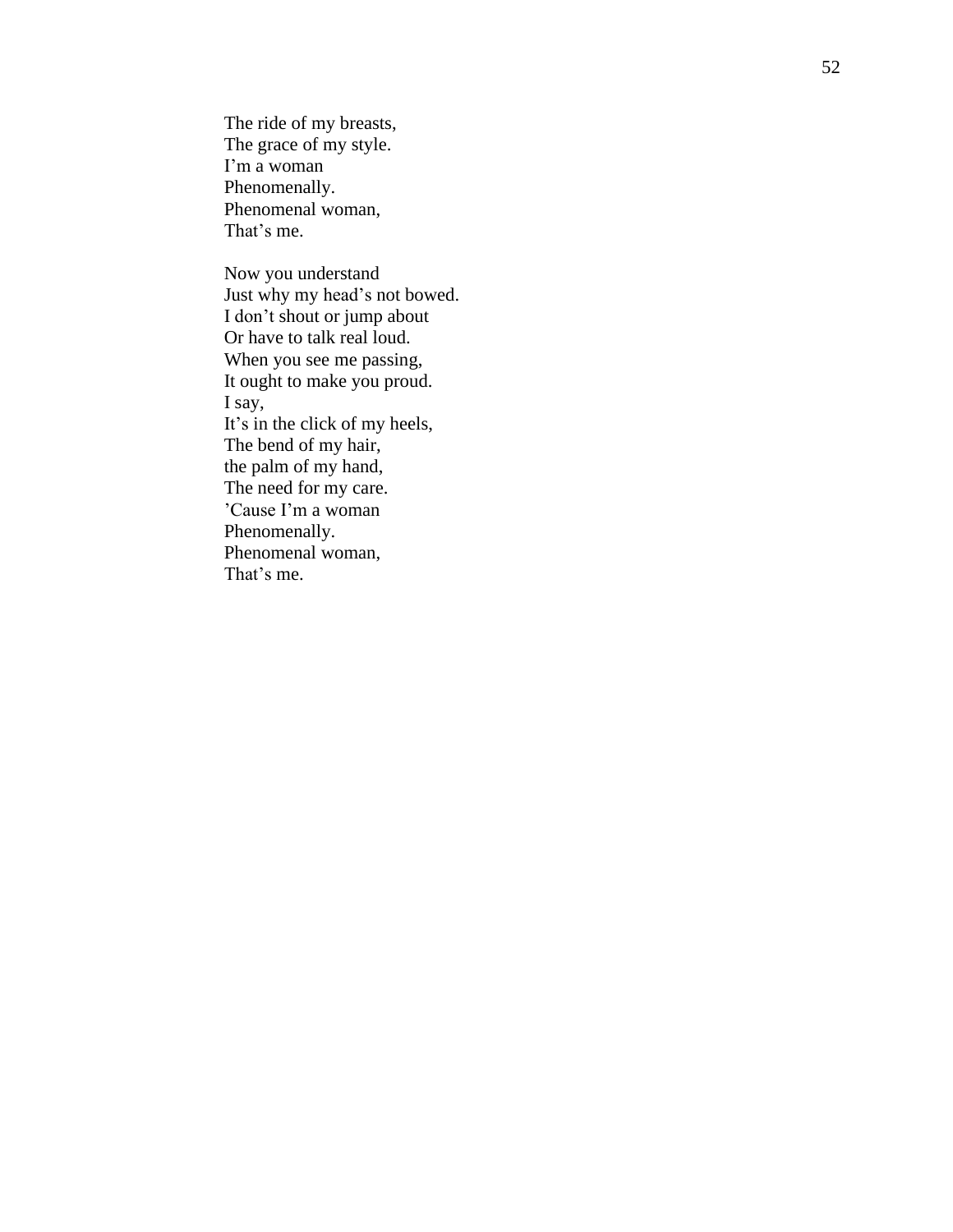## **Appendix F**

"Caged Bird" (1983) by Maya Angelou

A free bird leaps on the back of the wind and floats downstream till the current ends and dips his wing in the orange sun rays and dares to claim the sky.

But a bird that stalks down his narrow cage can seldom see through his bars of rage his wings are clipped and his feet are tied so he opens his throat to sing.

The caged bird sings with a fearful trill of things unknown but longed for still and his tune is heard on the distant hill for the caged bird sings of freedom.

The free bird thinks of another breeze and the trade winds soft through the sighing trees and the fat worms waiting on a dawn bright lawn and he names the sky his own.

But a caged bird stands on the grave of dreams his shadow shouts on a nightmare scream his wings are clipped and his feet are tied so he opens his throat to sing.

The caged bird sings with a fearful trill of things unknown but longed for still and his tune is heard on the distant hill for the caged bird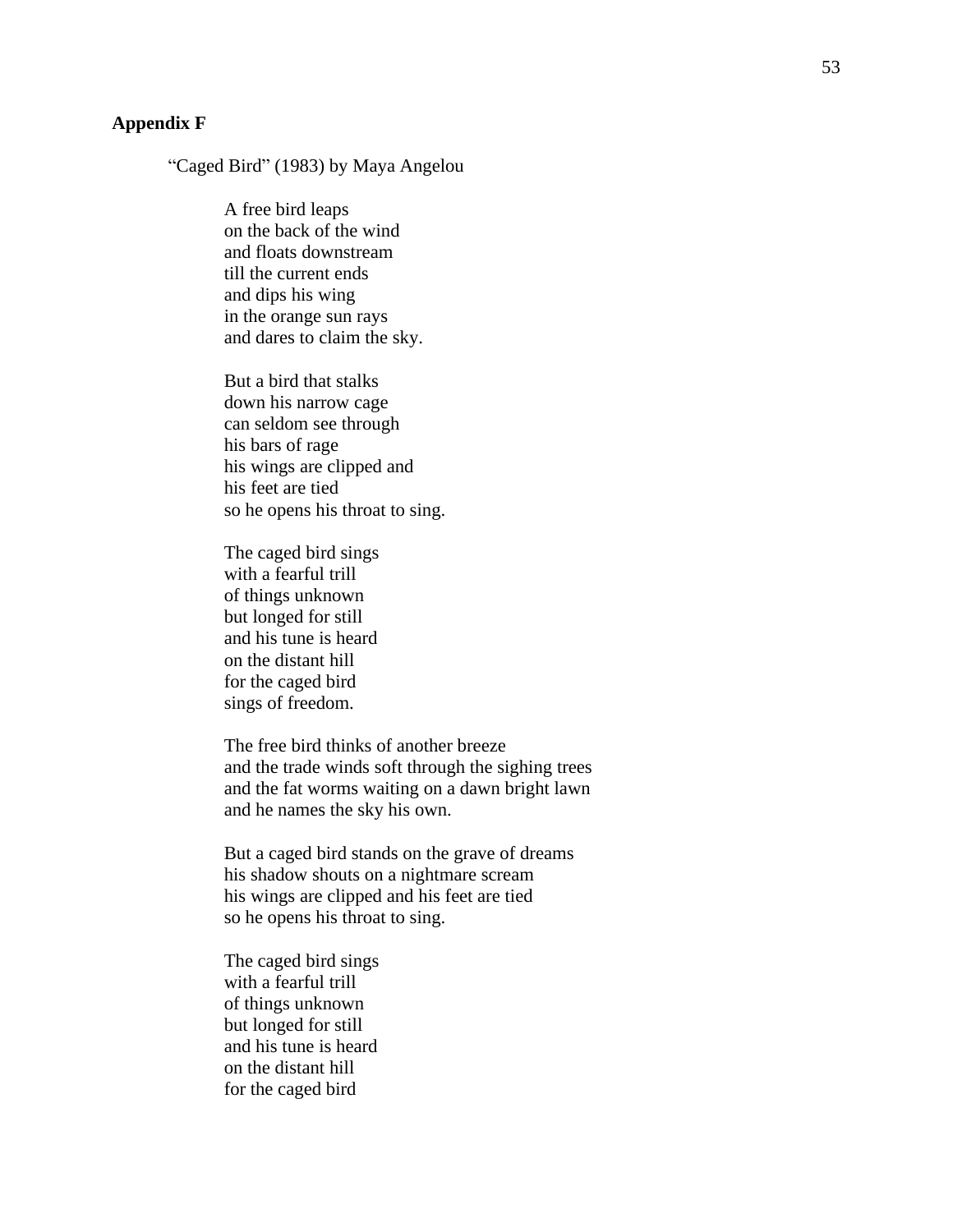sings of freedom.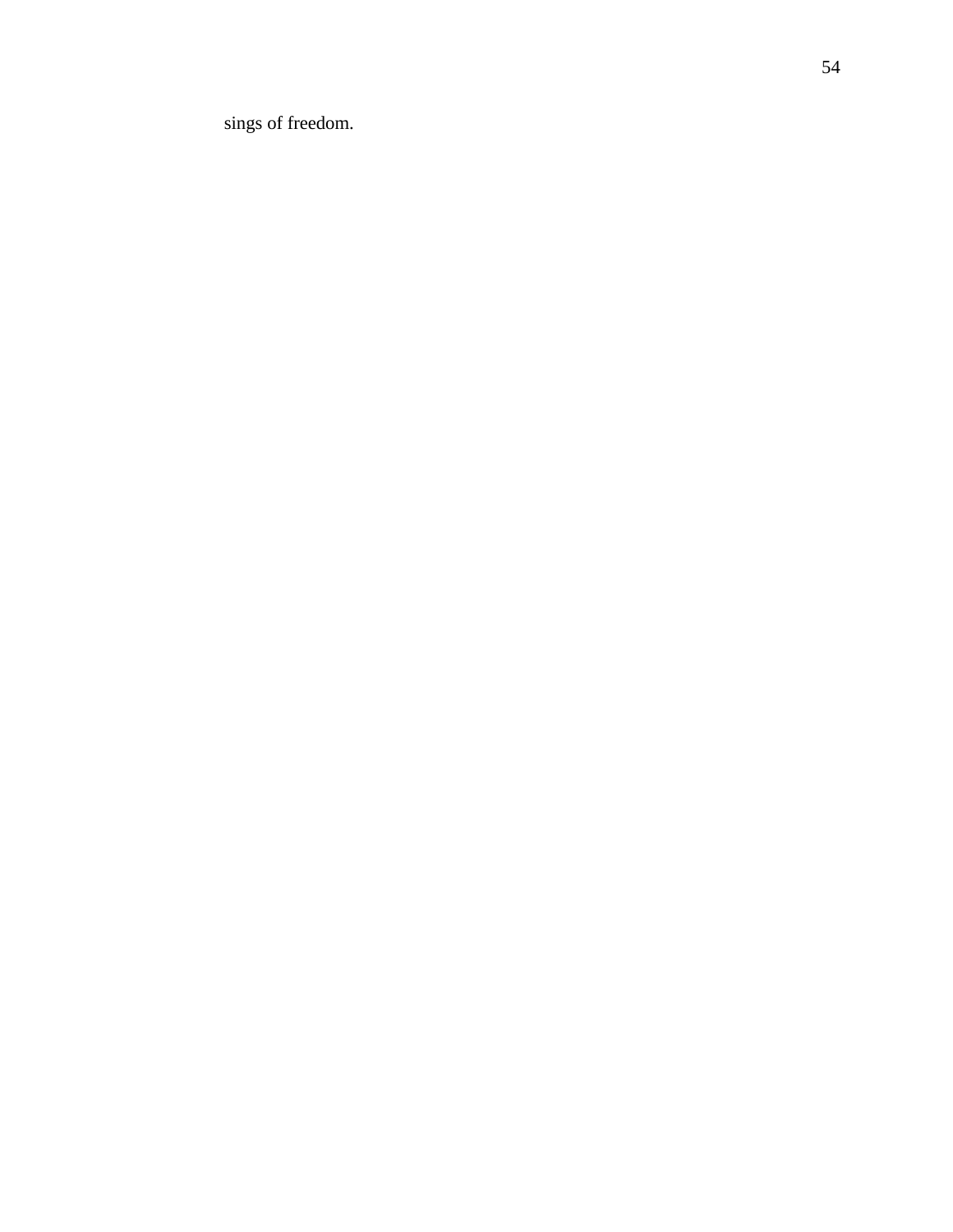## **Appendix G**

"Who Said It Was Simple" (1973) by Audre Lorde

There are so many roots to the tree of anger that sometimes the branches shatter before they bear.

Sitting in Nedicks the women rally before they march discussing the problematic girls they hire to make them free. An almost white counterman passes a waiting brother to serve them first and the ladies neither notice nor reject the slighter pleasures of their slavery. But I who am bound by my mirror as well as my bed see causes in colour as well as sex

and sit here wondering which me will survive all these liberations.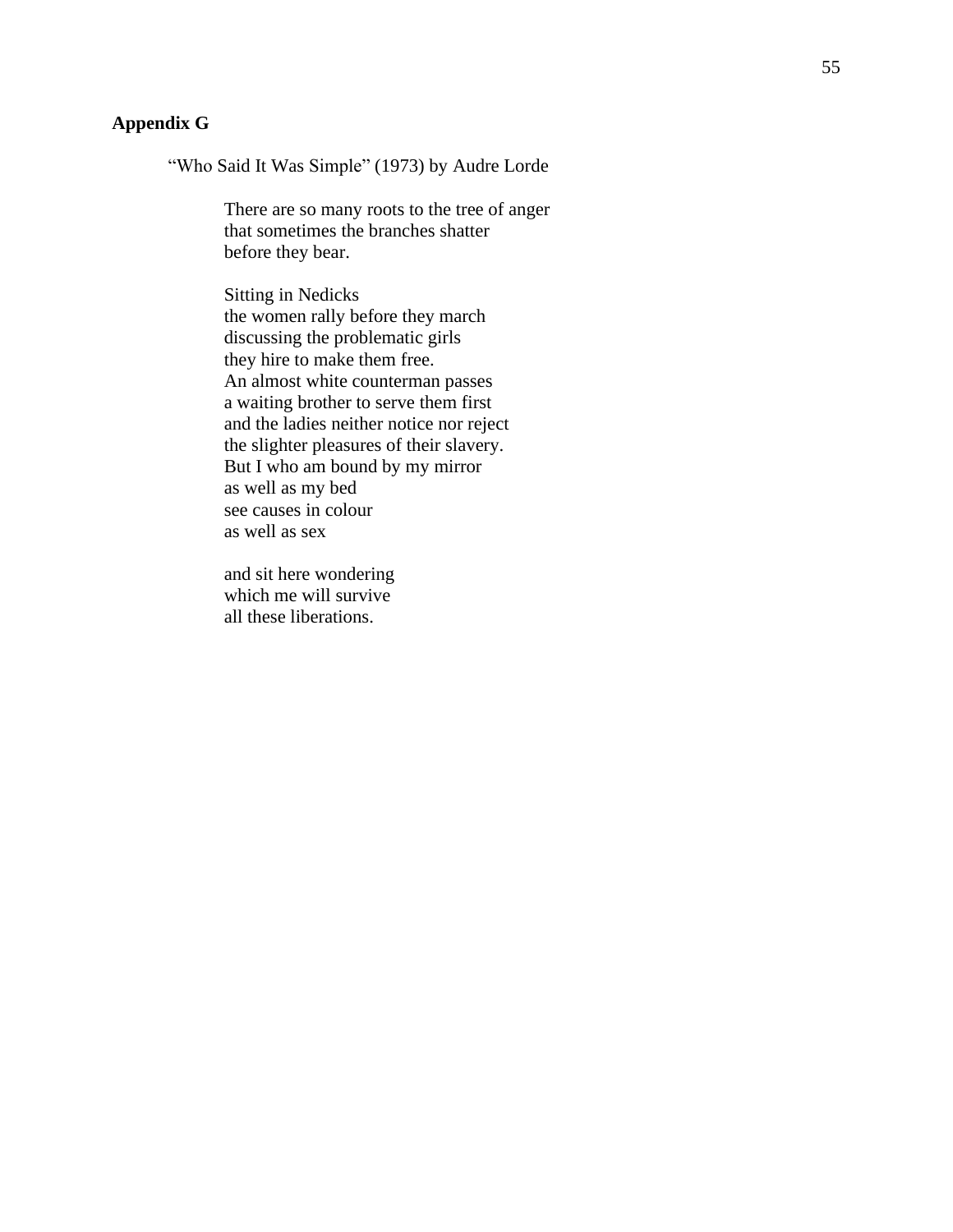## **Appendix H**

"Power" (1976) by Audre Lorde

The difference between poetry and rhetoric is being ready to kill yourself instead of your children.

I am trapped on a desert of raw gunshot wounds and a dead child dragging his shattered black face off the edge of my sleep blood from his punctured cheeks and shoulders is the only liquid for miles and my stomach churns at the imagined taste while my mouth splits into dry lips without loyalty or reason thirsting for the wetness of his blood as it sinks into the whiteness of the desert where I am lost without imagery or magic trying to make power out of hatred and destruction trying to heal my dying son with kisses only the sun will bleach his bones quicker.

A policeman who shot down a ten year old in Queens stood over the boy with his cop shoes in childish blood and a voice said "Die you little motherfucker" and there are tapes to prove it. At his trial this policeman said in his own defense "I didn't notice the size nor nothing else only the color". And there are tapes to prove that, too.

Today that 37 year old white man with 13 years of police forcing was set free by eleven white men who said they were satisfied justice had been done and one Black Woman who said "They convinced me" meaning they had dragged her 4'10'' black Woman's frame over the hot coals of four centuries of white male approval until she let go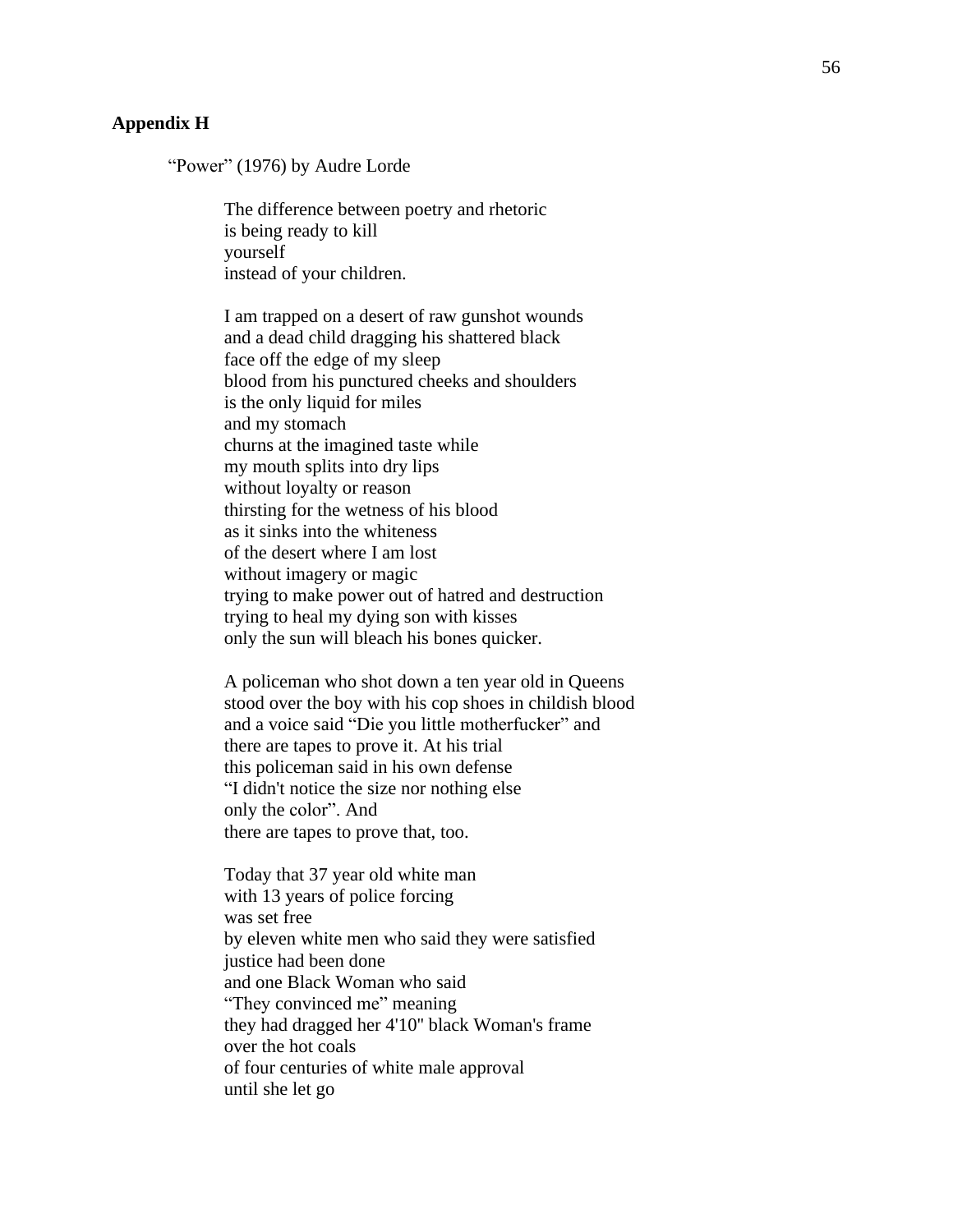the first real power she ever had and lined her own womb with cement to make a graveyard for our children.

I have not been able to touch the destruction within me. But unless I learn to use the difference between poetry and rhetoric my power too will run corrupt as poisonous mold or lie limp and useless as an unconnected wire and one day I will take my teenaged plug and connect it to the nearest socket raping an 85 year old white woman who is somebody's mother and as I beat her senseless and set a torch to her bed a greek chorus will be singing in 3/4 time "Poor thing. She never hurt a soul. What beasts they are."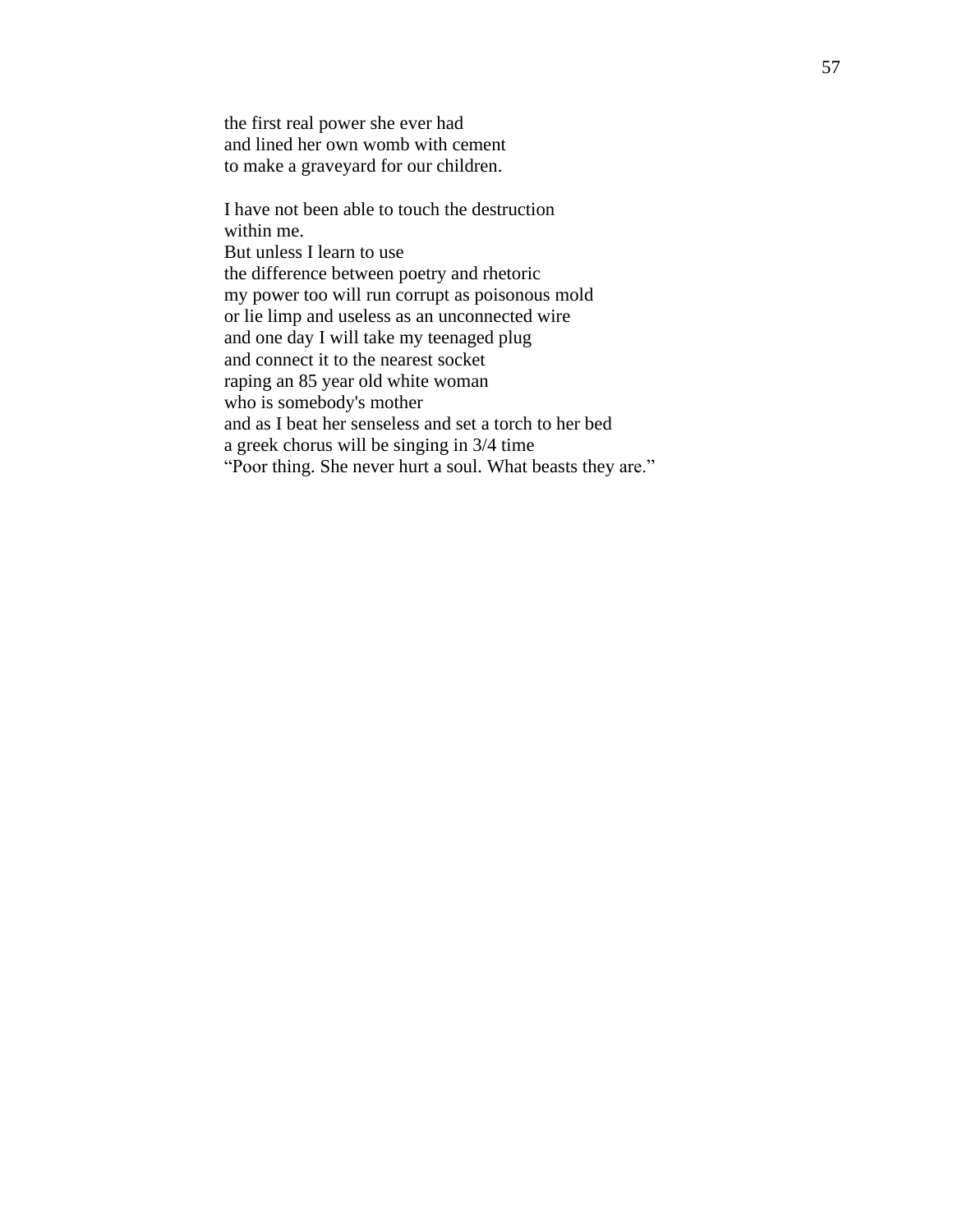## **Appendix I**

"A Litany for Survival" (1978) by Audre Lorde

For those of us who live at the shoreline standing upon the constant edges of decision crucial and alone for those of us who cannot indulge the passing dreams of choice who love in doorways coming and going in the hours between dawns looking inward and outward at once before and after seeking a now that can breed futures like bread in our children's mouths so their dreams will not reflect the death of ours;

For those of us who were imprinted with fear like a faint line in the center of our foreheads learning to be afraid with our mother's milk for by this weapon this illusion of some safety to be found the heavy-footed hoped to silence us For all of us this instant and this triumph We were never meant to survive.

And when the sun rises we are afraid it might not remain when the sun sets we are afraid it might not rise in the morning when our stomachs are full we are afraid of indigestion when our stomachs are empty we are afraid we may never eat again when we are loved we are afraid love will vanish when we are alone we are afraid love will never return and when we speak we are afraid our words will not be heard nor welcomed but when we are silent